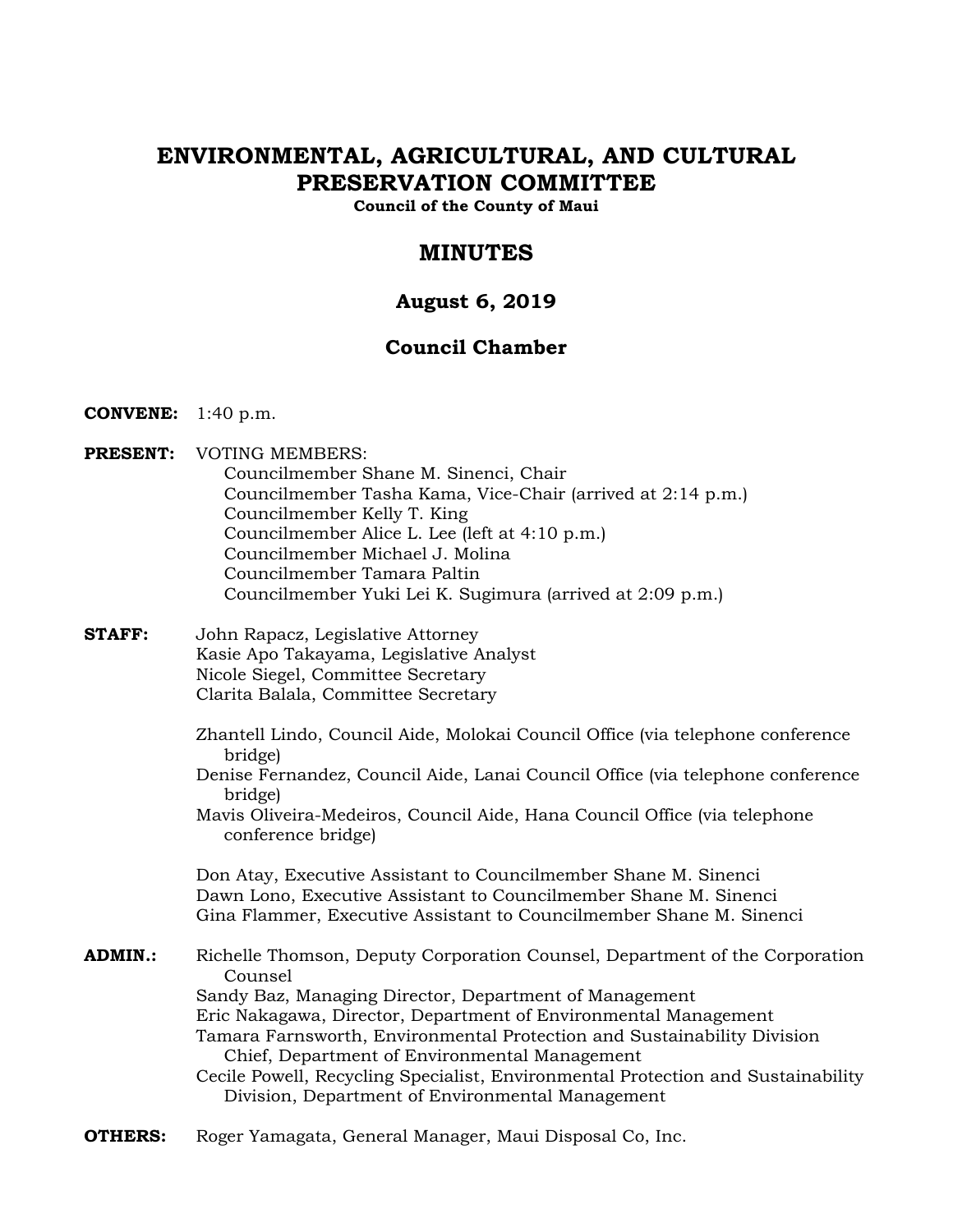#### **August 6, 2019**

David Ching, Assistant General Manager, Maui Disposal Co, Inc.

Jasee Lau Rob Parsons Charlotte O'Brien, President, Carbon Drawdown Solutions, Inc. Jazmyne Geis Albert Perez, Executive Director, Maui Tomorrow

Others (3)

**PRESS:** *Akaku: Maui Community Television, Inc.*

--------------------------------------------------------------------------------------------------------

CHAIR SINENCI: *. . .(gavel). . .* Aloha mai kakou. Welcome to the Environment [*sic*], Agriculture [*sic*], and Cultural Preservation Committee. It's August 6, 2019, and it's 1:40 in the p.m. I'm Shane Sinenci, your Committee Chair. Before we start, may I please ask that everyone silence all cell phones and noisemaking devices please? Mahalo. Starting off with some introductions, Vice-Chair Tasha Kama is on her way as well as Member Yuki Lei Sugimura. They should be joining us in a little bit. We also have Member Paltin. Aloha.

COUNCILMEMBER PALTIN: Aloha auinala, Chair.

CHAIR SINENCI: Mahalo for being here. And Member Lee, aloha.

COUNCILMEMBER LEE: Mr. Chair, konichiwa.

CHAIR SINENCI: Konichiwa. Mahalo for that. Also, we have Member Michael Molina. Aloha.

COUNCILMEMBER MOLINA: Aloha, sir.

CHAIR SINENCI: And Chair King, aloha.

- COUNCILMEMBER KING: Good afternoon, aloha.
- CHAIR SINENCI: Thank you. For our Corporation Counsel representative, we have Ms. Richelle Thomson. Thank you. And Administration representatives, we have Ms. Tamara Farnsworth, the Recycling Coordinator; Cecile Powell, welcome…with the…she's our Recycling Specialist. We have Mister…Director Eric Nakagawa of Environmental Management. Mahalo.

MR. NAKAGAWA: Aloha.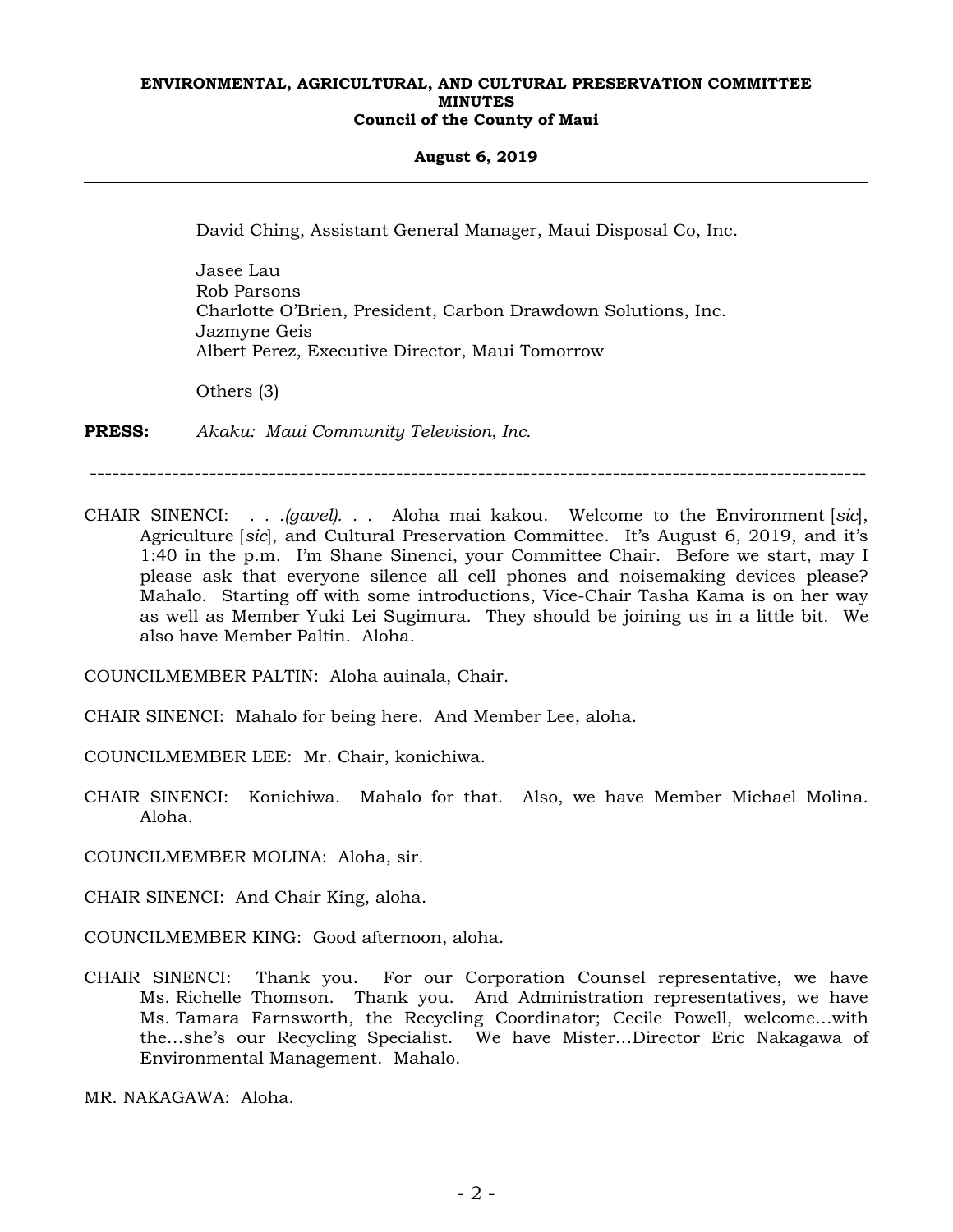#### **August 6, 2019**

- CHAIR SINENCI: We're also awaiting Managing Director Sandy Baz. He's also en route. Today, we have with our private industry representative, Mr. David Ching from Maui Disposal. Aloha.
- MR. CHING: Aloha, Chair.
- CHAIR SINENCI: And we also have Mr. Roger Yamagata in the audience. So, welcome.
- MR. YAMAGATA: Aloha, Chair.
- CHAIR SINENCI: For our Legislative Staff, we have John Rapacz, our Legislative Attorney; Kasie Apo Takayama, our Legislative Analyst; Ms. Nicole Siegel, Committee Secretary; Ms. Clarita Balala, Committee Secretary; and in our District Offices, Ms. Mavis Oliveira-Medeiros in Hana; Ms. Denise Fernandez in Lanai; and Ms. Zhantell Lindo in our Molokai District Office. So, welcome, everyone. Today, Members, we have two items, EACP-31, our 3 Can Plan; and also our EACP-8, the status and update of the Anaergia Services LLC projects. If there are no objections, we'll start with testimony today. For individuals testifying in the Chamber, please sign up at the desk just outside the Chamber door. If testifying from one of the remote testimony sites, please sign up with District Office Staff. Testimony will be limited to the items on the agenda today. And pursuant to the Rules of the Council, each testifier will be allowed to testify for up to three minutes per item. When testifying, please state your name and the name of any organization you may be representing. Pursuant to the Rules of the Council, if you are a paid lobbyist, please inform the Committee. And, Ms. Apo Takayama, we've established connection to the other Council District Offices I believe.
- MS. APO TAKAYAMA: Yes, Chair. There are no…there's no one signed up to testify.

CHAIR SINENCI: Thank you. Ms. Apo, can you please call the first testifier to the podium?

MS. APO TAKAYAMA: Chair, the first testifier is Jasee Lau, testifying on EACP-31.

# *. . .BEGIN PUBLIC TESTIMONY. . .*

MR. LAU: Aloha, Chairman Sinenci.

CHAIR SINENCI: Aloha.

- MR. LAU: Thank you for coming all the way from Hana and helping us over here. I'm sorry that the other island representatives aren't here yet but I don't think they will have any objections to calling it the 3 Island 3 Can Plan.
- CHAIR SINENCI: Thank you for that recommendation. Members, seeing none, thank you Mr. Lau. Ms. Apo?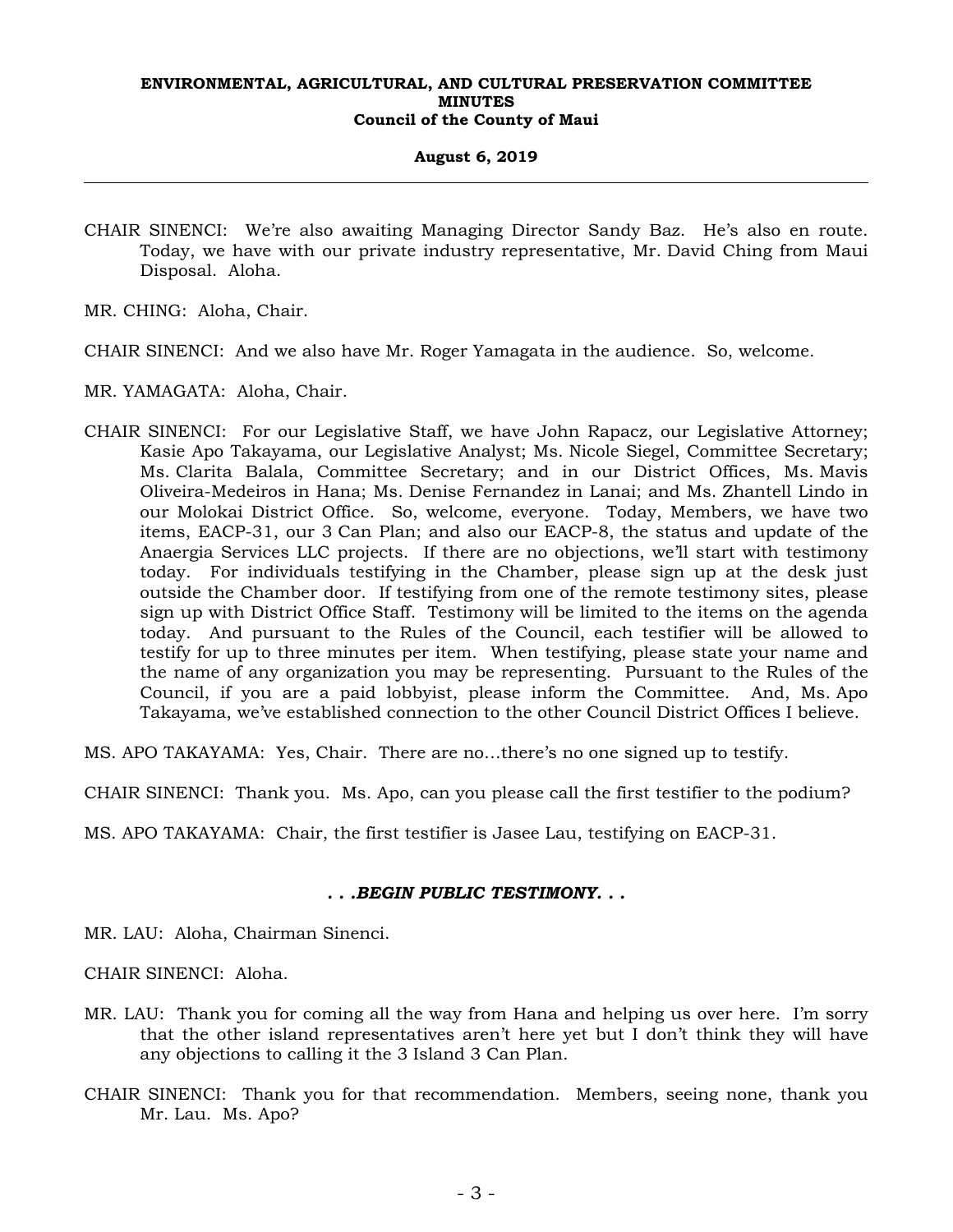#### **August 6, 2019**

MS. APO TAKAYAMA: The next testifier is Roger Yamagata, testifying on EACP-31.

MR. YAMAGATA: Good morning…oh, good afternoon, Chairman and Councilmembers. My name is Roger Yamagata. I'm the General Manager of Maui Disposal. We're the current contractor providing service to process the curbside and the County drop boxes. We've been doing this for over seven years. Today, I just wanted to give you, the Council, a brief history of the 3 Can Plan, how it started, who proposed it first, and benchmarks to the current date. In 2000, Mayor Kimo Apana introduced the first 3 Can Plan for an island-wide curbside program with a rollout of five years. It was never put into place because of no facility that was able to handle 24,000 homes. In early 2000, the County tried to establish its own what we call a MRF, which is a material recovery facility in the Central Maui Landfill. It failed because there was no expertise. There was no funding. And the amount of volume that it was going to process did not warrant a large-scale operation. In 2008, Maui Disposal bought 4 acres of land in Kahului and invested the other 3 million for a total of \$11 million to start a MRF, our material recovery facility that had the capability of handling the whole island's recycling. For the past seven years, we've been doing the drop boxes and the curbside program for the County. Unfortunately, it started as a pilot program, and it still remains only Maui Meadows and South Kihei are the only communities that are being involved with the plan. We feel that with the investment we made, we took a chance and did it before the County or any other private sector company did it. We took the step of eliminating the need for County funds for the facility. All we need now, and we stand ready to do it, is volume. There's a cost to recycle. It is not free. But what is the alternative? It's to bury everything in our landfill. That's wasting thousands of tons of dirt a year. Maui Disposal by itself recycles about 10 million pounds of recyclables per year. So, we want…we hopefully can expand on that to increase the amount of diversion from the landfill. Thank you.

CHAIR SINENCI: Thank you, Mr. Yamagata. Members, do you have any questions?

COUNCILMEMBER KING: Question…

CHAIR SINENCI: Chair King, go ahead.

- COUNCILMEMBER KING: Thank you, Chair. Thanks for being here, Roger. So, my question is a couple of years ago when the previous Mayor was going to eliminate the 3 Can Plan from Maui Meadows, they were proposing to do it in Lahaina. What…did anything ever happen with that? Did…were you guys part of that plan to expand?
- MR. YAMAGATA: No, and the public rose up and went to the Mayor's Office to keep the existing plan in place, and the County offered to keep it in place but those homes had to pay an additional --

COUNCILMEMBER KING: Right.

MR. YAMAGATA: --amount of money --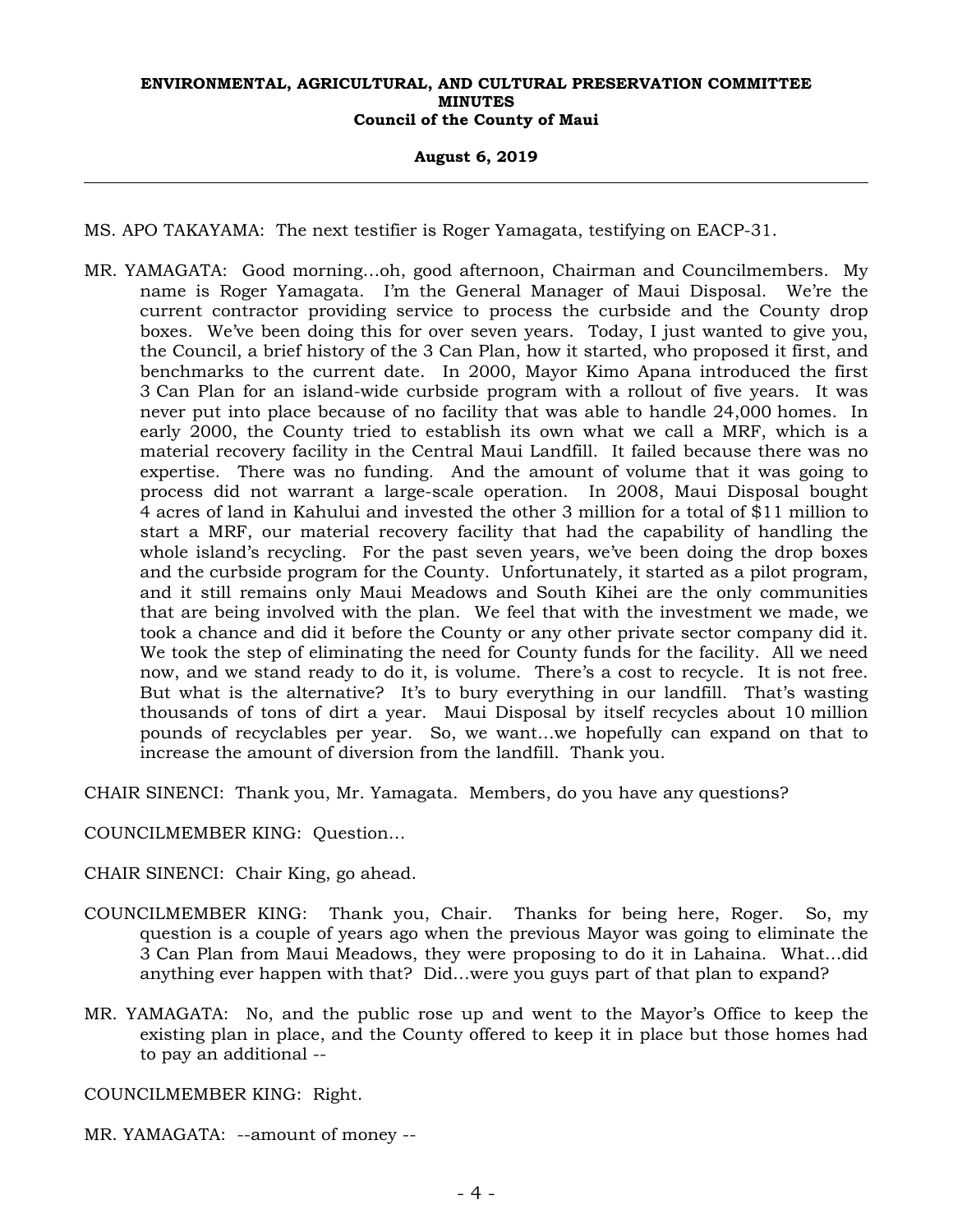#### **August 6, 2019**

COUNCILMEMBER KING: No, I'm aware of --

MR. YAMAGATA: --per month.

COUNCILMEMBER KING: --that but I just wonder whatever happened to --

MR. YAMAGATA: The --

COUNCILMEMBER KING: --the proposal to…

MR. YAMAGATA: --Lahaina one was never brought up.

COUNCILMEMBER KING: Okay. Thank you.

CHAIR SINENCI: Any…yes, Member Paltin?

- COUNCILMEMBER PALTIN: Thank you, Chair. Thank you, Mr. Yamagata, for being here and all your service to the West Maui community and our disposal needs. I was wondering if it was to roll out Countywide, you have the capacity to collect it or the capacity to process it, or both?
- MR. YAMAGATA: Currently, we have the capacity to process bale. We have the facility. But if we were to go island-wide, additional funds would be...have to be invested because of the volume. We'd have to reconfigure our building and expand our sort line. But the facility is there. As far as bringing in the product, the County's trucks service each home twice a week. So, the same truck instead of twice a week, it will be one-week recyclables, the second time during the week would be solid waste. So, there would be no need for additional vehicles.
- COUNCILMEMBER PALTIN: Do you have an estimate about like say you do add on a district a year, how much, like if you roll out a…it not all at one time, like what…in what way would you like to roll it out, stay in South Maui until all of South Maui is done, then jump over to West Side, or did you have any plan that…along those lines?
- MR. YAMAGATA: The County's Division would be doing the routes. But obviously, I think it makes sense to finish Kihei first, and then go into the next district. As far as volume, Lahaina would be to me, should be the next one because they don't…they do not have 4,000 homes, they have less than that, so it will be easier to put on the map. But again, the Division, Solid Waste Division, would be handling the routes.
- COUNCILMEMBER PALTIN: And then you folks as a business, are you considering like the income to process the facilities as your…generate…economic generator, or are you looking to repurpose the materials into something usable, or how are you ultimately disposing of the recycled --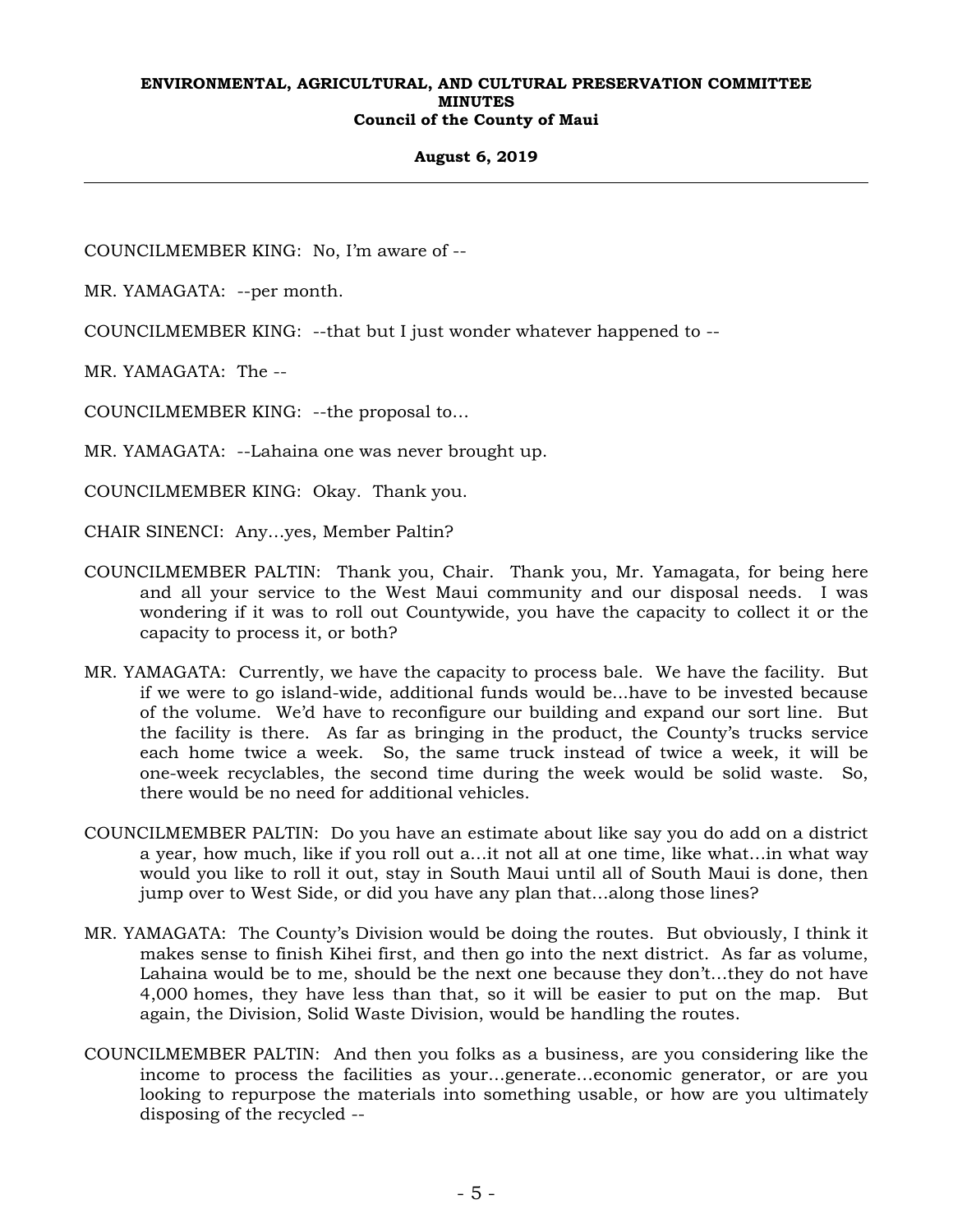### **August 6, 2019**

MR. YAMAGATA: Materials.

COUNCILMEMBER PALTIN: --the materials?

MR. YAMAGATA: We'll need to depend on County's input on the processing fees. As you folks are aware, China has backed out of the world recycling market. So, we cannot depend on what we call end-user revenues, which is the revenues that we would normally get from shipping the products overseas. In fact, some commodities we now have to pay. We'll pay the shipping and also pay them like a tip fee to accept our recyclables. So, without government subsidy, recycling will not happen. Can I say one thing, Chair? David --

CHAIR SINENCI: Go ahead.

MR. YAMAGATA: --Ching is a resource person over there too, so he could answer questions as well as myself.

COUNCILMEMBER PALTIN: Thank you.

CHAIR SINENCI: Do you have any other questions, Member…

COUNCILMEMBER PALTIN: Not at this time.

CHAIR SINENCI: Okay.

COUNCILMEMBER PALTIN: Thank you.

CHAIR SINENCI: Thank you, Mr. Yamagata, for being here. With no objections, we could…could we keep you on as a resource --

MR. YAMAGATA: Yes.

CHAIR SINENCI: --if you're still here? No objections. Thank you. Ms. Apo Takayama?

- MS. APO TAKAYAMA: Chair, the next testifier is Rob Parsons, testifying on EACP-31 and EACP-8, to be followed by Charlotte O'Brien.
- MR. PARSONS: Good afternoon, Chair Sinenci, Councilmembers. My name is Rob Parsons. I'm a long-time resident residing in Haiku, and I would like to speak to both agenda items. I was fortunate to learn a great deal about solid waste management, preferably known as resource recovery and management, when I began working with the County as Environmental Coordinator in 2003. Then Solid Waste Director John Harder took me under his wing and provided a hands-on education on progressive management. Among other things, John helped with the massive cleanup on Kauai after Hurricane Iniki in 1992. Many of you know that implementation of the 3 Can Plan for curbside recycling was one of the first progressive steps taken to implement the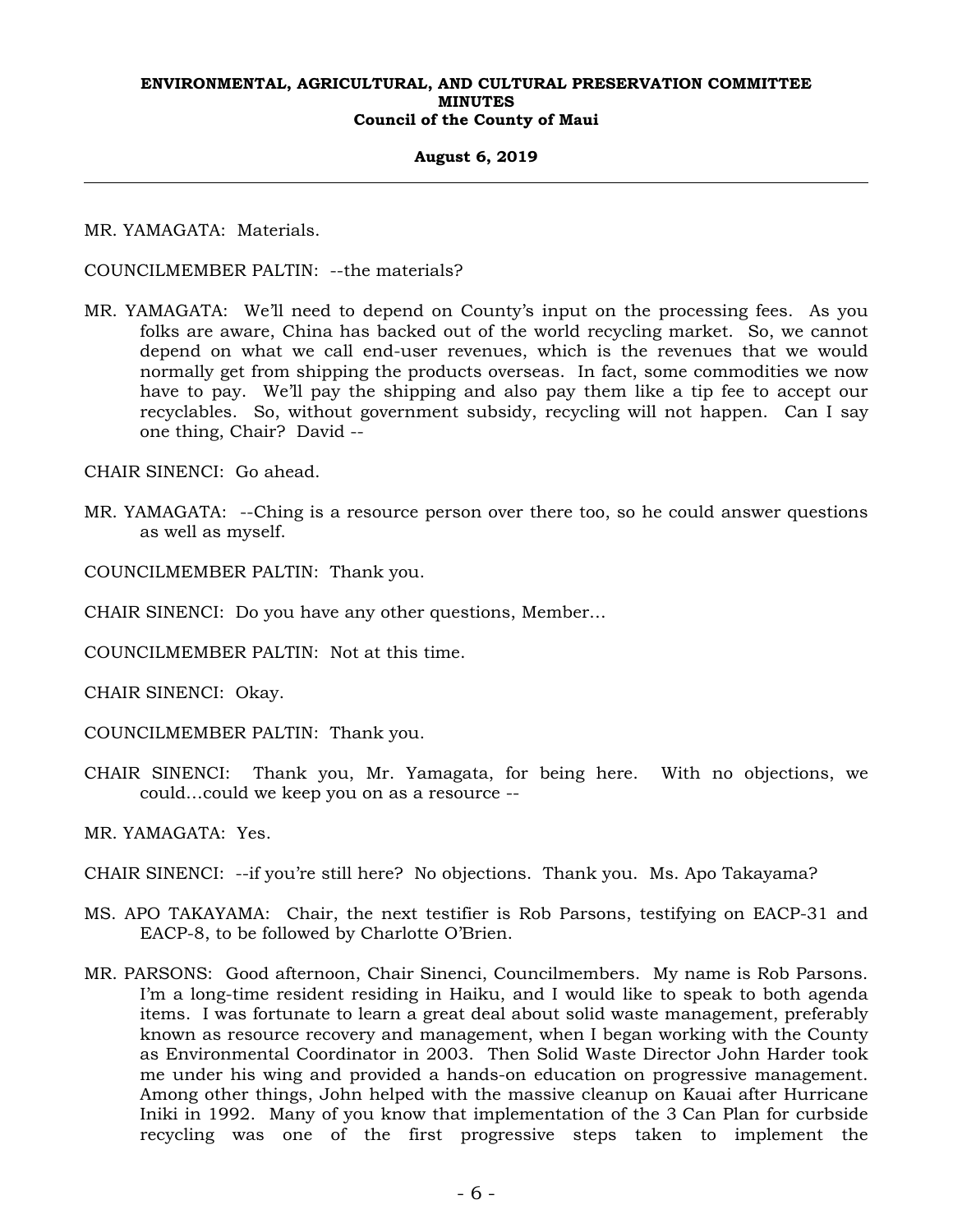**August 6, 2019** 

recommendations of the 2009 update of the Maui County Integrated Solid Waste Management Plan, the ISWMP. Two neighborhoods in South Maui were chosen under the guidance of George Correia. And to me, George personified more than anybody working in the County the can-do attitude. He was once asked to assist with an appliance amnesty collection in 2005 that resulted in 53 containers of derelict appliances being shipped to Oahu for metal processing. When asked if his division could lend a hand, he said whatever it takes. Sadly, our DEM Director at the time had more of a no-can plan and announced that he was going to rescind the program due to costs. Only after an uproar from those who had curbside recycling in South Maui was the decision reversed. The South Maui neighborhoods were chosen not as a pilot program to determine the viability of curbside recycling but to educate the Department on any issues as it continued to phase in the program similar to what was done with automated refuse trucks. A bulk purchase of many blue and green cans was initially made and many have been stored unused since then. Costs ran artificially high due to the bid on processing of the sorted recyclables. Rebidding the contract could have brought considerable savings. Green waste was hauled to the EKO Compost site in Central Maui Landfill. Taking it to the Kihei regional composting site might have provided another opportunity for cost-saving efficiency. Often, people have remarked to me that they can't believe Maui doesn't have a curbside recycling especially those who've lived or visited the West Coast, where it's widespread. With the upcoming ten-year update of the ISWMP, new opportunities will avail themselves. The challenges of recycling have been noted over the past two years. So, we may consider ways to utilize these resources on Maui or in Hawaii rather than shipping them to Asian markets. And quickly, I would just say that one of the opportunities that may lie ahead is food composting. San Francisco and Seattle both do curbside food waste composting and which provides a nutrient-rich compost that could help remediate our agricultural soils. So, thank you again for the opportunity to testify on this.

- CHAIR SINENCI: Thank you, Mr. Parsons. Did you mention something about already having those green and blue bins?
- MR. PARSONS: I did, and I would defer to the Department that is here. They can…when they go over the history of this program, I think that they can lend more on the current status of the unused blue and green cans.
- CHAIR SINENCI: Okay. Thank you. We have a question from Member Molina.
- COUNCILMEMBER MOLINA: Good afternoon, Mr. Parsons. Just if you could help refresh our memories, you made references to a former DEM Director that had concerns about this plan. Who was that Director again if you could…
- MR. PARSONS: Who was the Director?

COUNCILMEMBER MOLINA: Yeah, at that time.

MR. PARSONS: Director Kyle Ginoza at that time.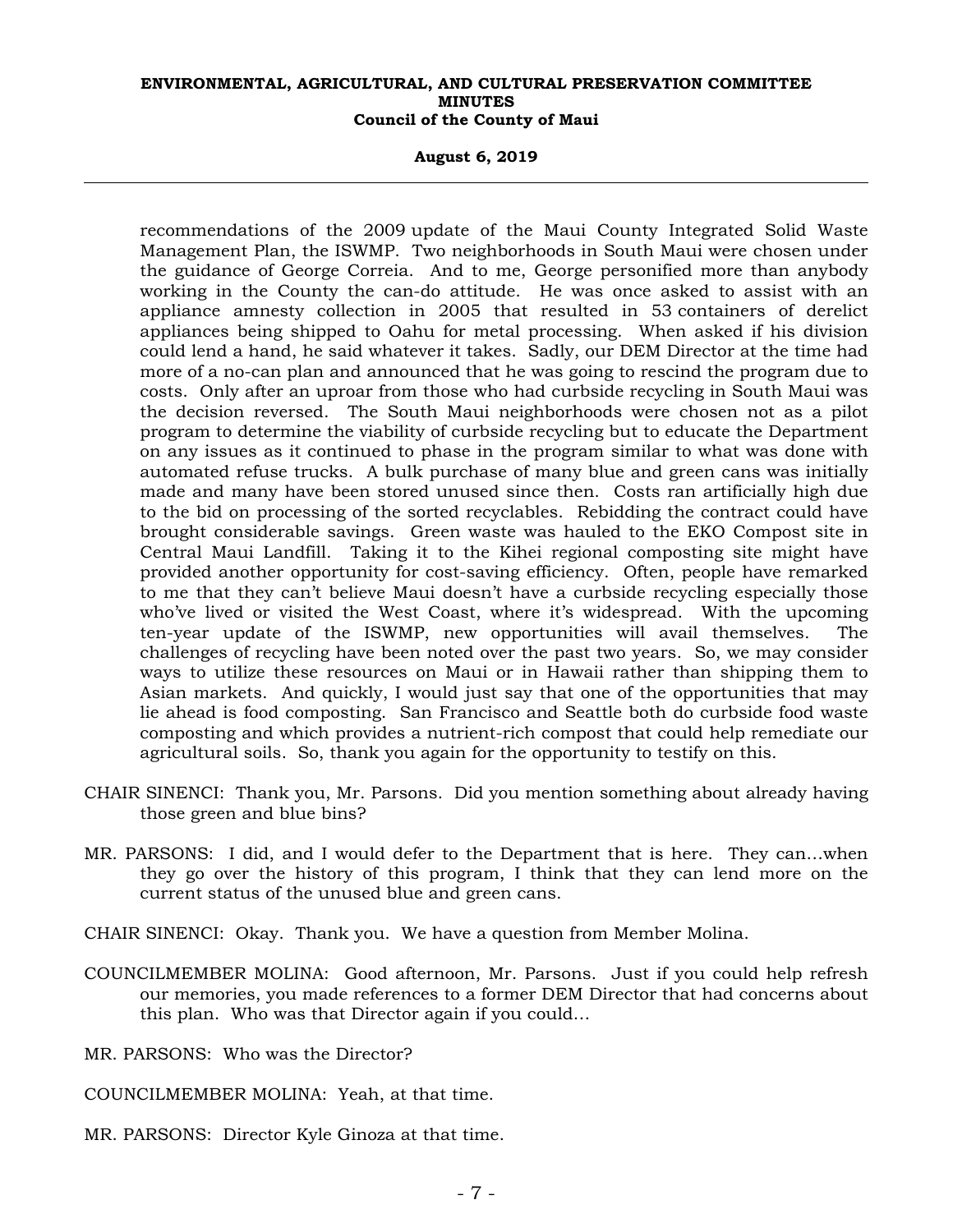#### **August 6, 2019**

COUNCILMEMBER MOLINA: Okay. Thank you.

MR. PARSONS: Yeah.

COUNCILMEMBER MOLINA: Thank you, Chair.

CHAIR SINENCI: Okay. Member Paltin?

- COUNCILMEMBER PALTIN: Thank you. I was wondering if you could offer a little bit more detail how rebidding the projects would result in cost savings.
- MR. PARSONS: Yes, I could. Mr. Yamagata spoke to the investment that they made in the materials recovery facility, commonly known as a MRF. He's correct that the County had made a lot of inquiries on commercial properties trying to set up their own MRF, but both Aloha Recycling and Maui Disposal have MRFs for sorting and processing recyclables. So, as you know, Aloha Recycling handles our drop box sites but the processing of those materials then goes to Maui Disposal. So, because there's more than one MRF, I think a competitive bidding process could result in considerable cost savings other than the cost of our contract now. So, as we move forward, I think we'll want to look at the cost involved here.
- COUNCILMEMBER PALTIN: And what do you feel is an appropriate time length for a contract?
- MR. PARSONS: I'm not sure that I'm the best person to ask that. I know the County often uses five-year contracts with a add-on potential year or two afterwards. But there are others better equipped to answer that question I think.

COUNCILMEMBER PALTIN: Okay. Thank you.

MR. PARSONS: Thank you.

CHAIR SINENCI: Thank you. Any other questions, Members? Chair King?

COUNCILMEMBER KING: So, I guess we're asking the questions on EACP-31, then we'll let Mr. Parsons…he wanted to testify any additional item. So, just…thanks for coming, Rob. And I just want to find out to your knowledge, what, if anything, are we still recycling on the island? Is there anything that we're recycling?

MR. PARSONS: I…

COUNCILMEMBER KING: At one point, we were…

MR. PARSONS: My answer to that would be that most of what we consider recycling is collecting and packaging and shipping to another market. And so, it depends on what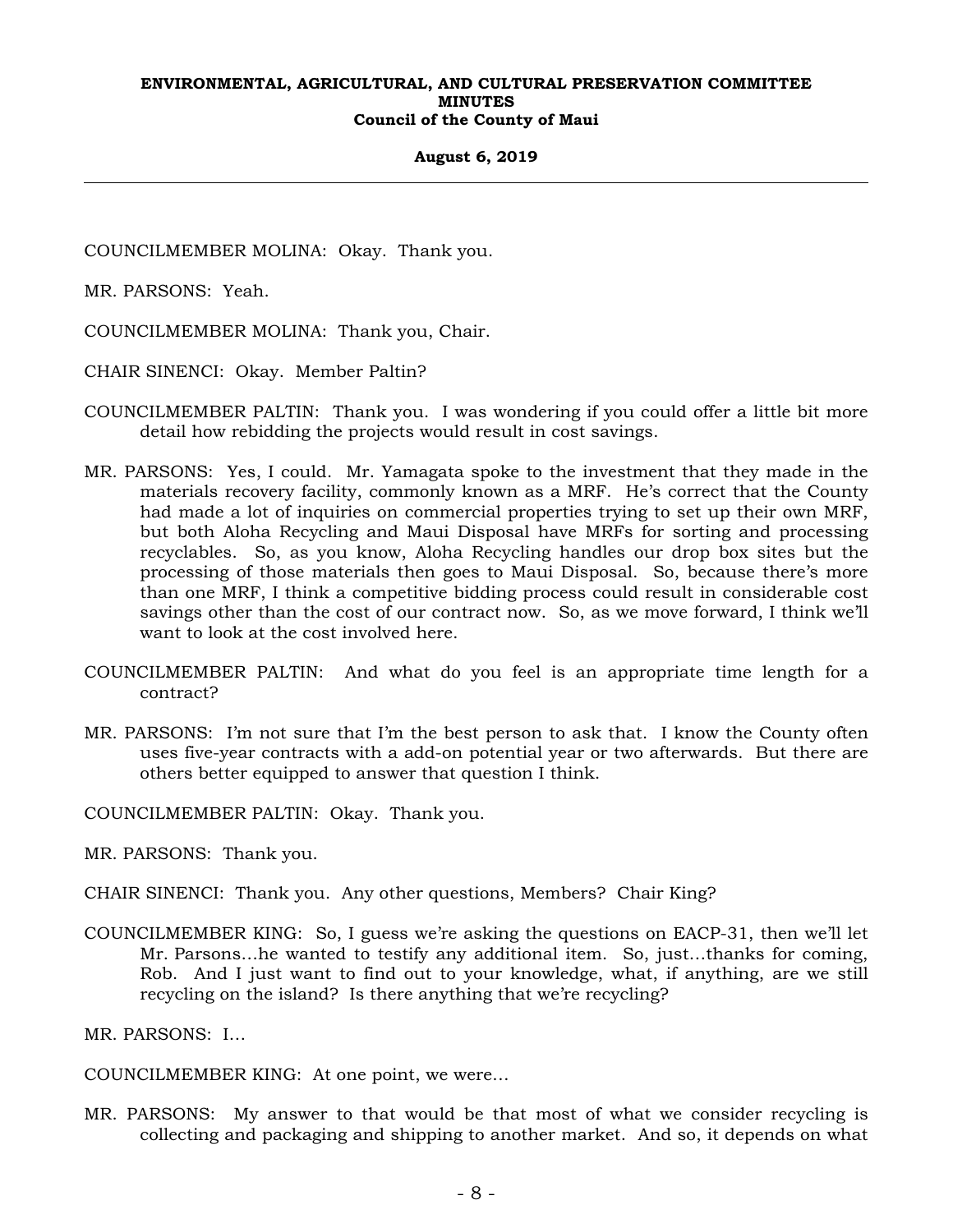#### **August 6, 2019**

your definition of recycling is. I…in my testimony, I did say that I think it makes sense to look at to what extent we can use those resources locally. There's…in the past, there's been efforts to use crushed glass here. We could revisit that, you know.

- COUNCILMEMBER KING: Right. And at one…I mean at one point we were processing plastic here. I remember Aloha…
- MR. PARSONS: HDPE plastic --
- COUNCILMEMBER KING: Right.
- MR. PARSONS: --was --
- COUNCILMEMBER KING: And they were making two --
- MR. PARSONS: --reused, yes.
- COUNCILMEMBER KING: --by-fours at one point at --
- MR. PARSONS: Right.
- COUNCILMEMBER KING: --Aloha, and we were doing some processing on-island. And to your knowledge, are we doing anything on-island anymore?
- MR. PARSONS: I think some of the resorts are doing a little bit of glass-crushing and using that material on property. Also some minor food waste composting --
- COUNCILMEMBER KING: Okay. But County of Maui is not…
- MR. PARSONS: --but not on a larger scale.
- COUNCILMEMBER KING: Okay. And County…not…County of Maui isn't doing anything --
- MR. PARSONS: No --
- COUNCILMEMBER KING: --to your…
- MR. PARSONS: --not that I'm aware of.
- COUNCILMEMBER KING: Thank you.
- CHAIR SINENCI: Okay. Thank you. Mr. Parsons, did you have another item you wanted to speak to?
- MR. PARSONS: Yes, I do. I'd like to speak to the Status Update on Anaergia Services. My name is Rob Parsons. It's good to see the status update being called for these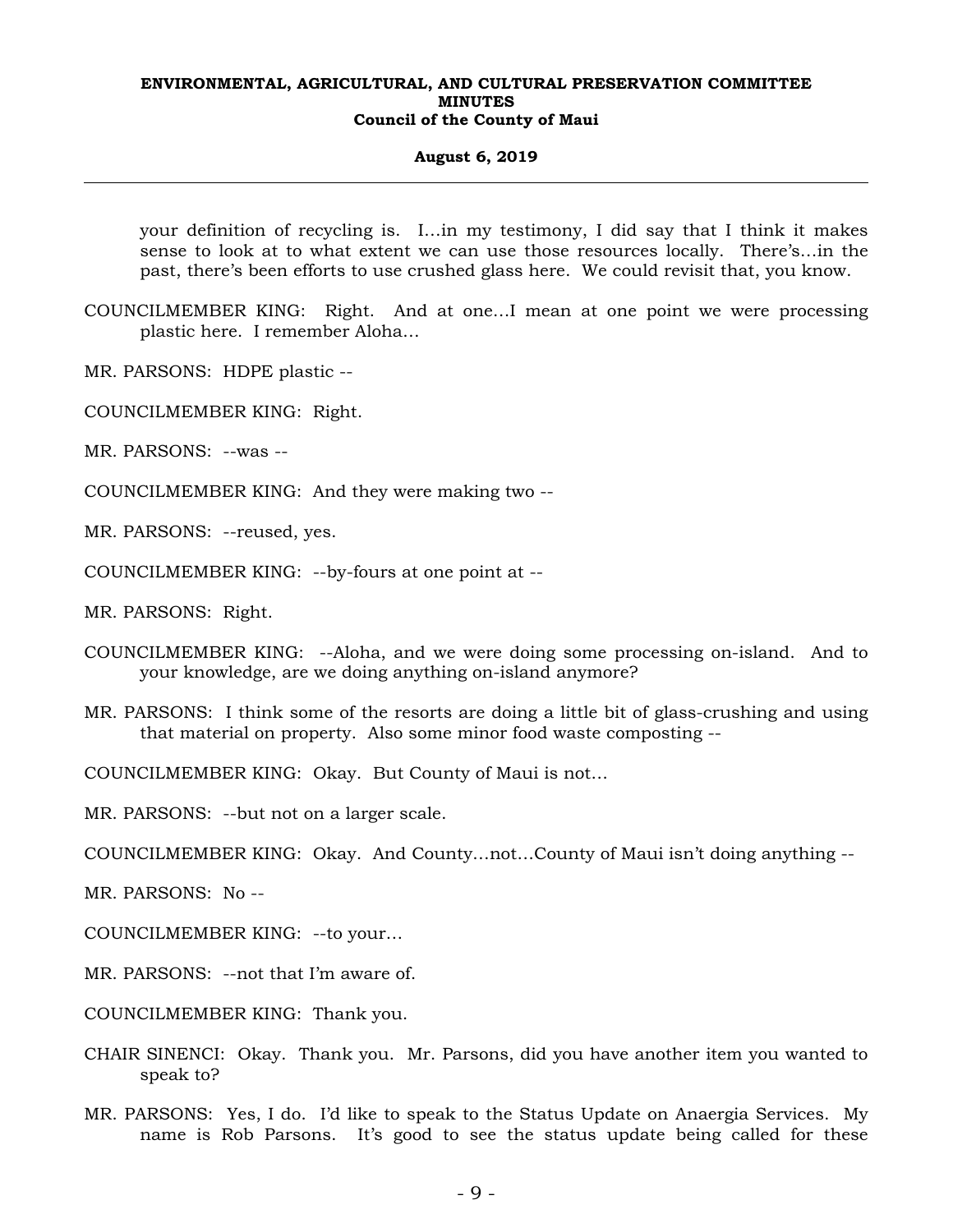**August 6, 2019** 

carryover projects from the previous Administration. A court ruling has halted the so-called MANA project, which proposes building a 60-foot digester and sludge drying facility in the tsunami zone. The landfill contract signed on January 8, 2014, stated they would be operational by 2018. But here we are, 5 years, 6 months, and 29 days after that contract was signed. That's 2,036 days have passed and there's been no progress whatsoever on that contract. We should not just be walking away from this ill-conceived project, we should be running full speed. Please ask our representative from Corporation Counsel Office to affirm that these contracts have a standard clause that will allow the County to terminate them without substantial penalty or cost. And if you look at Page 4 of my testimony in this item, it has some of the language in that contract. When I mentioned to a college…colleague that this agenda item was pending, she replied, I thought both those projects were dead. But to date, we have not received word from the Administration on whether they intend to pursue either proposal. Hopefully, they'll inform us today that they're looking to better alternatives. Department of Environmental Management is about to begin planning for the ten-year update of our Integrated Solid Waste Management Plan. This provides a rare opportunity for more community input and review of how our County may utilize and manage its waste resources. This will be the guiding document to address resource recovery and management challenges for the next decade. I gave you in my written testimony ten good reasons not to support the so-called MANA project. I'll summarize them as best I can. One is that the EIS was ruled against in a legal ruling by Judge Cardoza. It was ruled inadequate. It seems absurd to consider building anything in the tsunami and sea level rise inundation zone, much less a 60-foot-tall digester and 57-foot-tall emission stack. Investments should instead be made in decentralizing the Wailuku-Kahului Wastewater Reclamation Facility. I'd like to highlight just one of many possible alternatives to this build out, and that would be to partner with the airport, which is putting out a RFP to provide power for that facility, and being right adjacent to the wastewater treatment facility, also on State land. We could perhaps bring in electricity at something like 8 or 10 cents a kilowatt rather than the 29 to 30 cents proposed in this original contract, which would escalate to about 40 cents over the 20-year life of the contract. So, I'm hoping that the Administration is looking to some of these alternatives. That's just one. There are many others that I think would be a better choice than this current proposal. Thank you.

CHAIR SINENCI: Thank you, Mr. Parsons. Members, any questions? Chair King?

- COUNCILMEMBER KING: Thank you, Chair. So, Rob, you mentioned the two contracts. One of them was the MANA, which was going to provide I think power to the airport, correct, originally? Wasn't that originally going to go to the airport?
- MR. PARSONS: The…an RFP was issued to provide power to the airport. They pulled it back and they're redoing it. It's going to be --

COUNCILMEMBER KING: Okay.

MR. PARSONS: --reissued.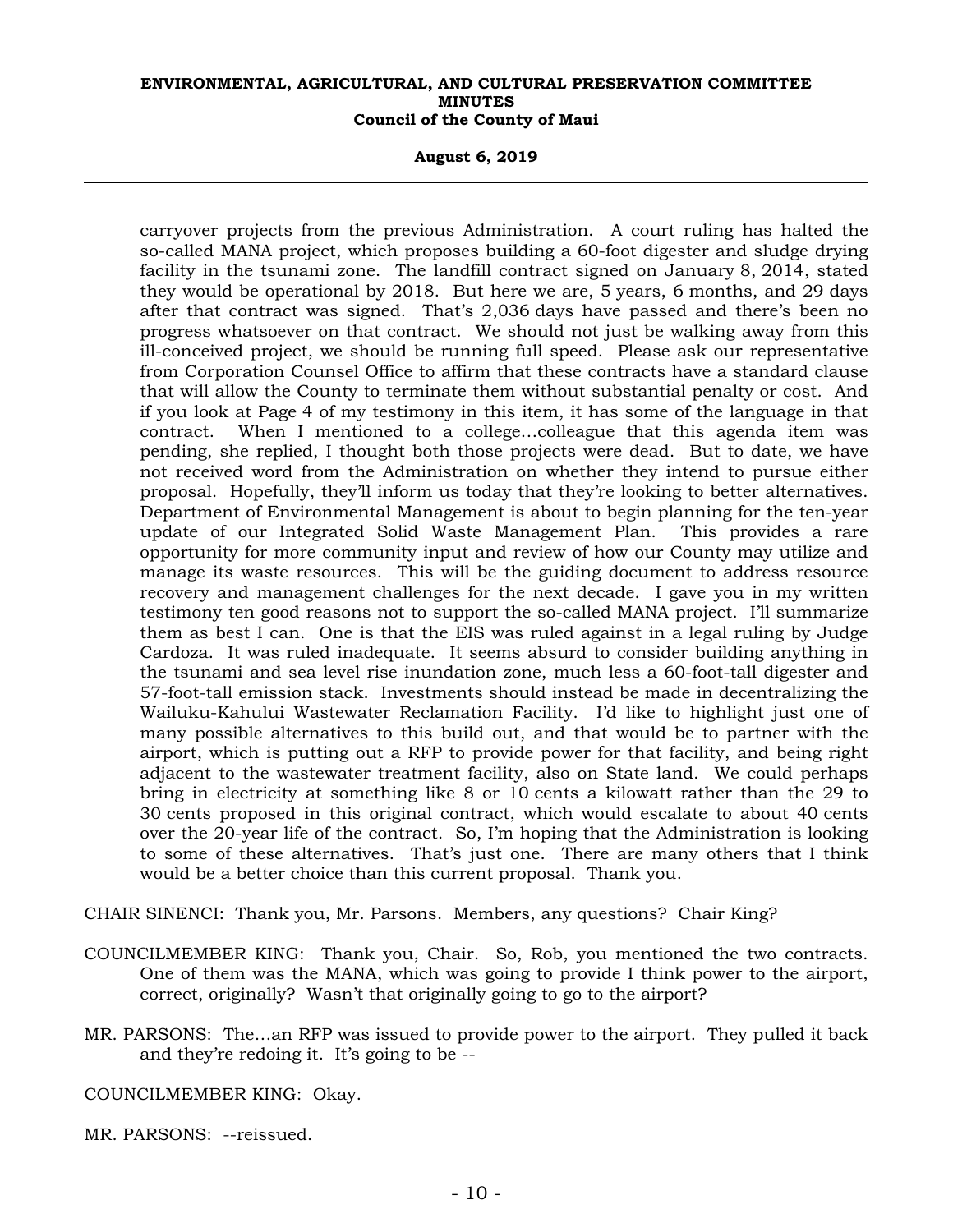#### **August 6, 2019**

COUNCILMEMBER KING: Oh, okay. 'Cause that was the one I remember seeing it being cancelled. So, I thought the contract was just dead anyway because they cancelled --

MR. PARSONS: Yeah --

COUNCILMEMBER KING: --it.

MR. PARSONS: --they're modifying it, and I'm not sure the reason for that. But I know there has been discussions of --

COUNCILMEMBER KING: Oh, okay.

- MR. PARSONS: --the potential for the County to partner with the State.
- COUNCILMEMBER KING: Okay. So, what is the…so does the County have any interest to your knowledge? 'Cause I know you were Environmental Coordinator up until the end of last year, but does the County have any interest in that project?
- MR. PARSONS: I didn't hear any at that time because the County was behind this MANA project. I'm thinking that it was their best alternative to address some of the issues at the Kahului Wastewater. I…it just…it had too many moving parts for me, and I think it's, you know, time to…

COUNCILMEMBER KING: Move on.

MR. PARSONS: To…yeah, to move on --

COUNCILMEMBER KING: Okay.

MR. PARSONS: --frankly, yeah.

COUNCILMEMBER KING: Thank you. Thank you, Chair.

CHAIR SINENCI: All right. Mahalo, Mr. Parsons, for your testimony.

MR. PARSONS: Thank you.

CHAIR SINENCI: Thank you. Ms. Apo Takayama, can you call the next testifier please?

MS. APO TAKAYAMA: Chair, the next testifier is Charlotte O'Brien, testifying on behalf of Carbon Drawdown Solutions, Incorporated, testifying on agenda item EACP-8, to be followed by Jazmyne Geis.

MS. O'BRIEN: Council, Mr. Chair --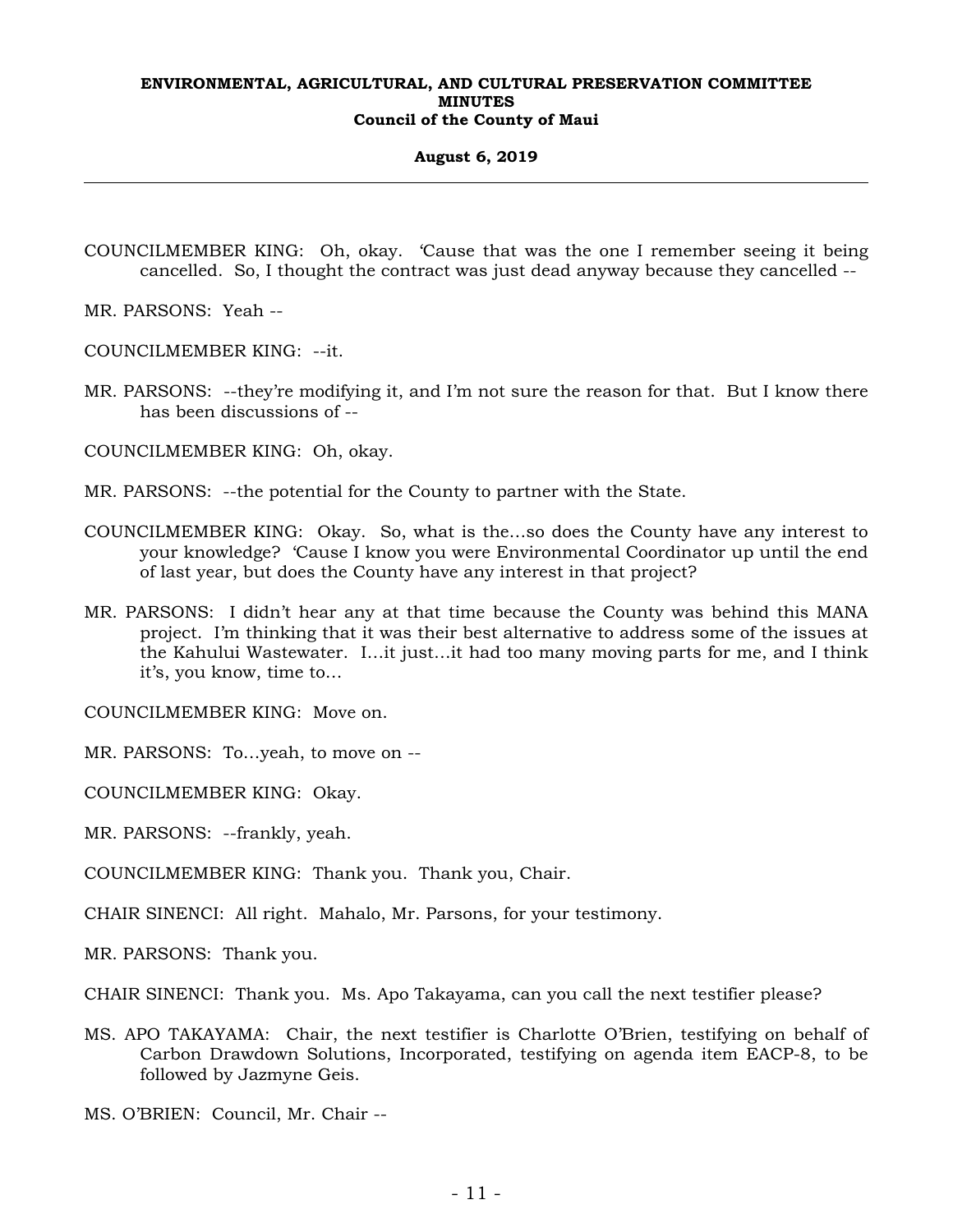#### **August 6, 2019**

CHAIR SINENCI: Aloha.

MS. O'BRIEN: --my name is Charlotte O'Brien. I'm the President of Carbon Drawdown Solutions. I was also one…our company also answered the original RFP. And so, I've worked a lot in the space of waste-to-energy. It's a very difficult space. It's a very new space. And I'm not anti-Anaergia. The…what they're doing in Cyprus and what they're doing in California look very good. But what they have proposed to do in Maui is just unthinkable. Whenever you're looking at waste-to-energy, you have to balance the environment, the energy, and the profit. All they balanced was the profit at the expense of Maui County. And with three grandchildren in this County, I'm not going to allow that to happen. And I'm not saying that they can't come back and try again on the big picture. But to take the icing off the cake to say, okay, we have to balance everything in the solid waste management including the waste…the wastewater system, and they just take the top, they just take the \$81 a ton times 24,000 tons of biosolids, that's over \$2 million a year. To say that they're going to get…provide electricity at almost 30 cents a kilowatt hour when Pacific Biodiesel can produce it for less than 20 cents, and then they escalate it 2.2 percent a year till they're up to 44 cents a kilowatt hour over 20 years. That's just ridiculous. When we have current alternatives, we have…when MECO produces excess energy, we can buy it. With a nimble system, when we can use solar or wind, we can do that. And when we need the very…when we're in a crunch, then we go to the biodiesel. We've always got a backup so you're using the least expensive electricity at every possible time. That's what modern technology allows. You can pull from which type of energy you need. So, it's not that I'm against Anaergia, it's just that this was a very, very…I don't even know where they came up with this idea. It was so ridiculous. So, yeah.

CHAIR SINENCI: Thank you, Ms. O'Brien.

MS. O'BRIEN: Sure.

CHAIR SINENCI: Members, any questions for the testifier? Council Chair King?

COUNCILMEMBER KING: Okay. Thanks for being here, Char. So --

MS. O'BRIEN: Sure.

COUNCILMEMBER KING: --when you're talking about the original contract, you were a bidder, you're talking about the landfill contract?

MS. O'BRIEN: The landfill, yeah.

COUNCILMEMBER KING: Okay.

MS. O'BRIEN: The solid waste.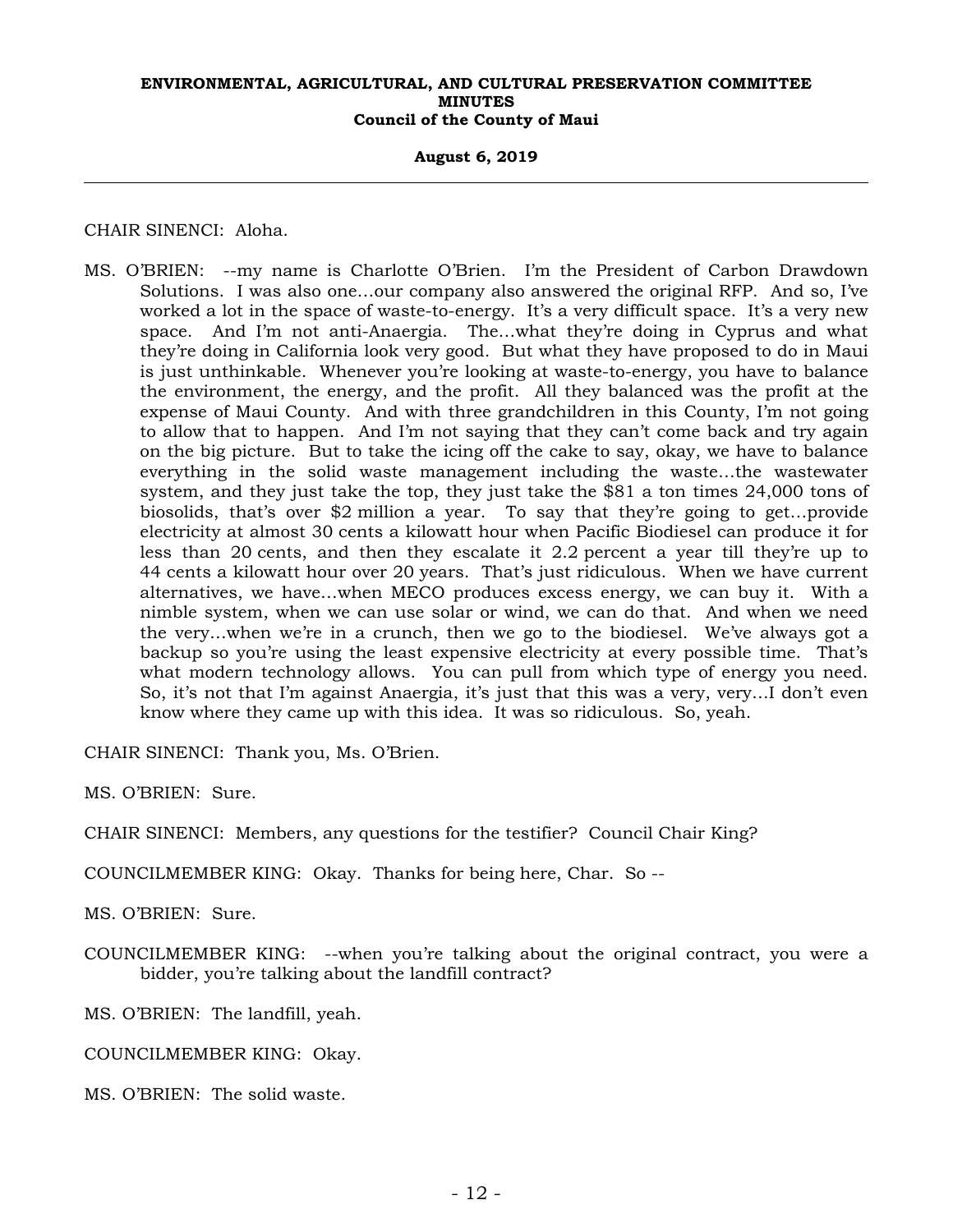#### **August 6, 2019**

- COUNCILMEMBER KING: Yeah, I just wanted to differentiate that. And then did you…have you been following the iterations of Anaergia as they've kind of changed their proposal over the years?
- MS. O'BRIEN: Somewhat.
- COUNCILMEMBER KING: Okay.
- MS. O'BRIEN: Somewhat.
- COUNCILMEMBER KING: And so, in your opinion, how far off is it from the original RFP that was issued that they originally --
- MS. O'BRIEN: Well, it's not even --
- COUNCILMEMBER KING: --responded to?
- MS. O'BRIEN: --in the same ballpark. Originally, what they were talking about was taking…using anaerobic digestion to take all of the trash and digest what they could out of it, and then squeeze the rest into these little blocks that then they were going to burn for energy. Well, of course, nobody wants…that's like an incineration. So, who wants to burn these little blocks that you've created, and nobody would take it. Not... I mean even Asia wouldn't take it, and I would never allow our trash to be burned in Asia and let that pollution come back to us. I'm an ardent environmentalist so I wouldn't allow something like that to happen. But that was their plan. Well, we're going to get down to almost zero waste because we're going to send it off-island. Well, that's silly.

COUNCILMEMBER KING: So, that was the plan that was accepted by the last --

MS. O'BRIEN: That was the plan --

- COUNCILMEMBER KING: --Administration.
- MS. O'BRIEN: --that was accepted, yes.
- COUNCILMEMBER KING: And then 'cause my recollection is it kept morphing over the years to a point where it wasn't even recognizable as the same project that had been --

MS. O'BRIEN: Right.

COUNCILMEMBER KING: --accepted. Okay.

MS. O'BRIEN: And I also want to say that Anaergia is a young company but what they're doing in Turkey appears to be pretty good, although I'm still curious about the RF…the RDF, and then the project they have in California looks amazing. But it's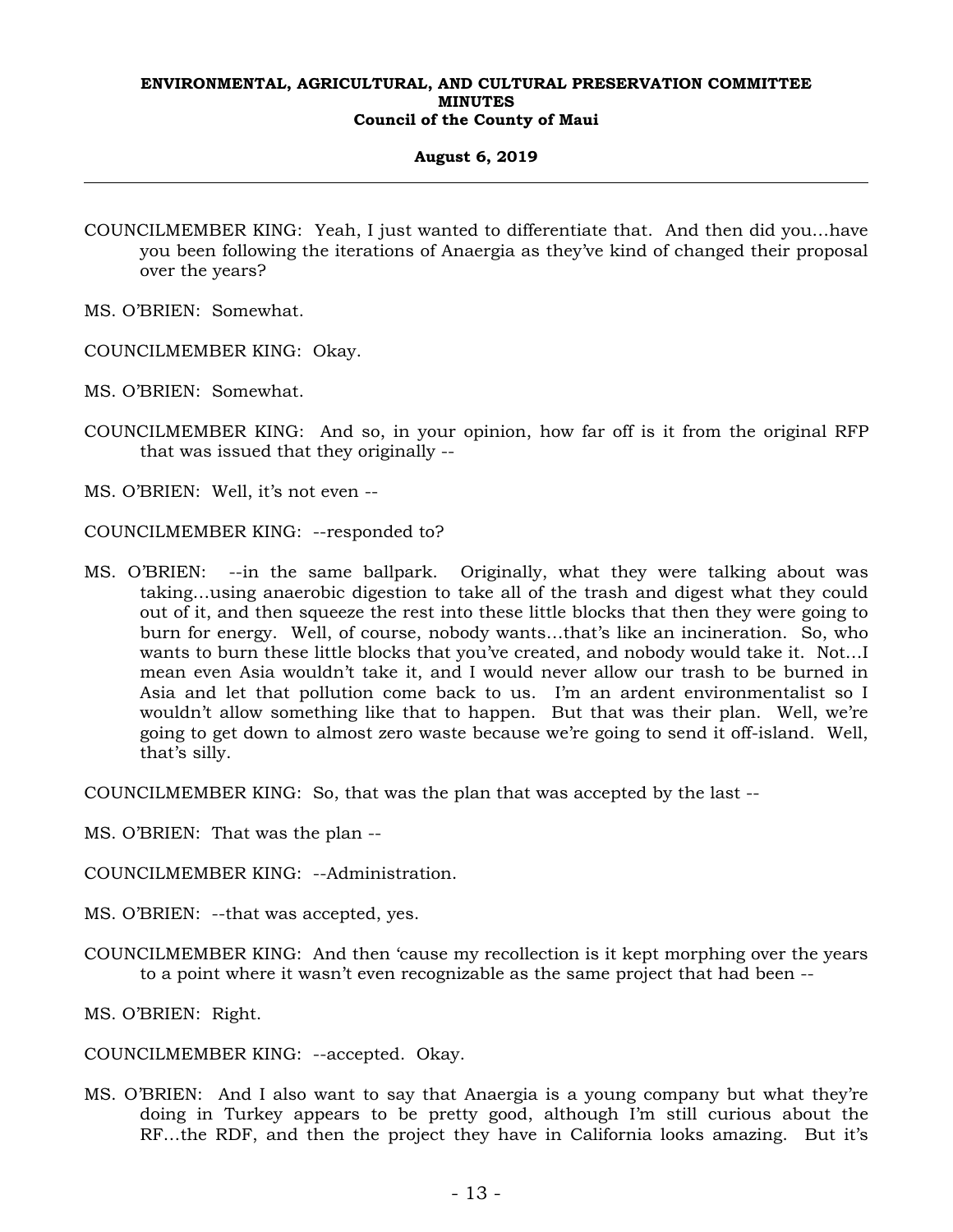#### **August 6, 2019**

just…it's not our project. It's not what we need, at least, not in this situation. Maybe down the road when we move that thing, they can come back in and do what they're doing in California, and we'll all be happy. It's just…let's not go down this road.

- COUNCILMEMBER KING: Yeah, okay. I mean I don't even know what the road is anymore because it --
- MS. O'BRIEN: Yeah --
- COUNCILMEMBER KING: --keeps changing --
- MS. O'BRIEN: --exactly --
- COUNCILMEMBER KING: --so.
- MS. O'BRIEN: --it's just changed so much, yeah.
- COUNCILMEMBER KING: Thank you.
- CHAIR SINENCI: Okay. Thank you for your testimony. Chair would like to recognize Member Sugimura, welcome.
- COUNCILMEMBER SUGIMURA: God afternoon, Chair.
- CHAIR SINENCI: Good afternoon. Ms. Apo Takayama, please call the next testifier.
- MS. APO TAKAYAMA: The next testifier is Jazmyne Geis, testifying on EACP-8 and EACP-31, to be followed by Albert Perez.

CHAIR SINENCI: Okay.

MS. GEIS: Hi. My name is Jazmyne Geis. Thank you, Chair and Councilmembers. Yeah, I'm here today on behalf of myself, and also, I'm glad I had time to come and hear about these important issues happening within solid waste management. I'm born and raised here on Maui, returned back in 2016 after college and living abroad, and my background is in sustainable design, also anthropology, and my graduate field is actually looking at solid waste management practices and also consumption. So, I'm a sustainable designer and I work in packaging and also products, and of course, as, you know, the connection between waste and production and consumption is directly tied. So, what you're inputting is…has an output and it doesn't go away. So, I'm here to I think introduce myself and also the willingness of community individuals like myself and also groups that are willing to help the Council and also work through these hard issues because we also have knowledgeable people within our community. So, I'm also a part of…now a founding Zero Waste Coalition, and you folks have heard about zero waste in the last presentation I was here in March by the Environmental Protection and Sustainability Division. Yeah, it's a movement that's also happening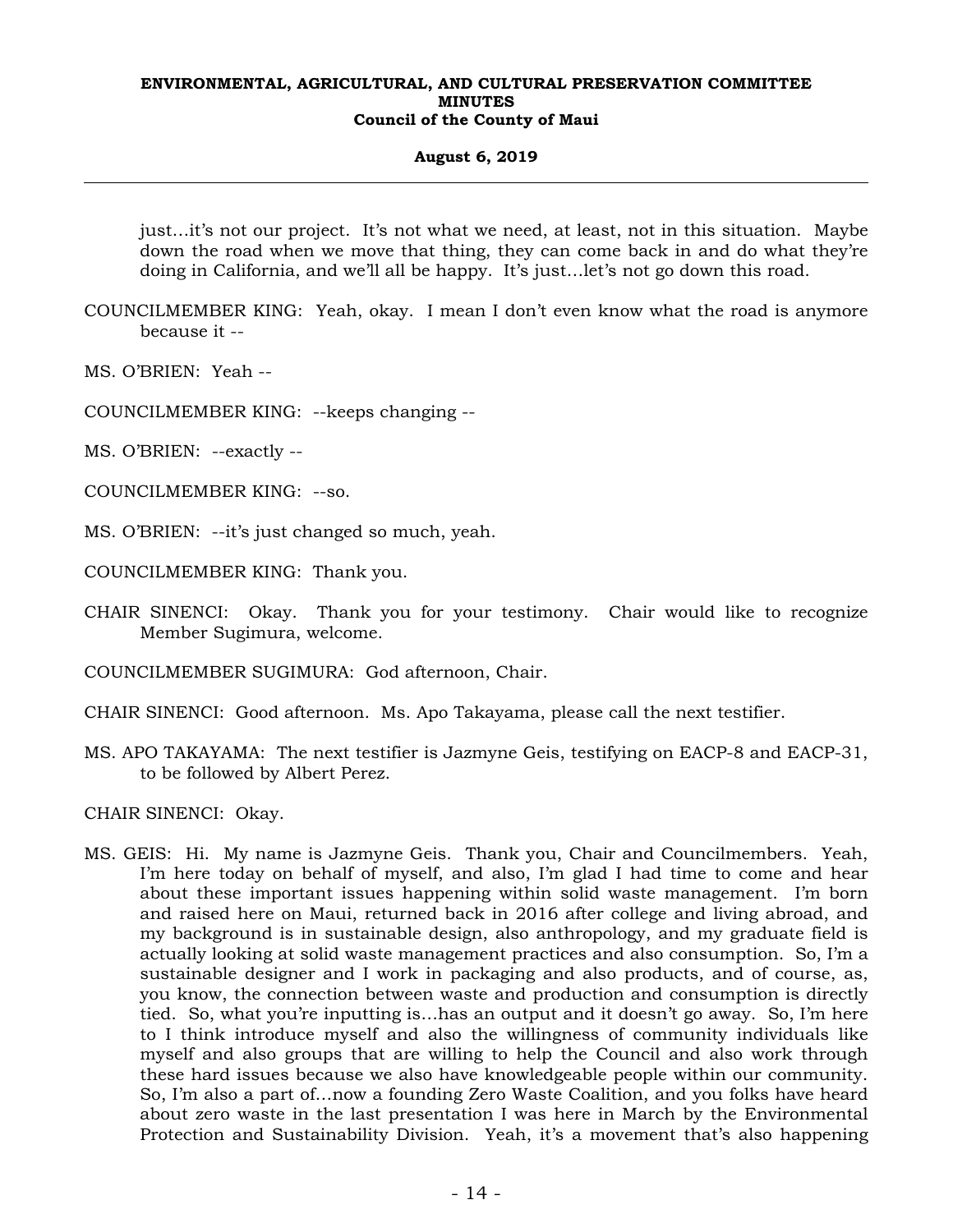**August 6, 2019** 

nationwide and also globally, and it is really a direction towards less and towards yeah, I would say the perspective of being aware and acknowledging resources and their value. Yeah, so, as far as the coalition, we have wonderful and talented people that have come together in the community as a grassroots movement just on the willingness to make change here on Maui and for our home and for our communities and our families. So, yeah, I'm here today to hear what that is and also just to support that. And I do have a lot of research background and I do have information that I'm willing to share, help on the topics. I think a question that came up earlier is like what is recyclable, and on the tour that I had with the MRF, there's a lot of surprising things that are, you know, not recyclable and also, you know, the education is starting, and I'm really grateful that the recycling is taking…moving that forward to educate the communities because we have a lot that needs more education as far as what we…what we're throwing away and what we're able to recycle and how we can better consume. So, thank you for hearing me out and I'm looking forward to hearing presentations today and talks. Thank you.

- CHAIR SINENCI: Mahalo, Ms. Geis, for being here. Members, any questions for the testifier? Council Chair King?
- COUNCILMEMBER KING: Thank you. Thank you for being here, Ms. Geis, and, you know, bringing your expertise. Do you…did you do any research into curbside recycling by any chance?
- MS. GEIS: Yeah, there's…I looked into some I think systems of curbside recycling, and there's of course, examples of cities and towns that are doing that within the US. And there's, you know, it's delicate issue. It's…some parts they're still trying to do trials on the truck, and the size of the truck, and get a feel for how much is --

COUNCILMEMBER KING: Okay.

- MS. GEIS: --actually…
- COUNCILMEMBER KING: Did you, in any of your research, did you see…come across any models that were cost-neutral?
- MS. GEIS: I have to review the research. There might have been a town in California, maybe in Washington as well. I don't know it off the top of my head but there, yeah, I believe that there's positive models that are neutral and they have figured out how much the community uses and can balance out and manage how many trucks are coming in that certain area a week and things like that. And so --

COUNCILMEMBER KING: Okay.

- MS. GEIS: --I think it's manageable.
- COUNCILMEMBER KING: Okay. Thank you. Thanks for being here.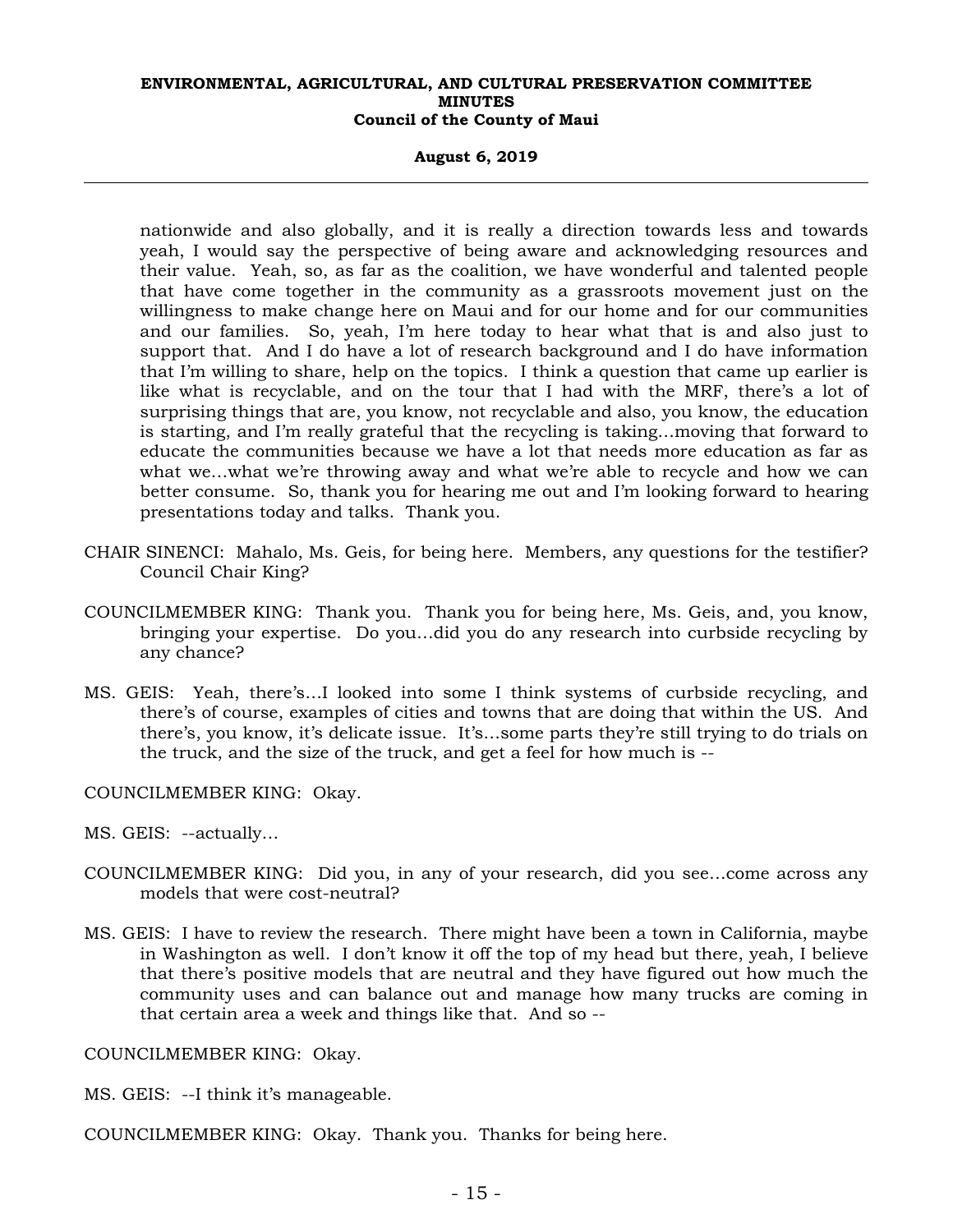#### **August 6, 2019**

MS. GEIS: Yeah.

- CHAIR SINENCI: Thank you, Ms. Geis, for being here. Ms. Apo Takayama, please call the next testifier.
- MS. APO TAKAYAMA: Chair, the last testifier is Albert Perez, testifying on EACP-8 on behalf of Maui Tomorrow.
- MR. PEREZ: Aloha, Chair and Councilmembers.

CHAIR SINENCI: Aloha.

MR. PEREZ: Chair, could I just say something briefly about the 3 Can Plan before I start?

CHAIR SINENCI: Sure. Go ahead.

MR. PEREZ: I definitely support its expansion. As an original founding member of the Maui Recycling Group, we started that in 1990 and it seemed to make progress. Our objective at the time was to prevent the building of an incinerator in Maui County, and that's been addressed by some other testifiers, but I wholeheartedly support the expansion to reduce whatever we can. But also recycling is a third R, and I do believe that the County can take some actions to reduce the types of products that are brought in to Maui so that we don't have to think about reusing them or recycling. So, that's all I have to say about that. Thank you. I'm Albert Perez. I'm with the…I'm the Executive Director of Maui Tomorrow and I'm testifying regarding the EACP-8. So, we have some comments. We've made this before with regard to the sludge processing, energy generation, and biocrop growing and slash burning project at the Wailuku-Kahului Wastewater Reclamation Facility. And it's a crazy proposal, that's the bottom line, and it's going to cost this County a lot of money. Mr. Parsons referred to that a little bit, 29 cents a kilowatt-hour with a 2 percent escalation clause per year. In comparison, solar projects with battery storage are now down to 8 cents per kilowatt-hour with no escalation clause and the price is continuing to drop. So, since the land upon which the facility is…it's actually leased from the State. I think it's the same owner as the DOT Airport's Division. So, the PUC provision that prohibits wheeling of power, it may not apply, and I'd like to ask the County to investigate that possibility. So, they could do a project at the airport and power the wastewater treatment plant at the same time for, you know, 8 cents, 10 cents, somewhere around that instead of 29 and rising. In addition, this…well…sorry, this wastewater treatment plant is in a tsunami zone. They built a seawall to deal with the tsunami threat. But subsequent to that, there was a new study that showed that the tsunami heights in the area would be 30 feet instead of 20, and it's also in a area that's supposed to be inundated by sea level rise, the 3-foot sea level rise. So, as the sea level rises, the tsunami heights will also be higher relative to the existing wall. And we really need to adopt other methods to move our wastewater treatment inland before something like that happens and it fills all of Kanaha Pond and possibly Kahului with sludge and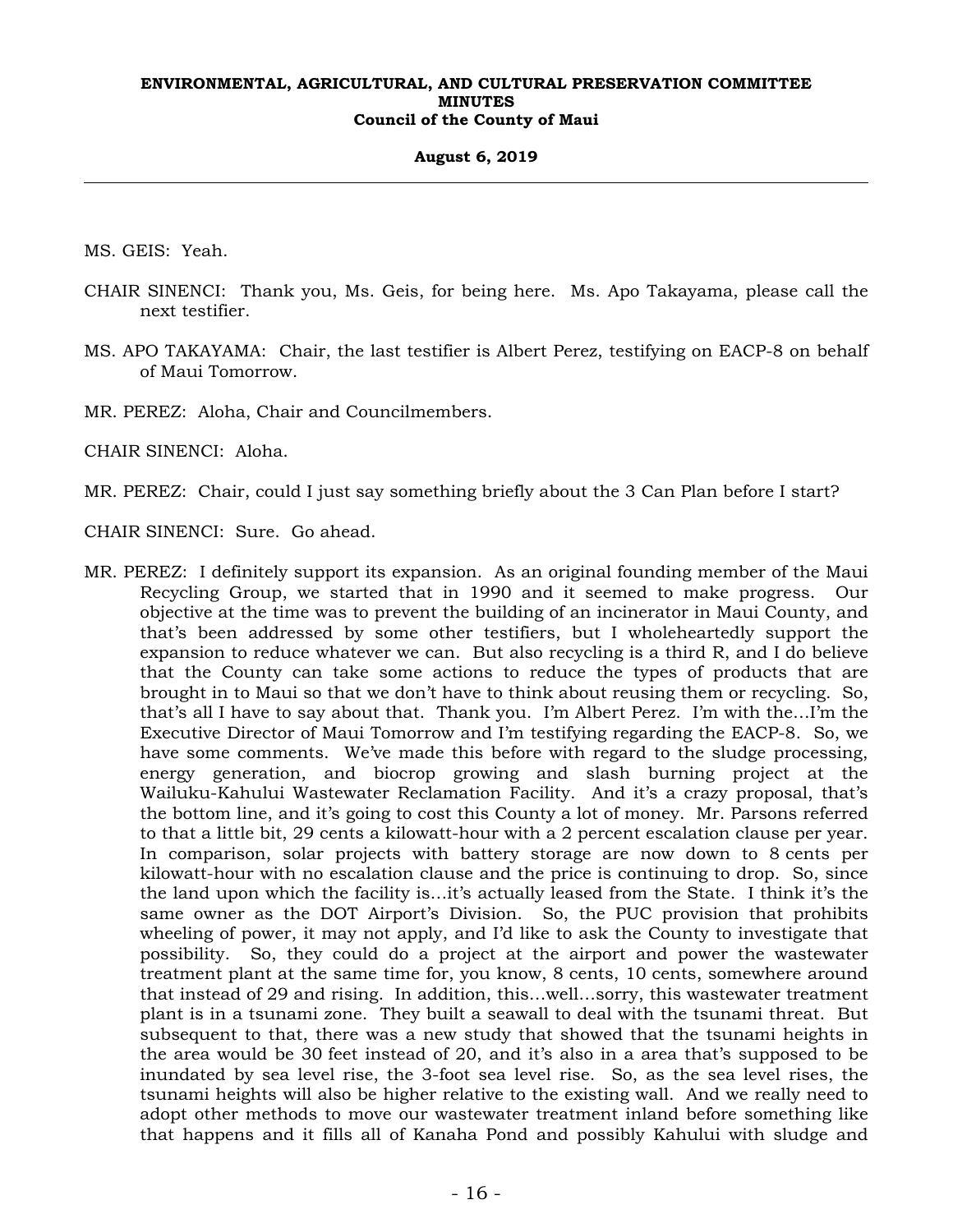#### **August 6, 2019**

other things from that wastewater treatment plant. There was a very poorly done Environmental Impact Statement done by Anaergia for the sludge-drying project. Maui Tomorrow challenged that EIS in court and we won. So, the primary finding was that this was an agency action, and the EIS should have been prepared by the County and not the applicant. So, the County Charter and the contract itself give the County Administration the power to cancel this contract. And we should be doing this as soon as possible so that we can be moving forward with siting the wastewater technology on a distributed basis, away from the tsunami zone and sea level rise as soon as possible. Thank you.

CHAIR SINENCI: Thank you, Mr. Perez. Members, any questions for the testifier? Seeing none, thank you for your testimony. The Chair would like to recognize Committee Vice-Chair Tasha Kama, welcome.

VICE-CHAIR KAMA: Aloha, Chair.

CHAIR SINENCI: Aloha. Ms. Apo Takayama, any other testifiers please?

MS. APO TAKAYAMA: Chair, there's no further testimony from our District Offices or in the Council Chamber.

CHAIR SINENCI: No one else? Okay. With no objections, I will close public testimony.

COUNCILMEMBERS: No objections.

# *. . .END OF PUBLIC TESTIMONY. . .*

CHAIR SINENCI: Okay. Thank you.

# **EACP-31 3 CAN PLAN (CC 19-305)**

CHAIR SINENCI: Members, so our first item today is EACP-31, the 3 Can Plan. This item is about our three-can curbside recycling pilot project currently operating in Maui Meadows. The State of Hawaii's Integrated Solid Waste Management Plan calls for a 50 percent reduction in waste through a conversion to recycling. Maui's own Integrated Solid Waste Management Plan calls for a diversion of 60 percent of our waste to recycling to reduce the burden already on our landfills. I put this item on the agenda so we could learn more about the existing curbside recycling pilot program and the Department's plans and ability to expand the program to meet the State and County's landfill diversion goals and to review the cost of doing such an expansion, and if the expansion can sustain itself. Members, for this item today, we have with us Ms. Tamara Farnsworth, the Recycling Coordinator; and Cecile Powell. Is she still here?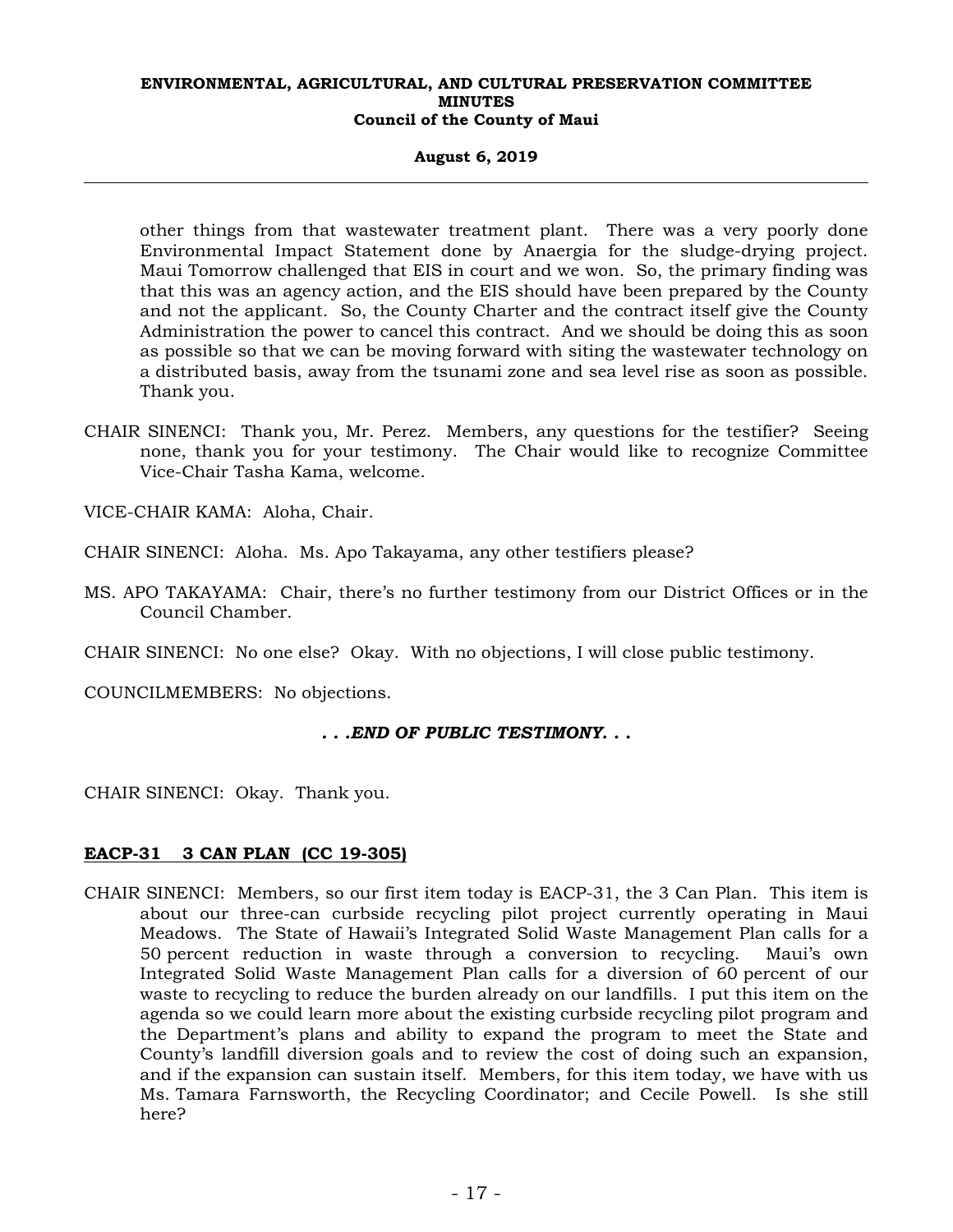#### **August 6, 2019**

MS. FARNSWORTH: Cecile was not feeling well so she's no longer --

CHAIR SINENCI: Okay.

MS. FARNSWORTH: --here.

CHAIR SINENCI: All right. And we also have Director Eric Nakagawa here, as well as Mr. Yamagata and Mr. Ching. So, welcome our panelists. I would like to allow our representatives from the Environmental Protection and Sustainability Division to provide opening remarks to present her PowerPoint presentation. Ms. Farnsworth?

MS. FARNSWORTH *(PowerPoint Presentation)*: Mahalo, Chair. Aloha to you --

CHAIR SINENCI: Aloha.

MS. FARNSWORTH: --and aloha to all the Members and everyone here. Thank you so much for giving us the opportunity to present and talk about the 3 Can Plan. Today, I'm going to talk a little bit about…just a little bit about the history--we've heard a fair amount already--how the 3 Can Plan works, why we should even be potentially doing it, and potential budget estimates for expansion. These are…well, as we get into it, we'll show logistic estimates at this time. So, we did hear a little of the history already so I won't go too into that. But in 2008 through 2011, logistics and plan were developed over two to three years with Solid Waste Recycling Office, DEM or Environmental…Department of Environmental Management, union, and community stakeholders. And in 2011, phase one/pilot of the 3 Can Plan was rolled out in one route in Kihei, in Maui Meadows. In 2012, there was a change in Administration and the expansion was postponed. It was not continued. So, we have been in a state of pilot status, phase one status, for the last like seven or eight years. In 2015, the Department did move to cancel the 3 Can Plan. But to community input, it was decided to continue the…with the plan and to start charging \$6 for the service. At this time, fees have been increasing along with collection fees to \$11. That was a decision or that is a decision made by Solid Waste Division. During that time, and just a little history, which is that the Recycling Office was moved from Solid Waste Division into the Environmental Protection and Sustainability Division. So, we're now, while we still work together, we are in two separate division with two separate budgets. But again, landfill diversion, we still work together. I'd like to give you a little just basic description of the plan for anyone who's not aware. So, of course, it's called the 3 Can Plan because it's got three cans. One for…a blue one for your recyclables, a green one for green waste, and the third for rubbish. In the blue cart, we take…we call the mixed recyclables, and we take at this time newspaper, aluminum and bimetal cans, cardboard and paper bags, and plastic bottles with next number one and two. We did take a few more items in the past. But with the recycling commodities market, we are now taking these specific items in the 3 Can Plan. Currently, we're doing about 26 tons per month in the area that in phase one. We also take green waste in the green cart, and that's about 70…sorry, 62 tons per month. We did start with a food waste pilot but since that's been cancelled for various reasons. So, green…oh, I forgot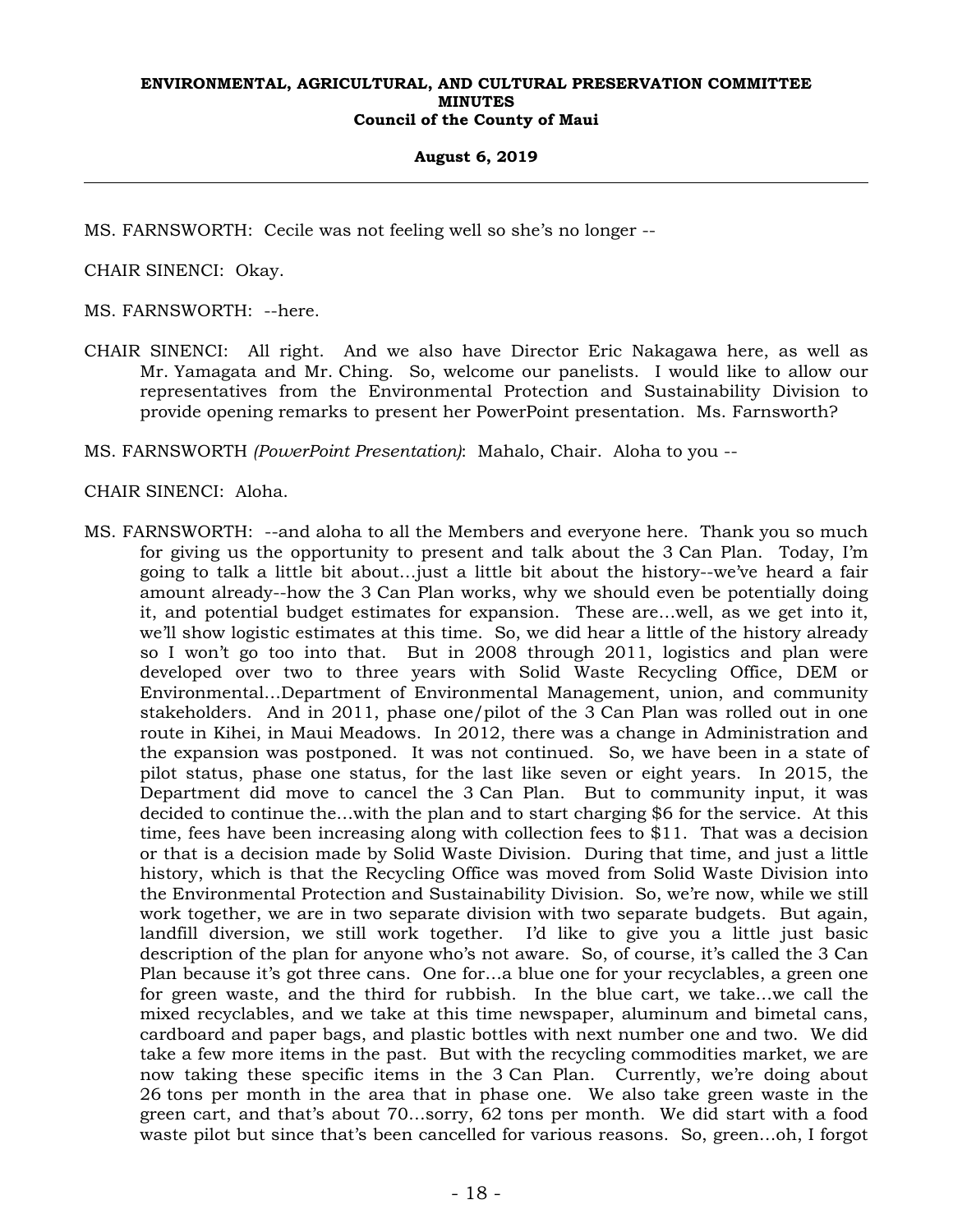**August 6, 2019** 

to say that in the blue cart, it does go to Maui Disposal for processing. All of those materials are sent to overseas markets. And in the green cart, we send it to EKO Compost to be co-composted with our sewage sludge and FOGs or fats, oils, and grease. So, how it works is that there are two pickups per month. The first one is for the brown cart rubbish service, and the second we alternate between blue and green carts every other week. There is not additional hauling services. So, Chair King, you were asking about neutral costs. That isn't basically a neutral cost. It costs with…this program come with processing costs as well as startup costs. Yeah, so that's basically how it works. Recyclables do go to the sort MRF. And, you know, I will say that we could change where the recyclables are sent. If we change the…our, you know, ideas about what the processing should be as far as it being recycled. So, what we're really talking about here is source separation at folks' homes, where it ends up going in those carts and exactly what we put in the carts. We can design and shift based on the highest and best use of whatever the materials that we are collecting are. So, recent history, it's been going seven, eight years, still going strong but it is stagnating a bit. It's been quite a while since we started this program. There has been an increase in processing costs from last year to this year because we did rebid it. There was one sole bidder and so we did go with that price, which is quite a bit more than it was previously, and they may want to speak to the reasons for that. Additionally, we did find about 8 months ago, there was a 25 percent contamination rate. Part of that was because of the lack of education that we had been providing a bit of a stagnant and, you know, changes in staff in our office. So, we have rolled out a really intensive education plan that includes these magnets. So, if you guys want, you can have these…are available in our office at all the drop boxes, and it shows everything that we recycle at our drop boxes. We also have new signs at all of our…signage at our…all of our drop box facilities in front of each container. We want to ensure that everybody knows what we do take and what we do not take. So, only what is listed is what we do take. We take the same items in both the drop boxes and the curbside recycling program with the exception of glass. We also have relabeled the carts--here, I'm going to go back--with--oops--with these new labels. So, we are just about to be placing these new label stickers on top of each of the blue carts in September  $1^{st}$ . So, in about just a month, we're going to be putting those on there to help our residents to do a better job of recycling. So, you may be asking yourself why is recycling important. Committee Chair Sinenci did touch on a couple of things. In the 2000 Hawaii plan, it calls for 50 percent recycling. We are currently at about 35 percent. That includes curbside recycling, green waste recycling, demolition…construction demolition, and other types of recycling. So, we do have a ways to go. That was from 2000, almost 20 years ago, and we're not quite there yet. Again, we are also…we are…oh, and I want to mention also that this is the EPA waste management hierarchy. So, at the top, we've got source reduction and reuse, then we've got recycling and composting as a second preference, and then energy recovery or what we might know as waste-to-energy, and then treatment and disposal, which is landfill. So, we're always looking towards reduction and reuse as the…as our highest and best possibility for managing our waste, then recycling and composting comes after that. So, we are part of what's called the Aloha+ Challenge, which is a Statewide sustainability goals measurement consortium, and there are six goals. One of them is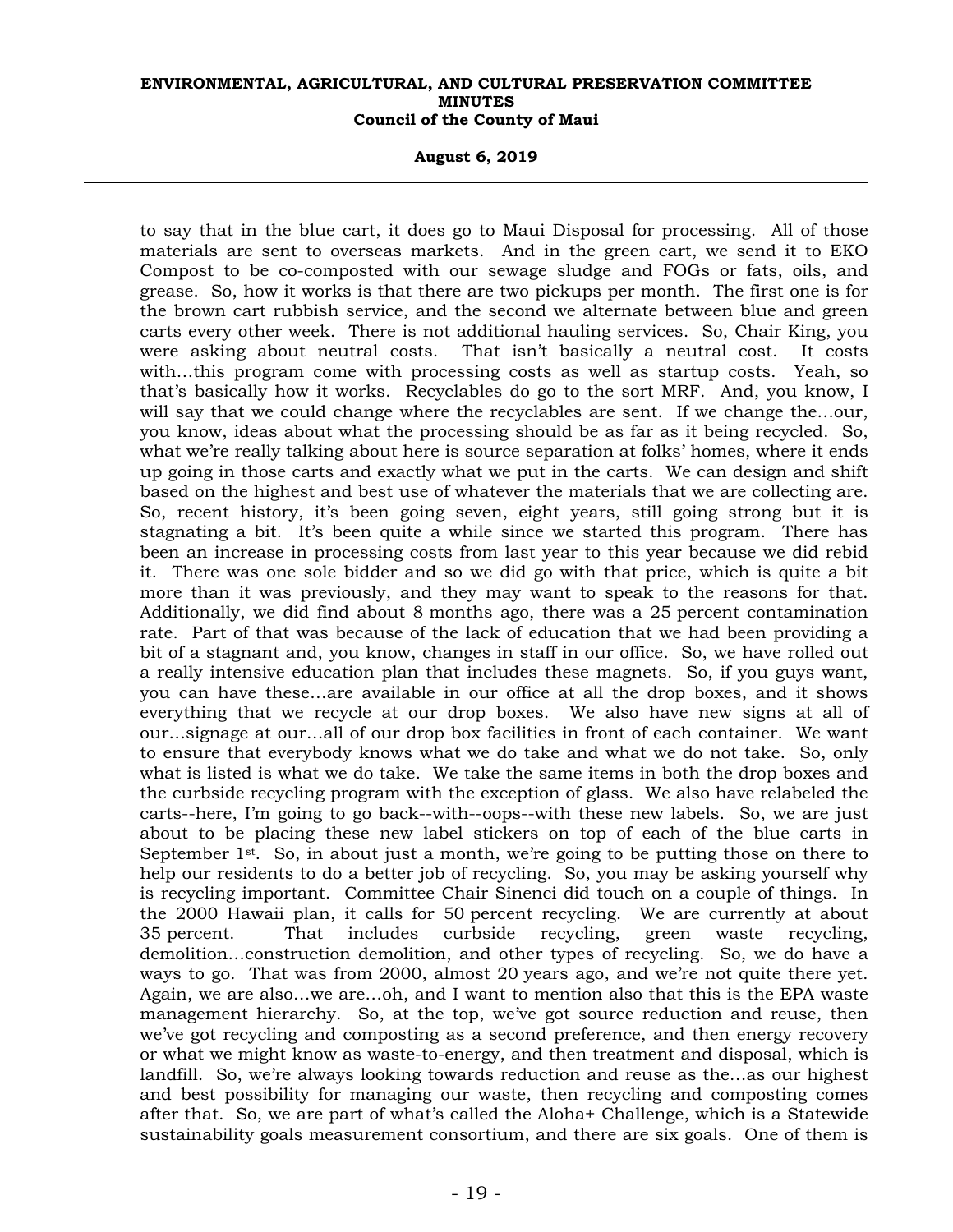**August 6, 2019** 

waste reduction in that. And we're also connected with the UN Sustainability [*sic*] Development Goals or the SDGs as we call them. And so, together, we are trying to go towards significantly increasing the annual quantity of waste converted into new material, as well as reduce our waste. This quantified is 70 percent of a waste reduction and recycling and diversion. So, we're again at 35 percent. And then this is just showing a little bit more. This is through solid waste reduction, recycling, reuse. And on Oahu, it also includes waste-to-energy or the H-POWER plant, but that is considered only on Oahu. So, these are some of the numbers we're looking at, 50 percent, 70 percent. And then with our Integrated Solid Waste Management Plan, that was mentioned earlier, and we did provide a copy of that in our presentation materials. I'm not sure if you have that in front of you. We…this is an overview of the plan that was written in 2009. That calls for a…and we will be updating it again in the next couple of years. That calls for a 60 percent diversion rate. And I just brought this up, this is a recommendation from that and from the committee and the consultants who we worked with. This is…we want…the primary focus of the Integrated Solid Waste Management Plan is the goal of 60 percent diversion, and secondarily, the use of WasteTEC technology, which is what they call waste-to-energy in here. So, I just wanted to point that out that we really…all of our goals are pointing to at least 50, 60, 70 percent diversion. So, that's why we would want to go through the energy and the expense of potentially expanding and increasing recycling and diversion wherever possible. So, next, you may be asking how much is this going to cost us, right? So, we did put together some budgetary costs. Now, these are total estimates. I'm not sure if you have in front of you our curbside 3 Can Plan outline. I'm not sure if you received that. Okay. So, basically, in 2011, the outline was presented to Council and Administration and everyone, and this was basically our rollout plan. And so, we have all the plans in place although they need to be updated for 2019. It's eight years later. What I did provide for you or hopefully you'll get it is that plan, and then I went through and just highlighted everything that does need to be updated, which is quite a few things. So, perhaps you can refer to this as you are having some questions about how we might do it, what our intentions would be, but it's pretty much been laid…all laid out. So, we would be able to expand should the call come for that with the proper resources provided to us. So, basically, what it is it's a phase…a seven-phase plan. We are in phase one, and it would expand to the remainder of Kihei, which is 2,000 households. And then…and this again can be updated and changed. You know, we were here talking about maybe West Maui is a better place to expand to next. So, these can all be changed but this is from the original plan. And then expanding the next year to Kahului and Wailuku, and then the next year to Makawao and West Maui, and then the next year including our manual routes. Because right now, manual routes, the guys come and they put the trash in the back of the truck. And so, we would convert those trucks to a semi-automated system where guys can put a cart on to…manually put a cart on to the truck, and then put it into the back. So, these…that's our basic plan of how we would expand. What we see are estimated setup costs here. So, that's for equipment and for education, it requires a lot of education as we expand. We want to get everybody on board and everybody in the program and make sure everybody knows what to do, when to put their carts out, how to change. So, there is a large education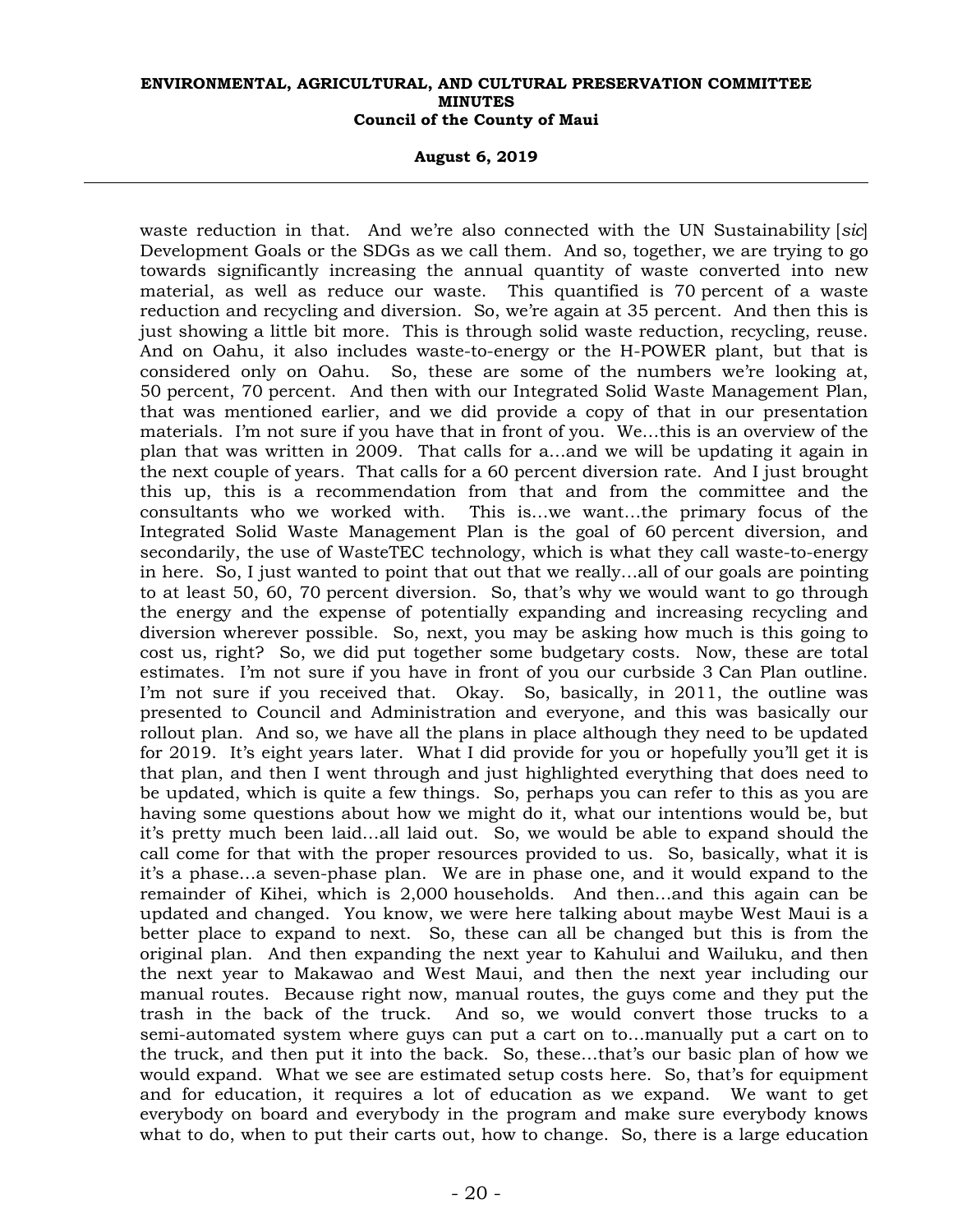#### **August 6, 2019**

startup cost, which would go…which was I think in this plan, it's about \$12 per household. It would go down to about \$1 ongoing.

COUNCILMEMBER KING: Chair? Is it possible --

MS. FARNSWORTH: So…

- COUNCILMEMBER KING: --to ask questions along the way? 'Cause this is a pretty lengthy presentation.
- MS. FARNSWORTH: Yeah, I'm…

COUNCILMEMBER KING: If we wait until we get to the end, we might forget.

MS. FARNSWORTH: Okay. I'm happy --

COUNCILMEMBER KING: Is it possible…

MS. FARNSWORTH: --to take questions.

CHAIR SINENCI: Do we have any questions for Ms. Farnsworth?

COUNCILMEMBER KING: I do because we just heard that this wasn't going to entail any extra equipment because we're already picking up, and you've got pretty…430,000 extra dollars, is that what that is, equipment, 430,000 --

MS. FARNSWORTH: Yes.

COUNCILMEMBER KING: --just to expand to the rest of Kihei?

MS. FARNSWORTH: So…

COUNCILMEMBER KING: But we just heard that we don't need any extra trucks because it's going to be using the same trucks, and that we have…already have the cans as well.

MS. FARNSWORTH: So…

CHAIR SINENCI: Ms. Farnsworth?

MS. FARNSWORTH: So, equipment means carts. And we do have a…some extra carts that are being stored. I don't know how many exactly that there are. I wasn't…I…I'm not aware of that but we can get that information to you. So, equipment doesn't mean extra trucks. It means two additional carts per household.

COUNCILMEMBER KING: Right. But you got \$430,000 in here for carts and you're telling --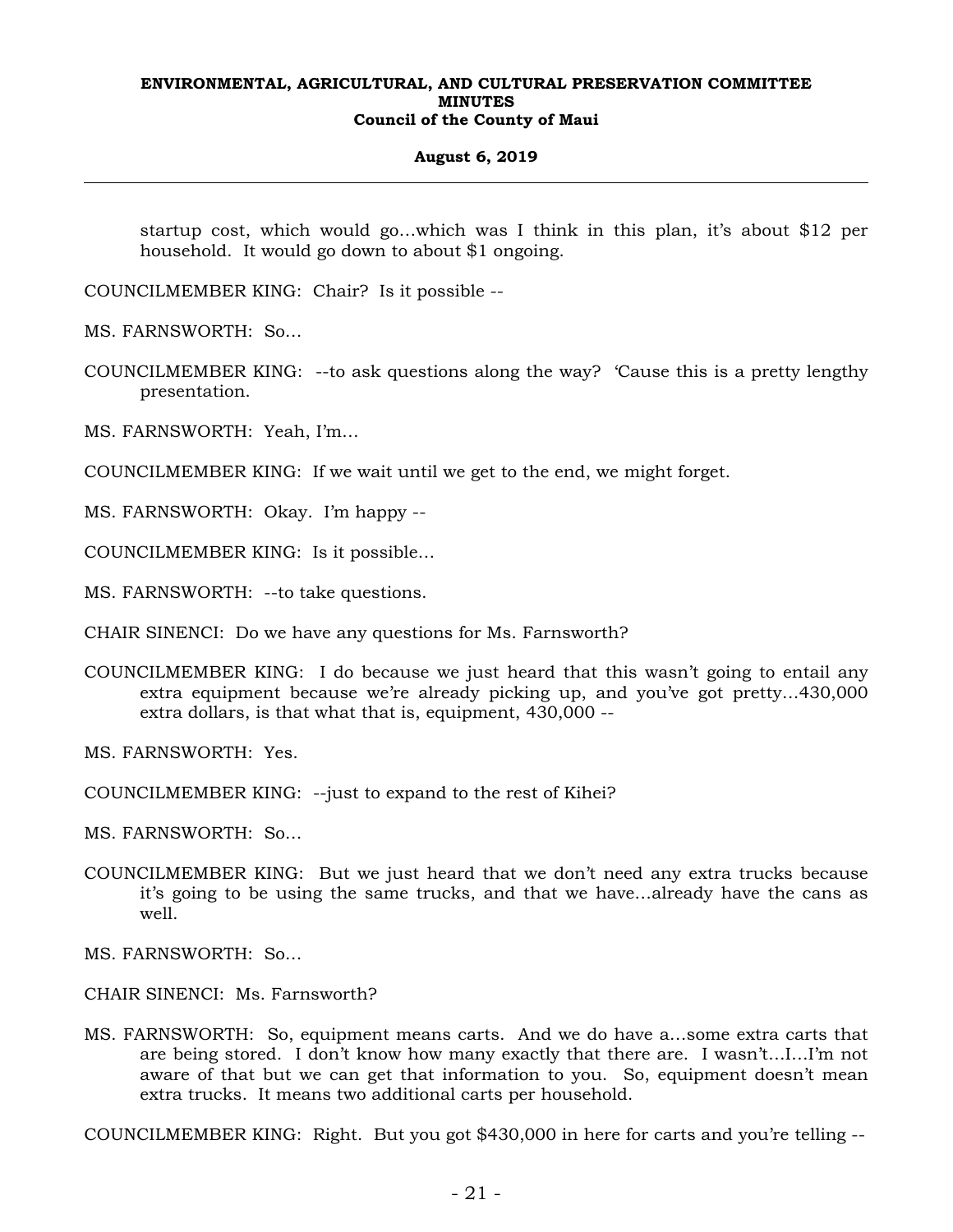#### **August 6, 2019**

MS. FARNSWORTH: So --

COUNCILMEMBER KING: --me you don't --

MS. FARNSWORTH: --if you --

COUNCILMEMBER KING: --know how many --

MS. FARNSWORTH: --are…

COUNCILMEMBER KING: --we have, so how did you come up with that figure?

MS. FARNSWORTH: Okay. I'm going to do the math. So, Cecile put this all together but basically it's between 80 and \$100 per cart, two --

COUNCILMEMBER KING: Right --

MS. FARNSWORTH: --times --

COUNCILMEMBER KING: --but --

MS. FARNSWORTH: --2,000, so…

COUNCILMEMBER KING: --we already have some. Now, you're telling me you don't know how many we have but yet you put a number in here. So, shouldn't we find out how many we already have before we decide how much it's --

MS. FARNSWORTH: So…

COUNCILMEMBER KING: --going to cost?

MR. NAKAGAWA: Chair?

MS. FARNSWORTH: Thank you. And I agree with you, Chair, and I will let you know we did have a week to put this together. So, we did our very best to get the best overall estimates for you. Again, so, I want to really reiterate that these are estimates. These are roundabout figures. These are ballparks. They're not exact. We're doing our best. We did our best to bring to you some numbers because for County Council we wanted to ensure that we had some idea of how much it might cost.

CHAIR SINENCI: Director?

MS. FARNSWORTH: So, when I said neutral cost, it meant…oh.

CHAIR SINENCI: The Director wanted to --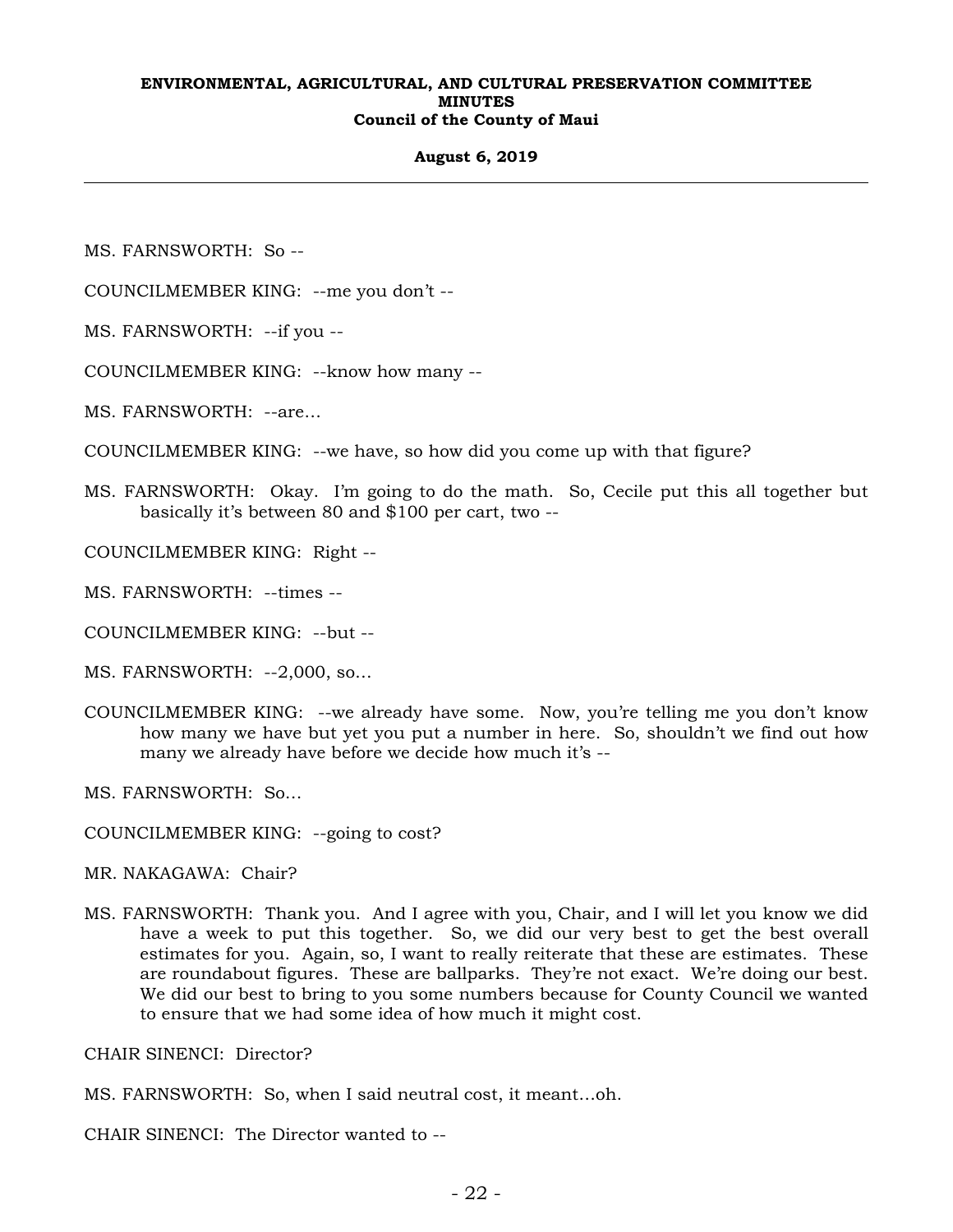#### **August 6, 2019**

MR. NAKAGAWA: Yeah --

CHAIR SINENCI: --chime in.

MR. NAKAGAWA: --Chair. The extra carts that they're referring to is really just spare carts for the existing pilot study. It's not additional carts for expansion. So, I think Ms. Farnsworth is referring to in order to expand the 3 Can Plan, those were the additional carts that would be required.

MS. FARNSWORTH: Yes.

CHAIR SINENCI: Ms. Farnsworth, you got a couple more slides. Members, we'll finish up --

COUNCILMEMBER KING: Okay.

CHAIR SINENCI: --and then we can ask questions --

MS. FARNSWORTH: Okay.

CHAIR SINENCI: --after her presentation. Thank you.

COUNCILMEMBER KING: Unless if it goes on. Okay.

MS. FARNSWORTH: Okay. So, I was talking about equipment and education. So, equipment again is carts, not trucks. Although there…we would have to hire some additional staff or upgrade some of our staff in order to be able to administer the island-wide program efficiently and effectively. Again, these numbers are…like these numbers are from 2011 and we'd have to update them, and that's all highlighted in the plan that I provided to you. So, estimated ongoing costs, this is based solely on our current processing costs, which are for 1,051 tons per year, we're going at 289.25. That is for both green waste and the recycling processing costs. We are only able to get one…a number for phase two from Maui Disposal who are…who we are currently contracted with. Because they were the sole bidder for this contract, we are able to negotiate with them. It…so, basically, the idea is as the tonnage goes up, the cost goes down for processing. And again, that we are in a five-year or three-year contract plus two. So, we are…we would be working with Maui Disposal at the minimum for three years, potentially five years, or we could go out for bid again in three years should we decide to do that. With the update of the Integrated Solid Waste Management Plan, we might find other ways. We might want to process the materials. Again, there's a lot of unknown. So, we…we're here today to provide with you the best information that we have at this time and…but there are a lot of unknowns. So, this is the ongoing cost for processing and we have for expansion to phase two, it…the price would go from 289 to 202.48 cost per ton for a total of 462,869. And again, everything else is to be determined based on many, many variables. Potential revenue, so, the original intention for this plan was to be at no-additional cost to the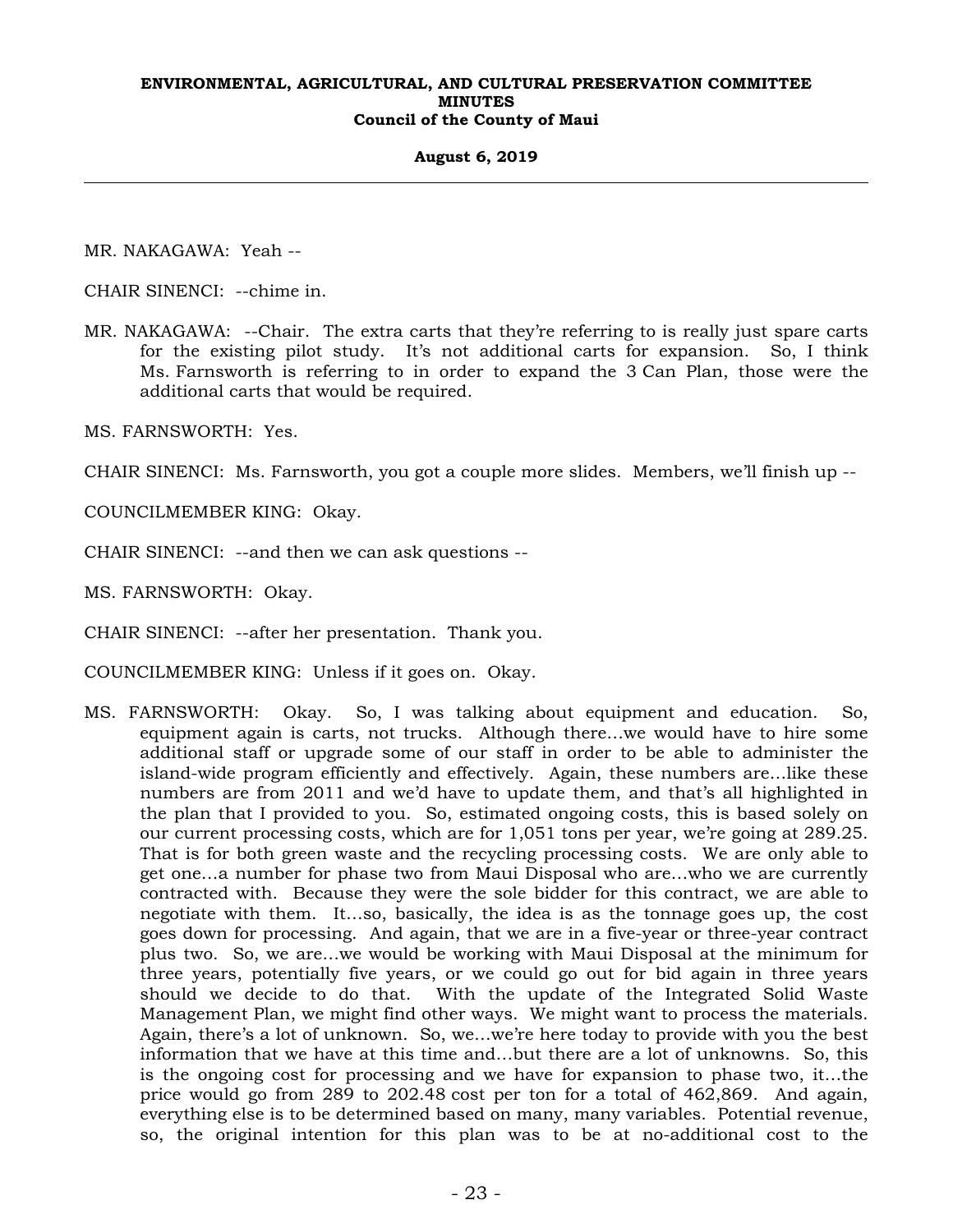**August 6, 2019** 

community. But with the way that the recycling commodities market is right now and has changed over the last seven or eight years, we have determined that we may need to charge a nominal fee for the recycling service. It would be providing additional services to our residents but this gives you a little just various revenue for 3, 5, 10, and \$15 a month. We'd like to keep it between three and five. I'm thinking five. But again, these are all numbers that we really need to analyze, get clarity on but we just wanted to present you with as much as we could today with some roundabout ballpark information for you, and also letting you know that we potentially could generate some revenue to offset our costs. And then lastly, we have potential savings estimates to add into the mix. That would be decreasing the hauling and monitoring of our recycling drop boxes. Currently, we're paying about \$500,000 a year for seven drop box facilities. We could do away with all of them once we…if we expand it island-wide, or we could keep two to three because not all the homes and condos don't have necessarily collection services. So, we'd still want to be able to provide some sort of recycling services to the general population. So, we keep our Central Maui Landfill, Olowalu, and/or potentially Hana open for those residents who do still bring their trash to landfills or who need to drop off their trash at a facility. Of course, we…as with now, we have savings on landfill tipping fees commensurate with the diverted tonnages. So, we want to offset the costs with whatever we are saving it by it not going to the landfill. Additionally, we are looking forward to having to move the Kihei Recycling Center to another location because Parks and Recreation is expanding their park where it is currently located. So, for build out costs, we're looking at around \$300,000. Again, these are estimates. We don't know yet but we would be saving that if we close down that drop box center to expand curbside recycling. And there are other things that may be, you know, we'll…again, we got to analyze all the numbers. So, in conclusion, from our perspective, resuming the plan to expand curbside recycling island-wide is an important component of moving towards zero waste, reducing our trash, meeting our County and State's stated goals, and reducing our waste to landfill. For those of you who may question the genuine desire in the community for the 3 Can Plan, it is our understanding that a majority of residents would like to have the service in their island or in their areas island-wide even at a cost. We do…we could do…we do have some survey results previously. They're a little bit…they're several years old. If we really want to, we can do another survey and conduct a survey on the folks who do have refuse service now. And if we chose to do that, we could certainly do that. Sometimes we do have to make decisions that we know will benefit our constituents and our environment simultaneously even if some people are initially resistant to change, and we need to ask our self or question, how does this County want to move forward to create sustainable systems? There are still some people in our constituency who believe man-made change isn't real but we can…climate change isn't real, but we can't decide not to move forward with preparing for it or addressing it because some people don't agree. So, we do…want to do what's right overall after being presented with the facts, the costs, and weighing all the options. And if this body and our Administration does decide to move forward with island-wide curbside recycling, we are up for the challenge with…provided with the right resources. So, mahalo.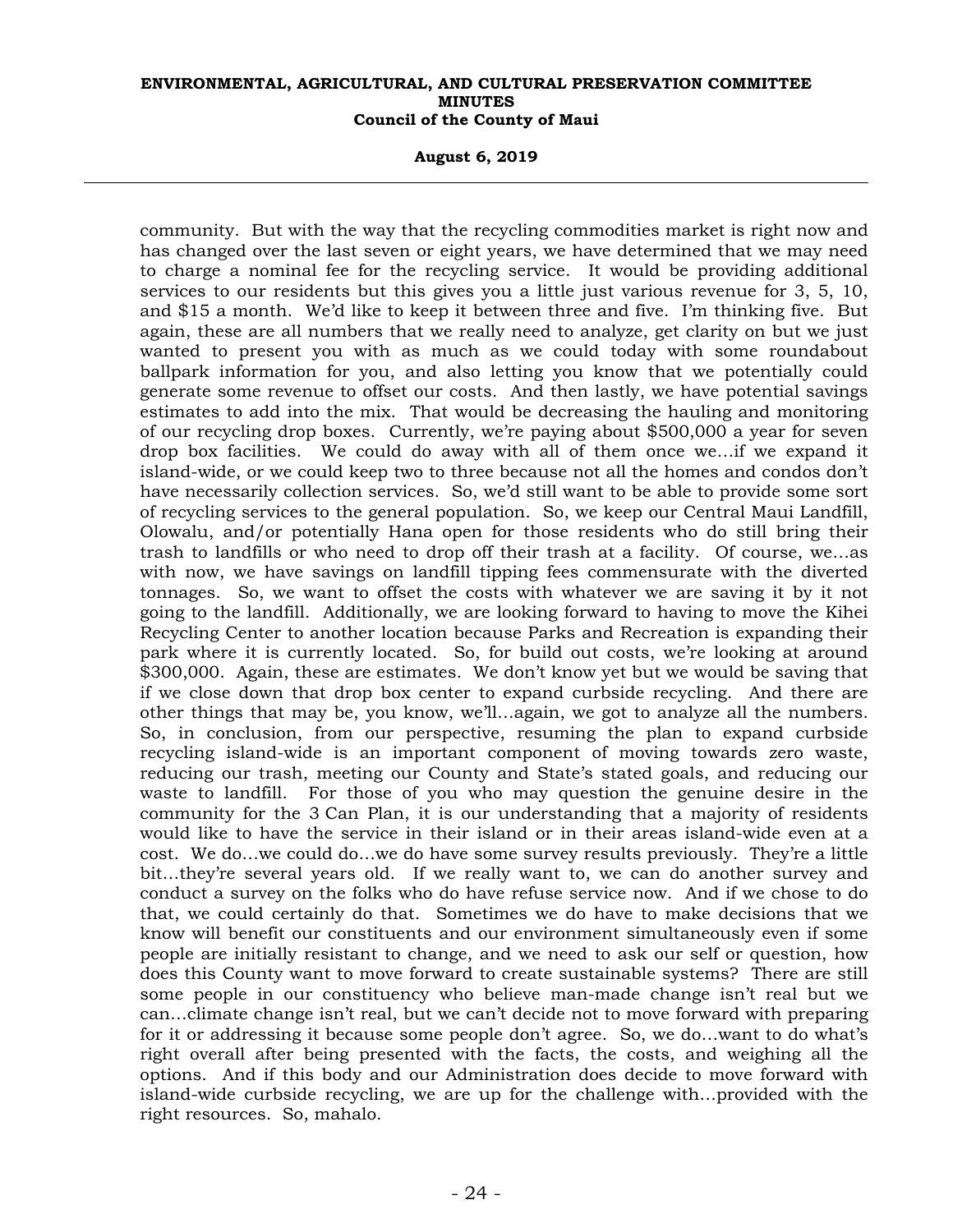#### **August 6, 2019**

CHAIR SINENCI: Thank you, Ms. Farnsworth, for your presentation. Members, we did have Mr. Ching and Mr. Yamagata here to maybe if they want to provide some comments before your questions if there is no objections.

COUNCILMEMBERS: No objections.

CHAIR SINENCI: Okay. Mr. Ching, did you have some comments?

MR. CHING: Thank you, Chair. Good afternoon. Good afternoon, Committee. Just want to preface this whole recycling idea, put it in perspective. It's not really something that the community really has a choice 'cause we live on an island. We really need to use recycling as one component of a way to divert our waste materials from our landfills. Because I don't know if you folks remember but 30 years ago, you could go to our landfill and you drive down into the landfill to empty your rubbish. Today, we have two mountains that are now geographic features, and that's trash. Okay. So, we're not doing our community a service by just burying our trash, and recycling is one component of preventing further geographic features from being built out of trash here. So, that's one thing we've really got to do. Unfortunately, recycling is expensive. It's very expensive. And it's getting more expensive every day especially due to the world climate that we're in today, and we have places like China who used to take the multitude of our recycled material and process it and actually do the recycling. Today, they're not doing that for us anymore. We could in the past recover hundreds of dollars a ton for our raw recyclables. Today, we can't. We're lucky if we can get a tenth of the value. So, that's increased the cost to the community. So, recycling is not free. I don't know if we even can on an island get to a neutral condition where it's not costing our community money. So, you know, those…there's…as Ms. Farnsworth had said, there's a whole a lot of elements that we just don't have the answers to today but the main point is we have to use recycling as one of the methods to reduce the solid waste going into our landfills. So, thank you, Chair.

CHAIR SINENCI: Mahalo, Mr. Ching. Mr. Yamagata?

MR. YAMAGATA: Yeah, I'd like to just expand a little bit on the cost of recycling. Just the freight cost to ship one container of glass to Oakland, it's a \$141 a ton. So, \$141 a ton is just to pay Pasha to ship the glass. But besides that, we have to pay a hauling company to bring the container from the pier to our facility and back. We also have to load and weigh the container. We don't sort glass because it's too dangerous. So, we do save on that sorting cost. But all other materials, we have to sort everything that comes into our plant especially curbside, which is we get everything from dead cats to blood bags to food. We have to sort all of that. The drop boxes, I might want to expand a little bit more. Those are already separated and sorted by the community. That's why we don't charge as much for the drop box contract because the community does a great job in already sorting it. I might want…also want to add that Kihei and the West Side, there are a lot of condos. I believe there are more condo units than homes. They don't have a 3 Can Plan ability or the opportunity to get a 3 Can Plan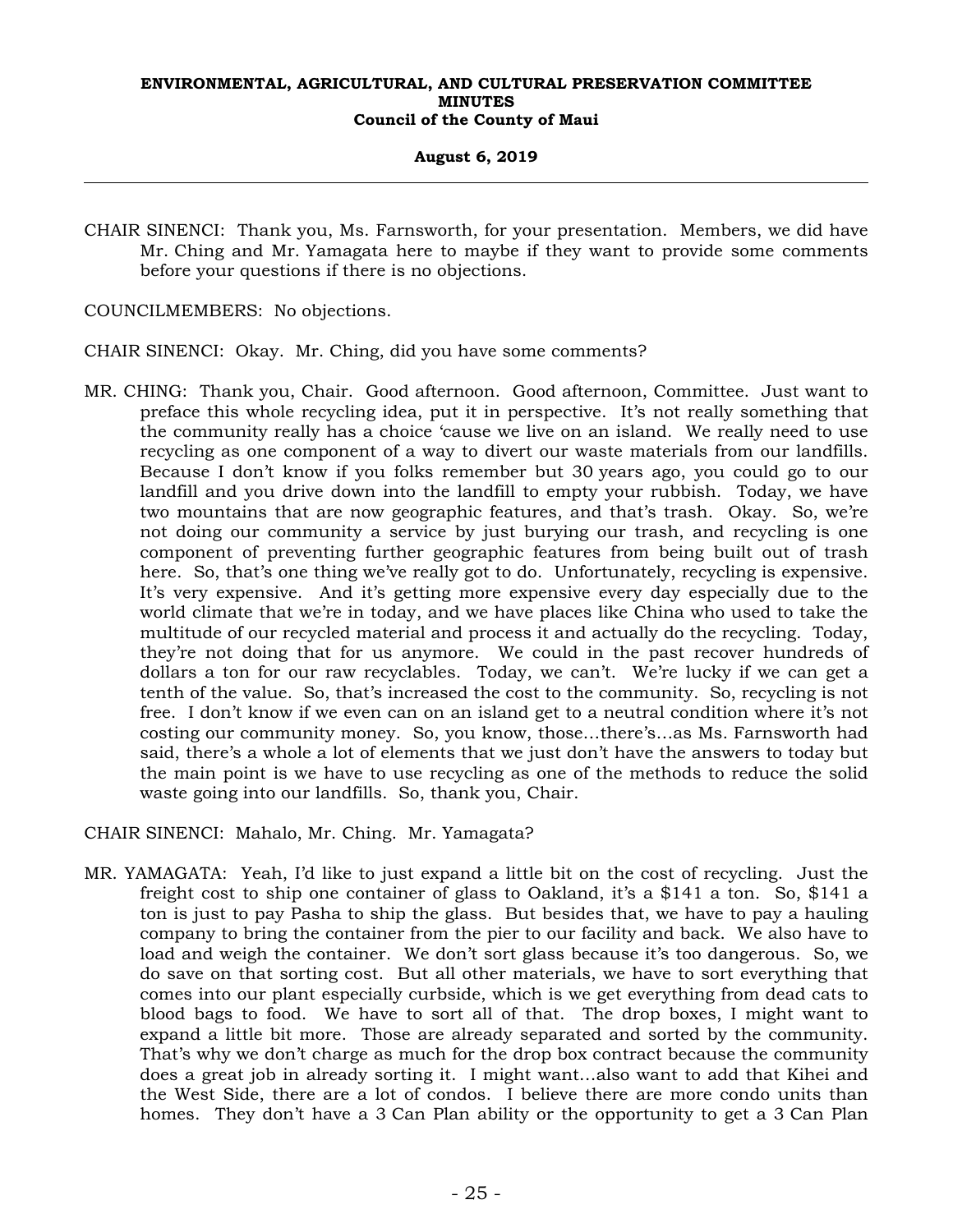#### **August 6, 2019**

going. So, I urge the Council to look at keeping the drop boxes as many as possible because the condo and resort people will not have a place to recycle.

- CHAIR SINENCI: Mahalo, Mr. Yamagata. Director, you have some comments before we open it up for questions?
- MR. NAKAGAWA: Yeah, just kind of prefacing off of Roy [*sic*] and David here is just that we as the Administration, as well as this body is kind of faced with I guess what are we really trying to accomplish. And we're here same with you guys is really we want to do the right thing for the environment. And it, like David said, it's super expensive. And so…but when you look at it as a whole as Roy was saying, whether you're landfilling it or you're shipping this across the oceans everywhere, and environmentally, which one is the more environmentally sound method? And I think as we go into our Integrated Solid Waste Management Plan update, that's the kind of…that will actually really flesh out the different options, the costs, the different methods across the nation on what everybody is doing and try to maybe hopefully find out what is that best way for us as a County. So, and that actually starts this fiscal year. So, and that will give everybody a better understanding like a whole bigger picture perspective of what is the best for the County, yeah.
- CHAIR SINENCI: All right. Thank you, Director. Ms. Farnsworth said that the cost had gone up for trash pickup. Do you have any comments to that and you think will that continue to go up?
- MR. NAKAGAWA: Trash…sorry, Chair, trash pickup?
- CHAIR SINENCI: For why costs have…has gone up to \$11…
- MR. NAKAGAWA: Yeah, Chair, I can get back to you in writing but I believe that's just regular operation and maintenance of the trash pickups.
- CHAIR SINENCI: Thank you. Members, you guys have any questions for the panel? Go ahead, Council Chair King.
- COUNCILMEMBER KING: I have a ton of questions but I charge more than \$141 a ton. So, I'm going to keep it short, shorter than that. So, it's kind of interesting to hear us talk about shipping all of our stuff off the island as recycling 'cause we're not recycling anything here that I know of. I don't know and I was going to ask you if Reynolds is doing any recycling onsite 'cause I know that's part…isn't that part of Maui Disposal? And the question is for Roger, Roger not Roy.

MR. YAMAGATA: Reynolds is our sister company and they do not do any recycling on-island.

COUNCILMEMBER KING: Okay.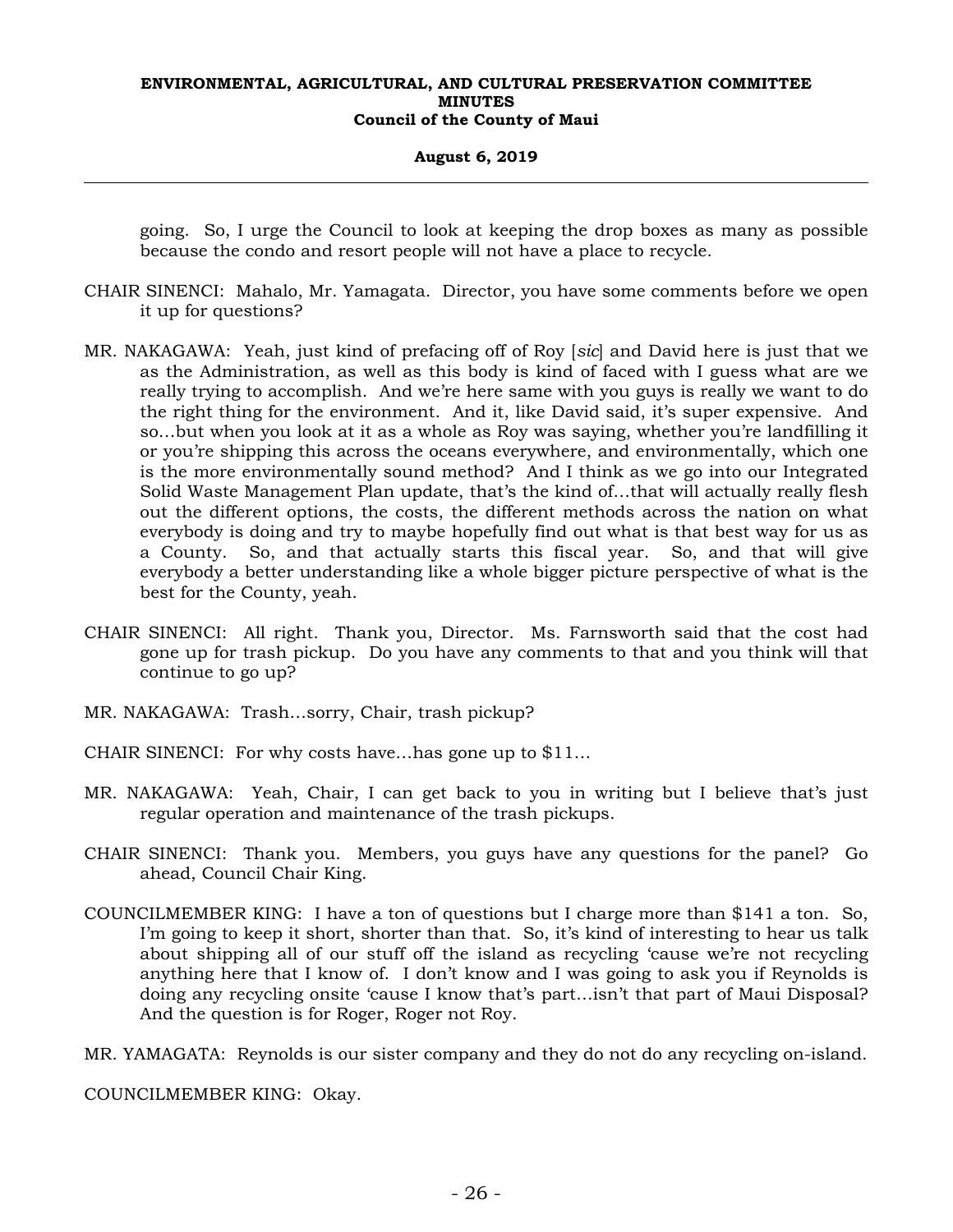#### **August 6, 2019**

- MR. YAMAGATA: I think glass, we're talking about reuse. And our glass goes to Owens Corning where it's turned back into bottles. But there's nobody here in Hawaii that's doing that.
- COUNCILMEMBER KING: Okay. 'Cause we used to do some on-island. Now, we do nothing. So, we really are looking…I mean our three R's are basically reduce, reuse, and remove. 'Cause when we talk…we're talking about recycling yet everything is getting shipped off-island. I mean that's…it's ridiculous to me to hear we can't afford to recycle anymore 'cause it's so…the value has gone down. But really, we're not recycling it here. So, I guess I was just wondering if…because I know you're connected to Reynolds, is…have you guys looked at the costs of this removal with such a low value that we could get in return versus trying to start up the recycling here on island again and saving all that shipping and all that the fossil fuel used and all the emissions…
- MR. YAMAGATA: I think the ratio would be we'd have to spend millions of dollars to buy the right equipment to save thousands of dollars.

COUNCILMEMBER KING: Okay.

MR. YAMAGATA: So --

COUNCILMEMBER KING: 'Cause what we were --

MR. YAMAGATA: --we…

COUNCILMEMBER KING: --doing before? Why did it work before and now it's not working?

- MR. YAMAGATA: Aluminum, which is Reynolds main product goes to a facility in the United States. So, they are not as affected by China as the other commodities. But paper, cardboard, plastic, like David said, we've had drops of 90 percent of what we were getting from foreign countries.
- COUNCILMEMBER KING: No, no, I'm not…but I'm not talking about what we're getting from foreign countries. I'm saying there was a time when we were recycling a lot of that material on-island, you know, then we had --

MR. YAMAGATA: I…

COUNCILMEMBER KING: --Aloha Recycling and they were making…they were --

MR. YAMAGATA: I…

COUNCILMEMBER KING: --actually making two-by-fours out of those milk cartons, one of those plastic milk cart, and they were…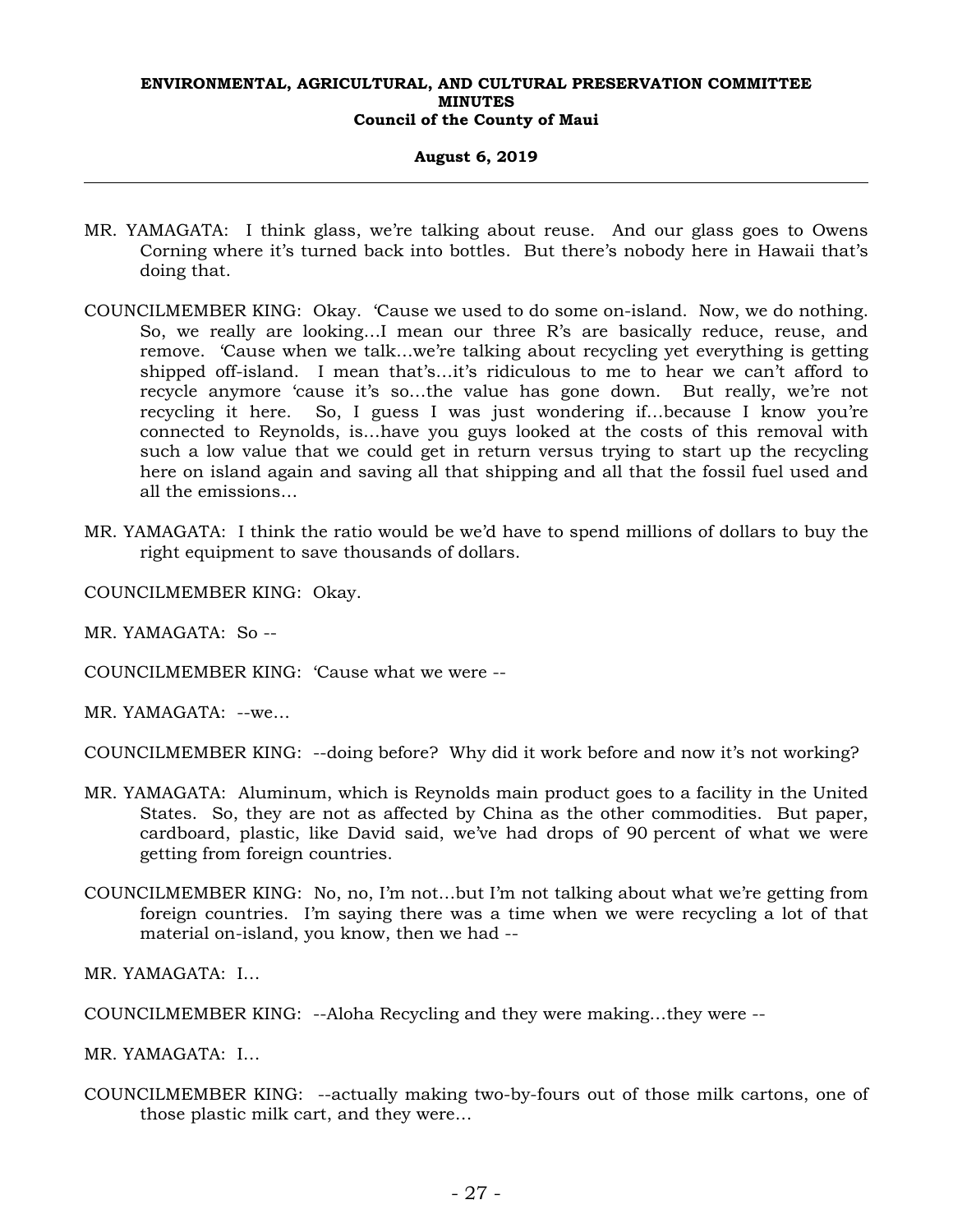#### **August 6, 2019**

- MR. YAMAGATA: That…yeah, that didn't work because I believe the composite of that plastic could not hold screws or nails. They had to re-pull all that plastic lumber out of the bird sanctuary and redo it again. So, they tried. I was here when they tried to do that.
- COUNCILMEMBER KING: Okay. But I was under the understanding that we used to do…we used to recycle…the County used to recycle--maybe our DEM Director or Ms. Farnsworth can answer this--used to recycle paper and cardboard. I know Aloha Recycling used to recycle cardboard. And why…and that was…it seemed like it was a winning proposition and we're not doing that anymore either. So…
- MR. YAMAGATA: Yeah, cardboard and paper, we're still recycling.

COUNCILMEMBER KING: We do?

MR. YAMAGATA: Yes. In…when I say recycle, we sort it, bale it, and ship it.

COUNCILMEMBER KING: No, no, I mean recycle on the island, not ship off island.

MR. YAMAGATA: But there is no facility that would take used paper here that…

COUNCILMEMBER KING: Maybe Ms. Farnsworth could speak to that.

MS. FARNSWORTH: I'm not aware of them. When they…when we do say recycle…when they say recycle, I believe it means shipping it off island to be recycled elsewhere. I'm not aware of cardboard or paper recycling facilities or remanufacturing facilities here. They did do this…they did try to recycle the plastic jugs but my understanding at the time was they had to import more because there weren't enough for the demand, and then after that, they…the demand dwindled. And so, there's a very scalability issue that we have here in Hawaii and in Maui, and we have to find or it's a very delicate balance of having enough materials to remanufacture, to process and remanufacture here, and the demand for marketing it --

COUNCILMEMBER KING: Okay.

MS. FARNSWORTH: --as well.

COUNCILMEMBER KING: So, you're saying that we've never recycled on-island?

MS. FARNSWORTH: There was some glass recycling I think occurring. There was some of the plastic. But, you know, I've been here for six years and I don't know what other materials were being…at some small scale, being recycled on-island. I will say that the majority of our recyclables are organics, green waste or biosolids, the FOGs, and we could look at food waste at some point as well.

COUNCILMEMBER KING: Okay.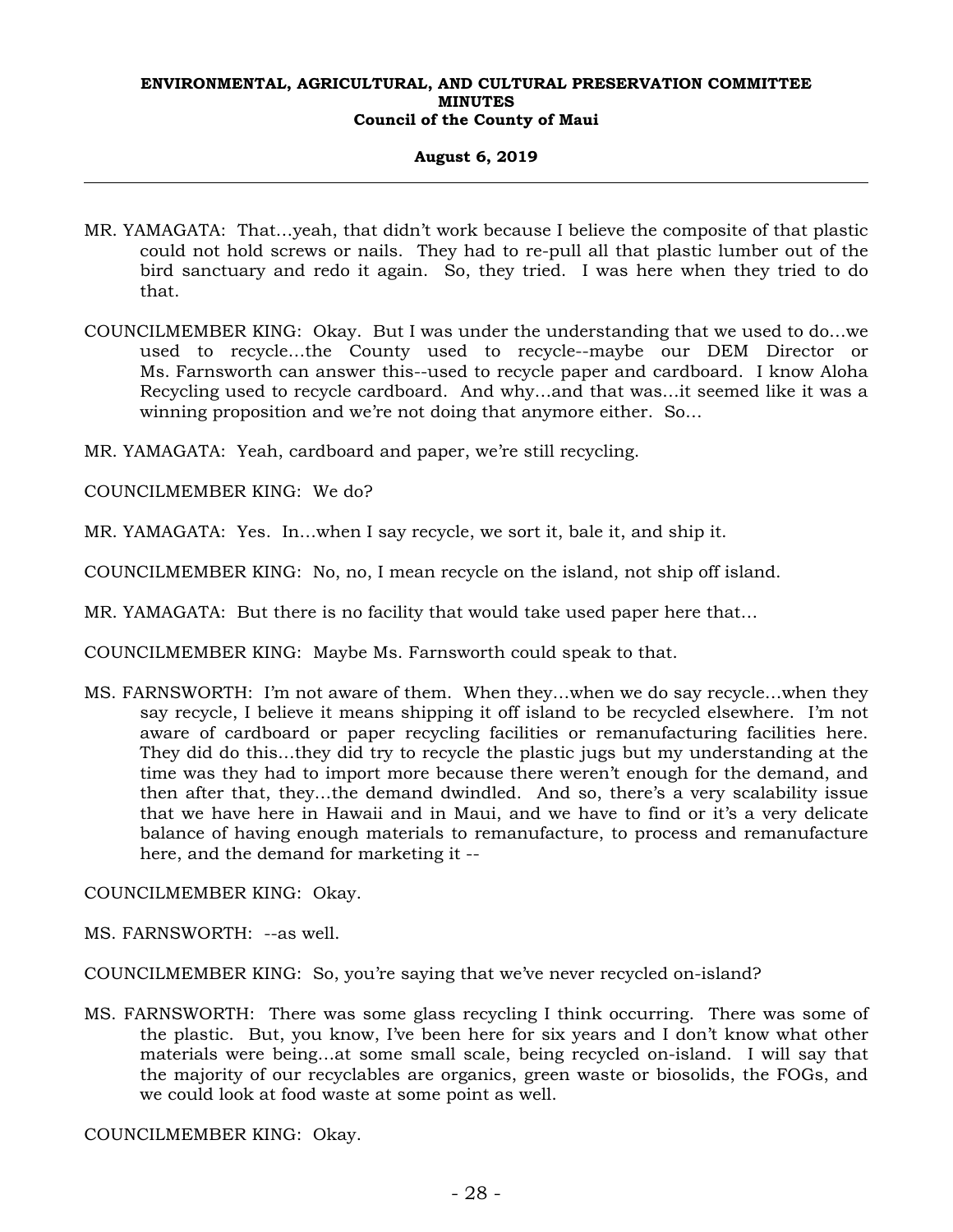**August 6, 2019** 

- MS. FARNSWORTH: But yeah, it's mostly when we talk about recycling, it is removing and shipping somewhere else to be --
- COUNCILMEMBER KING: Okay.
- MS. FARNSWORTH: --remanufactured elsewhere.
- COUNCILMEMBER KING: Chair, maybe we could just send a note to Aloha Recycling and just ask that question, was there anything that you're…'cause I know they were one of the ones recycling glass before. And there was actually, I don't know if it still exists, but there was actually a State procurement law that you had to use 10 percent of that recycled glass in the asphalt. And for some reason, they stopped using it. So, I'm not sure why that was but I would like to hear from, you know, 'cause I have a hard time believing that we never recycled cardboard and paper. I think we did used to 'cause I used to work closely with our Recycling Coordinator, Hana Steel. And I would…I'd be really shocked to find out that, you know, for the last three decades, we've been shipping everything off island. But I mean maybe it is possible. It would be nice to hear from them and, you know, what they were doing on island and what was being recycled and why it stopped.
- CHAIR SINENCI: Okay. Ms. Apo, did you get that?
- MS. APO TAKAYAMA: I got that. Thank you.
- CHAIR SINENCI: Okay.
- COUNCILMEMBER KING: Thank you.
- CHAIR SINENCI: Thank you. Member Sugimura?
- COUNCILMEMBER SUGIMURA: Yeah, appreciate this discussion 'cause it's important. And you're right, we are an island, and we have a lot of education I think that we need to do for the community so that we can get better at it. In Washington D.C., in the town of Bethesda where my daughter-in-law is with their children, they're all programmed from a very young age to recycle, and they get it because that kind…they grew up with it unlike us where we just, you know, didn't quite have that opportunity to learn about, you know, waste and how to handle waste. And of course, if we go to Japan, they're super amazing, right, for the millions of people there. But I was just wondering, are we having a problem at the landfill in…at some…Director Nakagawa, if we don't take care of this, I remember the…well, I don't know…quite remember the landfill the way that Mr. Ching does, but it is a mountain, and I drive there, kind of locked, right, taking the back roads to come to town. So, I've seen it, and there's lot of activity that goes on. So, help us with that 'cause I think there's some kind of urgency that maybe we need to pay attention to.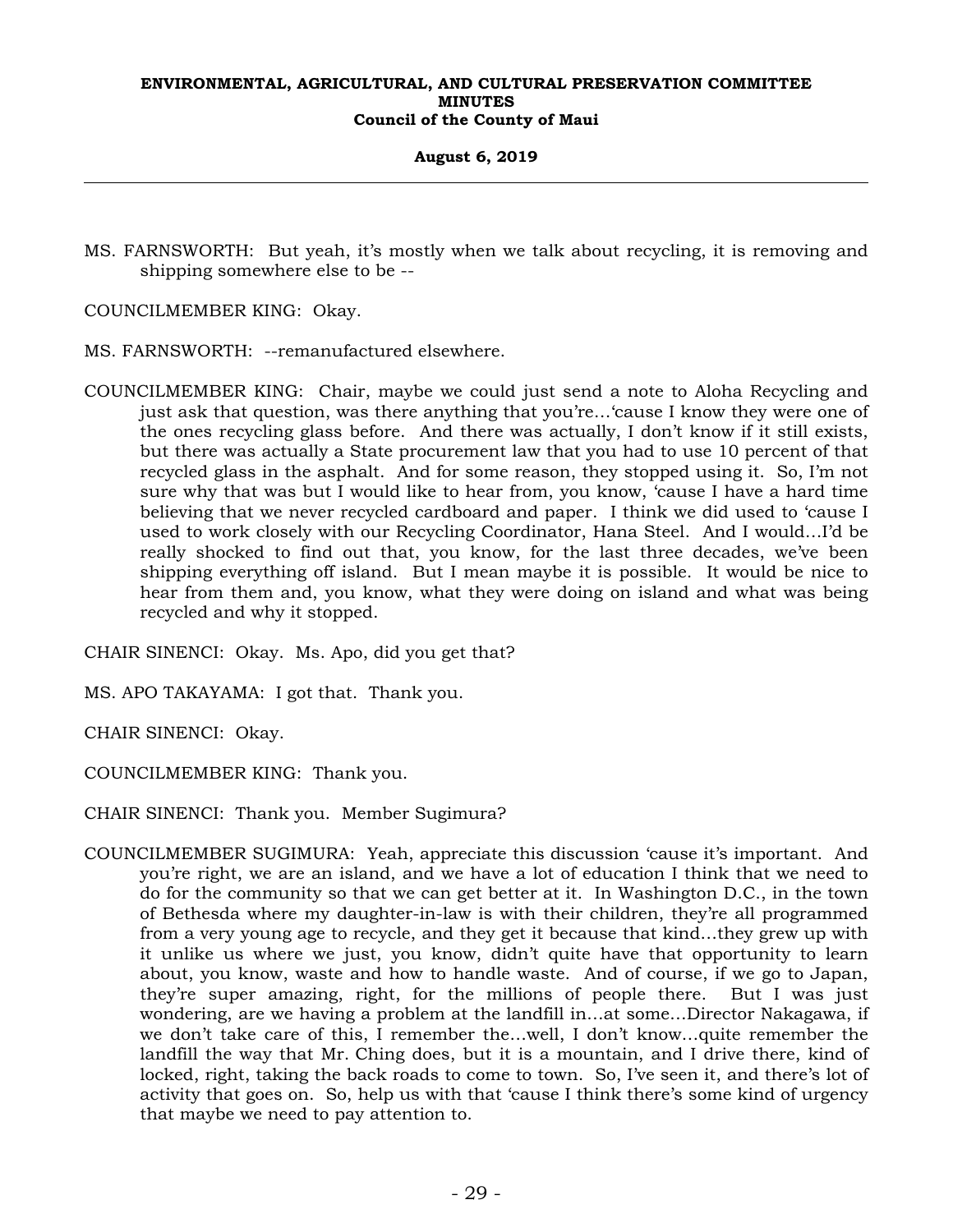#### **August 6, 2019**

CHAIR SINENCI: Director?

MR. NAKAGAWA: Yes, Chair. Yes, Member Sugimura, so if you remember in our…this year's Fiscal Year 2020 Budget, we do have the project to go ahead and expand phase three of our landfill. And that will…was put in place because I think we, at that time, we have, I can't remember exactly, but around three years left, two to three years left for landfill air space that they recalculate every year. So, that allowed us to…the design is already done, waiting for approvals. And so, we'll be able to go ahead and construct and expand the landfill. 'Cause you're talking about landfill capacity, right?

COUNCILMEMBER SUGIMURA: Right.

MR. NAKAGAWA: Yeah.

COUNCILMEMBER SUGIMURA: Right. So, we're just going to keep on expanding it and run out of space still, right, if we don't do the next steps?

CHAIR SINENCI: Director?

- MR. NAKAGAWA: Yeah, Chair. So, my understanding from the past is always been that Ameron, right, they're the mining company over there, they're the ones who originally, I guess mine resources there, and some deal was made to where that landfill started developing over there. And as they moved and quarried, and they continued to move along with them and just kind of utilize that landfill space. But that's kind of my very high-level like, and I was never part of Solid Waste and so, that's kind of my understanding of how it progressed over there.
- COUNCILMEMBER SUGIMURA: And is it even feasible for us to go to a 3 Can Plan? I mean I don't think you can do Kula for I don't know…I didn't see Kula on your list, but are you thinking of phasing it? I think it…I know Kula, not…Kihei fought to keep it in Maui Meadows. So, that's still going. I guess I didn't realize a pilot for five to six years. But for you to expand it and if, you know, just to take it to the next steps, do you see that as an important thing for our whole, you know, our whole recycling for the island just to keep us so that we're not getting into a danger zone of too much trash or what do you see?
- MS. FARNSWORTH: If I understand, we're again, if we're asking why is it important. So, it is known that curbside recycling is a very important component for recycling programs, for waste management programs overall. We know that curbside recycling provides the highest tonnage from…for…from residents because it's convenient. It's much easier for them to just put it out at the curb. So, we know we will capture the highest amount of recyclable materials from our residents if we do expand to curbside recycling. And again, source recycling is where we're…or source separation is where we're going again so we can have the cleanest, most uncontaminated materials that were separated from the trash before it ever became trash. And again, wherever we send it, would we…if we continue to send it to overseas markets to be recycled there, if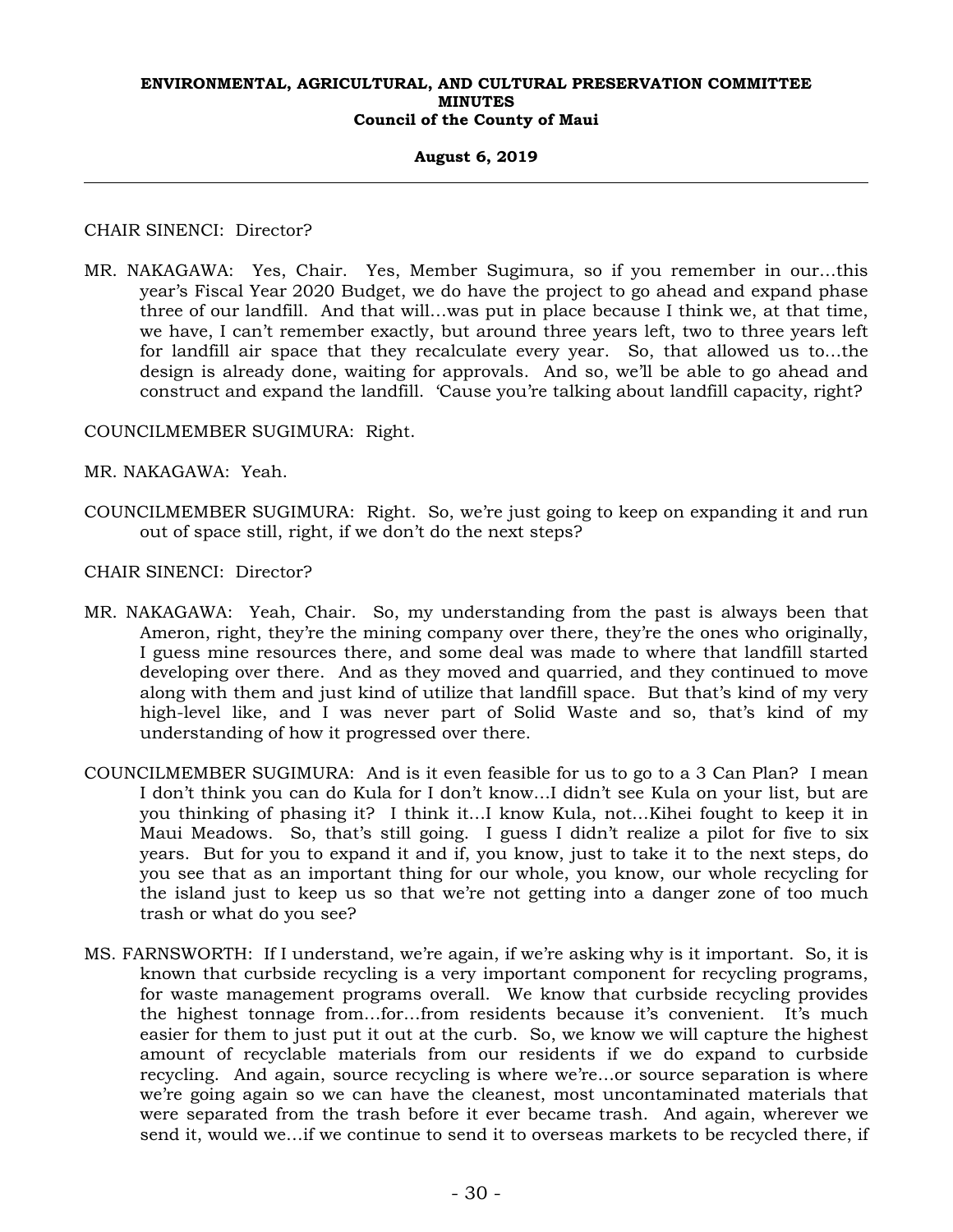#### **August 6, 2019**

we look at other technologies that we could potentially utilize on-island, if we look at scalable potential smaller recycling operations on-island. I know there's some glass potentials, there may be…we may want to look at plastic remanufacturing to some extent. Again, there's new technologies that have come out since that project by Maui…by Aloha --

COUNCILMEMBER SUGIMURA: \_\_\_\_\_.

MS. FARNSWORTH: --Recycling of several years ago was in place. So, again, that's why we're really looking forward to updating our Integrated Solid Waste Management Plan in order to take a look at all the options so we can again get a really good handle on the best way to manage our trash and the best way to reduce it I think is we're really looking towards that. But I think we know that we want to get to 50, 60, 70 percent recycling and diversion rate overall no matter what.

COUNCILMEMBER SUGIMURA: So, the Integrated Management Plan is being done now?

- MS. FARNSWORTH: We are…we just got some budget for it and we're going to be starting to look for a consultant, and then engaging in the process. It's a one-to-two-year process. This is 2009's. It's a huge undertaking, and we had maybe 25 people on committee in 2009. So, it's going to take a little while, and there's so many more technologies available to us than there were and options available than in 2009.
- COUNCILMEMBER SUGIMURA: Great. In the…and one of the testifiers, Jazmyne Geis, sounds --

CHAIR SINENCI: Geis.

COUNCILMEMBER SUGIMURA: --like she has a young mind that could help…possibly help with this and moving us forward. So, appreciate her coming forward. Yeah, thank you. And go for it.

MS. FARNSWORTH: Mahalo.

COUNCILMEMBER SUGIMURA: Go for it. Thank you.

CHAIR SINENCI: Thank you. Member Paltin, you had some questions for the panel?

COUNCILMEMBER PALTIN: Thank you, Chair. So, in regards to the 3 Can Plan and the recycling on-island and whatnot, is there nobody from the green one, the green can, the yard waste to speak to that? Or I mean 'cause that looks like the portion of the 3 Can Plan that is not shipped off, right?

MS. FARNSWORTH: That's correct.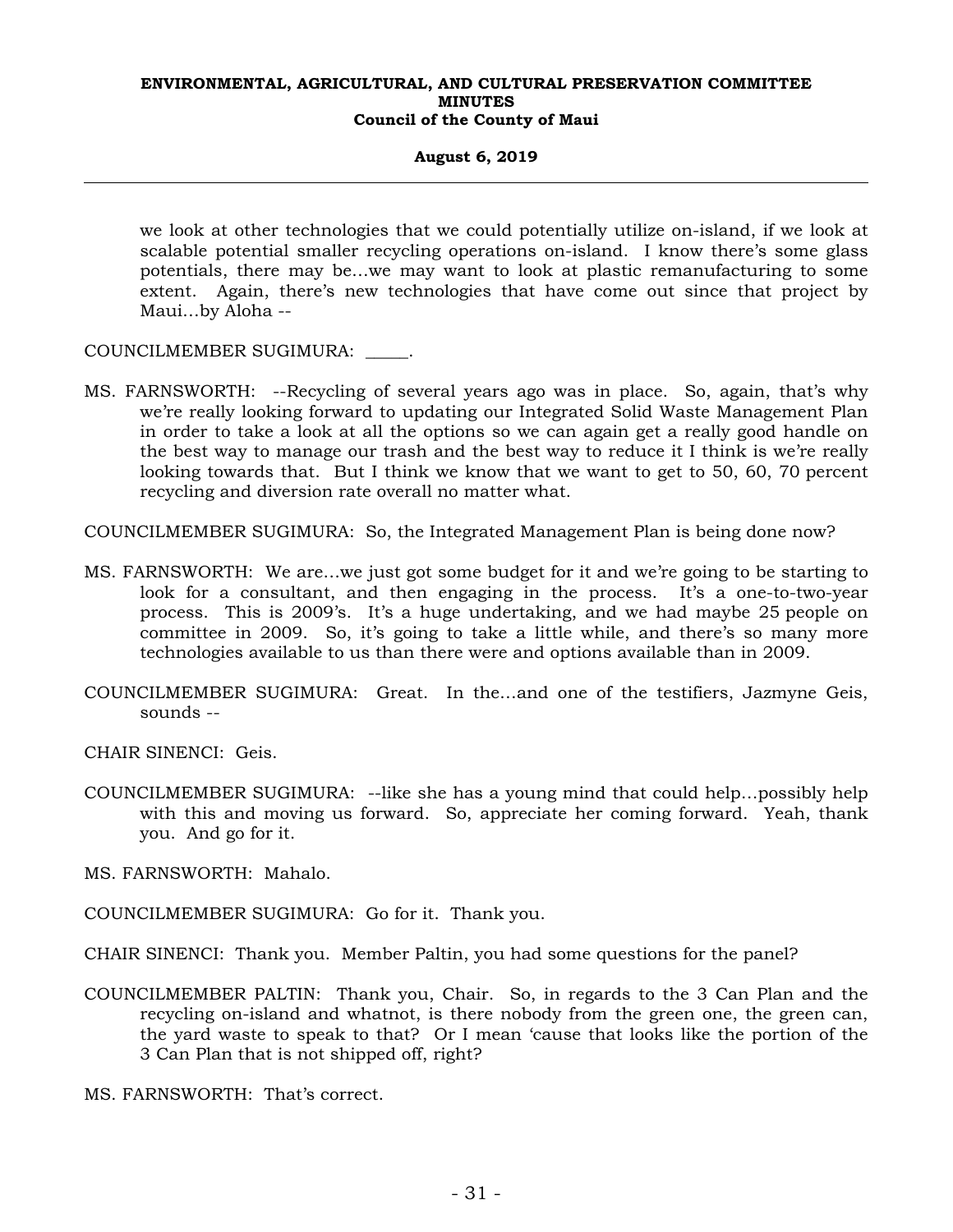#### **August 6, 2019**

- COUNCILMEMBER PALTIN: And in the current one, it's that portion of it is free. So, I was wondering like maybe we could rapid expand in that area because it's being done on-island and the cost isn't very significant. Is it that it has to be done by district with all three cans? Can we like start deploying the yard waste one because everybody has yard waste, and then that's going to definitely divert it from the landfill and like that, or does it have to be rolled out? Like do you, after you collect everybody's rubbish, do you disinfect the truck, and then put everybody's green waste in it, and then disinfect it, and then put everybody's recyclables on it? Or I mean just talking about like hitting our goals of diversion and whatnot faster.
- MS. FARNSWORTH: Okay. I hear that there's a few things to speak to. First is we could take a look at doing a 2 can plan, to expanding 2 can plan but we do want to make sure that as we are expanding, we want to look at the whole picture. So, we don't want to confuse our residents too much. We don't want to…we want to ensure that we get a working system in place at the outset. So, it may or may not make sense to just do two but maybe it might make sense again. It's something that needs to be analyzed further, and we have talked about that. We've additionally discussed maybe we'd start taking a look at food waste again because that's like 40 percent of our waste stream, you know, and what can we do with that? Currently, the…
- COUNCILMEMBER PALTIN: Oh, food waste, you just set up little natural farming pig slops, and then have everybody then --
- MS. FARNSWORTH: So --
- COUNCILMEMBER PALTIN: --have --
- MS. FARNSWORTH: --you know --
- COUNCILMEMBER PALTIN: --a party at the end.
- MS. FARNSWORTH: --that is --
- COUNCILMEMBER PALTIN: A couple of pig.
- MS. FARNSWORTH: --one thing that's been doing…that's happening a lot; however, all the pig farms on Maui are not going to be able to accommodate all the food waste that we have pre and post-consumer. But we're definitely, we're…we, as the County, are supporting some of those initiatives right now with food…with pig farmers. So, it is something we definitely are looking or participating in now.
- COUNCILMEMBER PALTIN: Or maybe just like by neighborhood, the Christmas party pig or something, just keep it local.
- CHAIR SINENCI: Right, there you go.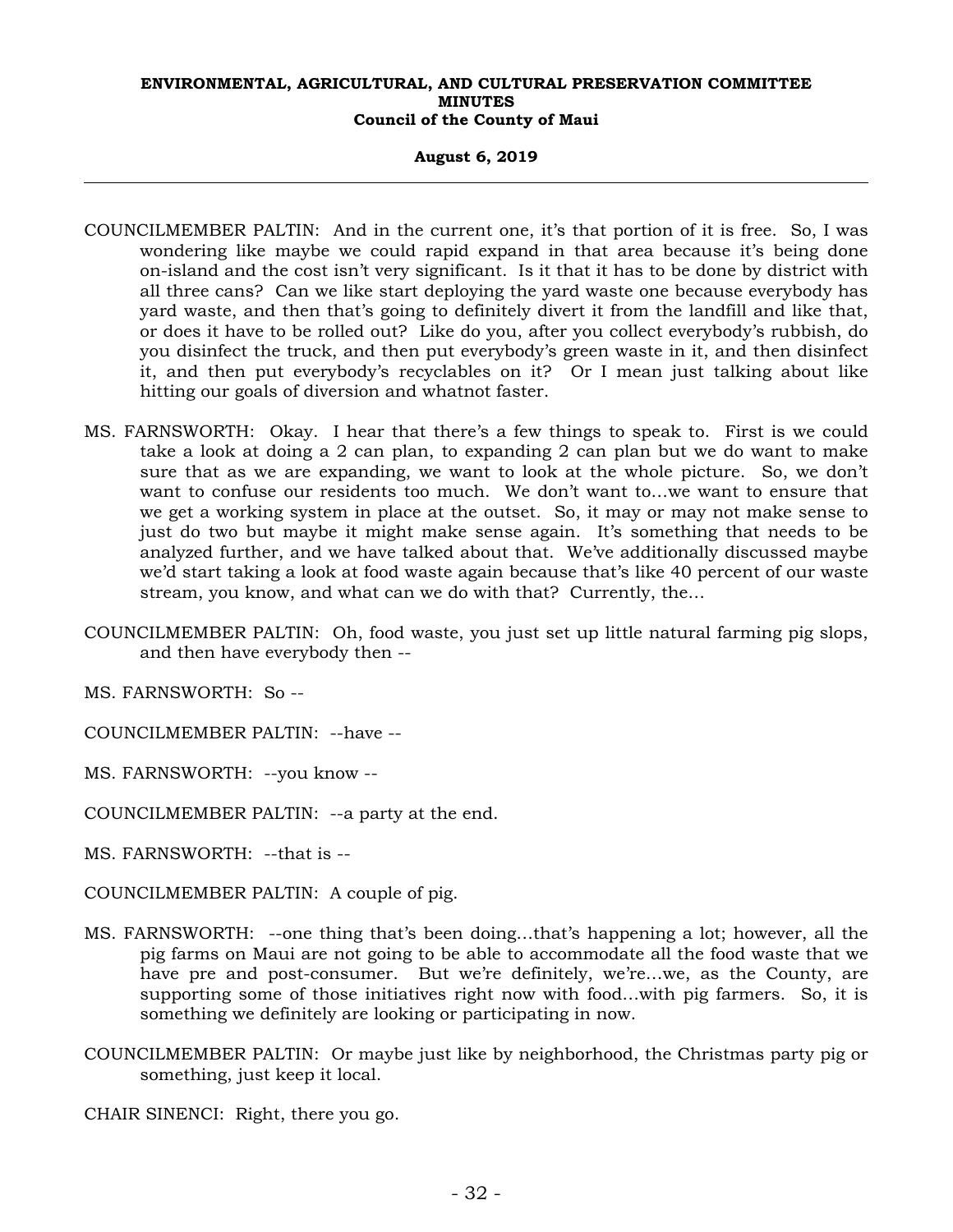#### **August 6, 2019**

- MS. FARNSWORTH: Any kind…I think multi-solutions are important. And then as far as you're talking about disinfecting the truck, currently, we have one truck because it's one route that is dedicated to recycling. In Honolulu where they have a 3 Can Plan that's been in effect for maybe 10, 12 years or something, they do go and wash out their trucks between different types of materials that they're picking up. But yes, you're absolutely correct about green waste being the majority and the most localized recycling option that we have here.
- COUNCILMEMBER PALTIN: And then in the plan to expand island-wide, was it always the plan to bring it Central to EKO or was there a plans to have composting facilities by district?
- MS. FARNSWORTH: We can look at any possibility. Again, we're talking…there's two aspects when we pick it up, having our residents sort at their house, and then where we take those carts once we pick it up remains to be determined. Currently, we take it to Maui Disposal, the green carts. And currently, we take the green cart…or the blue carts, and currently we take the green carts to EKO. But --

COUNCILMEMBER PALTIN: Is there a cost --

- MS. FARNSWORTH: --a lot is changing --
- COUNCILMEMBER PALTIN: --on the EKO site?
- MS. FARNSWORTH: --in our system, so.

COUNCILMEMBER PALTIN: Is there a cost on the EKO site to dispose it over there?

- MS. FARNSWORTH: Currently, there is not but it…that may change where EKO, and that will be rebid in the next couple of years as well. And again, we're looking at different possibilities for the green waste and all of that. There's many technologies available of how to utilize organics these days. And so, we want to analyze all the possibilities.
- COUNCILMEMBER PALTIN: And then I was wondering how does the 3 Can Plan play into the source reduction and reuse, like how is that captured within there if that's the top tier in the waste management hierarchy?
- MS. FARNSWORTH: It is an important component of overall, our waste management and zero waste. But we're always focusing before it ever becomes waste is how do we reduce it, how do we encourage folks through their habits and practices, how do we encourage commercial sector to reduce their packaging. So, we are looking at those initiatives too. So, it's all integrated and everything works together.

COUNCILMEMBER PALTIN: Okay. I think that's it for me.

CHAIR SINENCI: Thank you, Member Paltin. Member Molina, you had --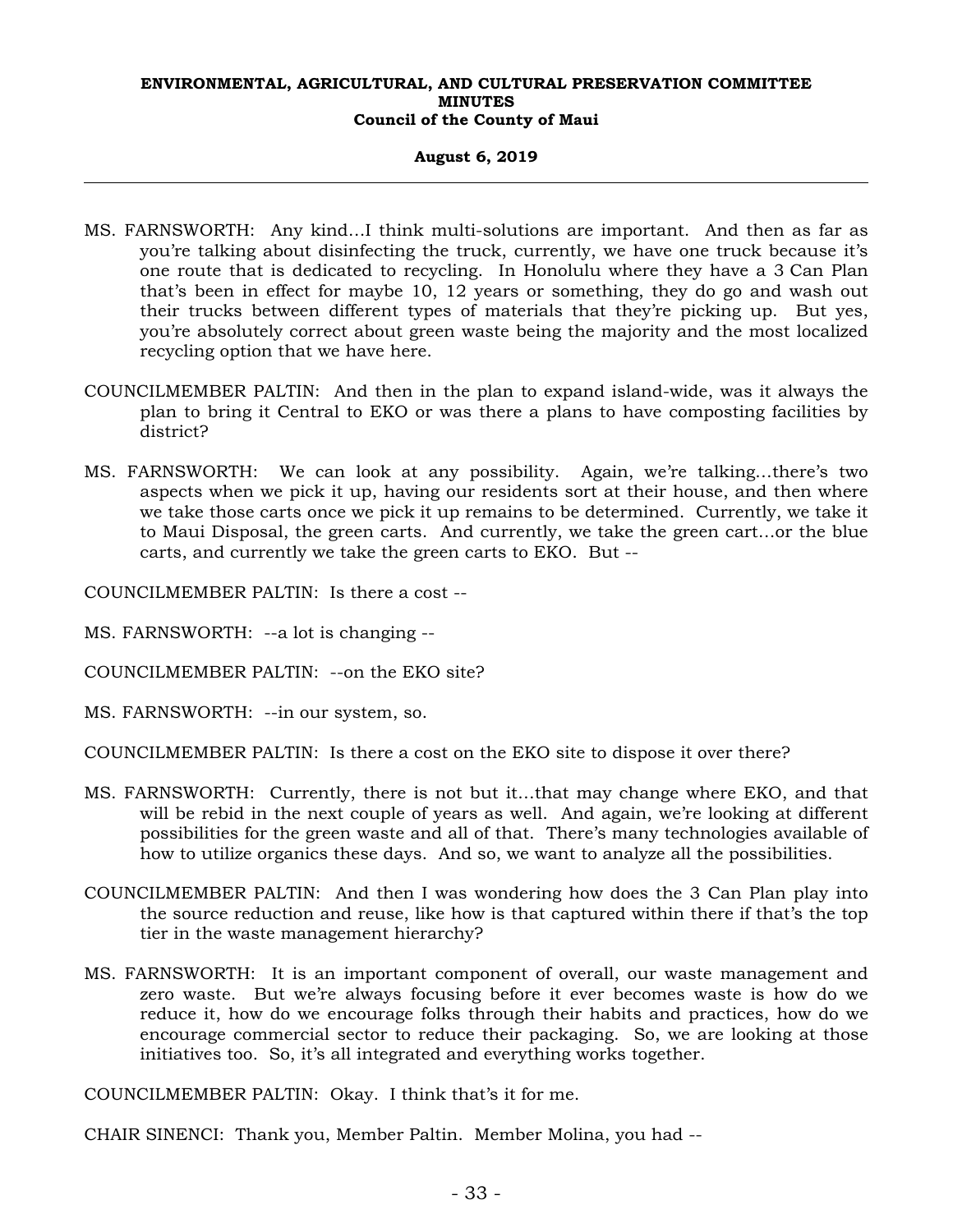#### **August 6, 2019**

COUNCILMEMBER MOLINA: Yeah.

CHAIR SINENCI: --some questions?

- COUNCILMEMBER MOLINA: Yeah, thank you, Mr. Chair. Good afternoon, Ms. Farnsworth. You know something I think Mr. Yamagata had mentioned earlier about finding all kinds of unusual things in the I guess the 3 Can Plan or what have you. I know other municipalities on the mainland, they have a penalty for you if you don't recycle appropriately. Has that something…is that something that's been discussed? Because sometimes that's what you need to recycle appropriately, a penalty, and I don't know if maybe Corp. Counsel can chime in as far as…well, you mentioned also Oahu, they've had this 3 Can Plan going for the last ten years. So, I presume they have a penalty in there if you don't recycle appropriately. Is that something that you care to comment on? And I see Director Nakagawa back there as well. So, I'm not sure what your thoughts on that. 'Cause I know if we ever implement this Countywide, that's something we may have to consider. I know we want to encourage people to recycle but at the same time do it right.
- MS. FARNSWORTH: Chair?

#### CHAIR SINENCI: Ms. Farnsworth?

- MS. FARNSWORTH: Exactly, recycle right and reduce waste. That is our messaging currently. That would be mandate, that would be legislation that would have to be put into place. There's a little bit I think, I don't know I've been reviewing so many documents, but I think it's in this one, the plan. It talks about mandating universal collection, which means everybody has to buy into and subscribe to the collection program. Currently, you can opt in or opt out, and you can take it to the landfill if you want but that would be a portion of it. What we do have in place are called Opalagies Tags. So, it's not a punitive measure, it's a encouraging…we, you know, when we go and inspect the carts or we…when we did in the past, and we saw the wrong materials in there, then we would have a little Opalagies note, and we would let people know what they did…what…how they could do better. And so, it's not punitive and perhaps we could take a look at that, but we definitely are wanting to stay on the positive side, and I think it's something to consider.
- COUNCILMEMBER MOLINA: About how many Opalagies would you issue before taking more serious action? Are you…
- MS. FARNSWORTH: Well, you know, honestly, I wasn't here in 2011. But in Honolulu, 'cause I was there for five years, and we…I was part of the rollout team in Honolulu, what we did was after three, two or three infractions, we remove the cart, and we just said you can't do it right and causing too much contamination to our systems.

COUNCILMEMBER MOLINA: Okay. Thank you. Thank you, Chair.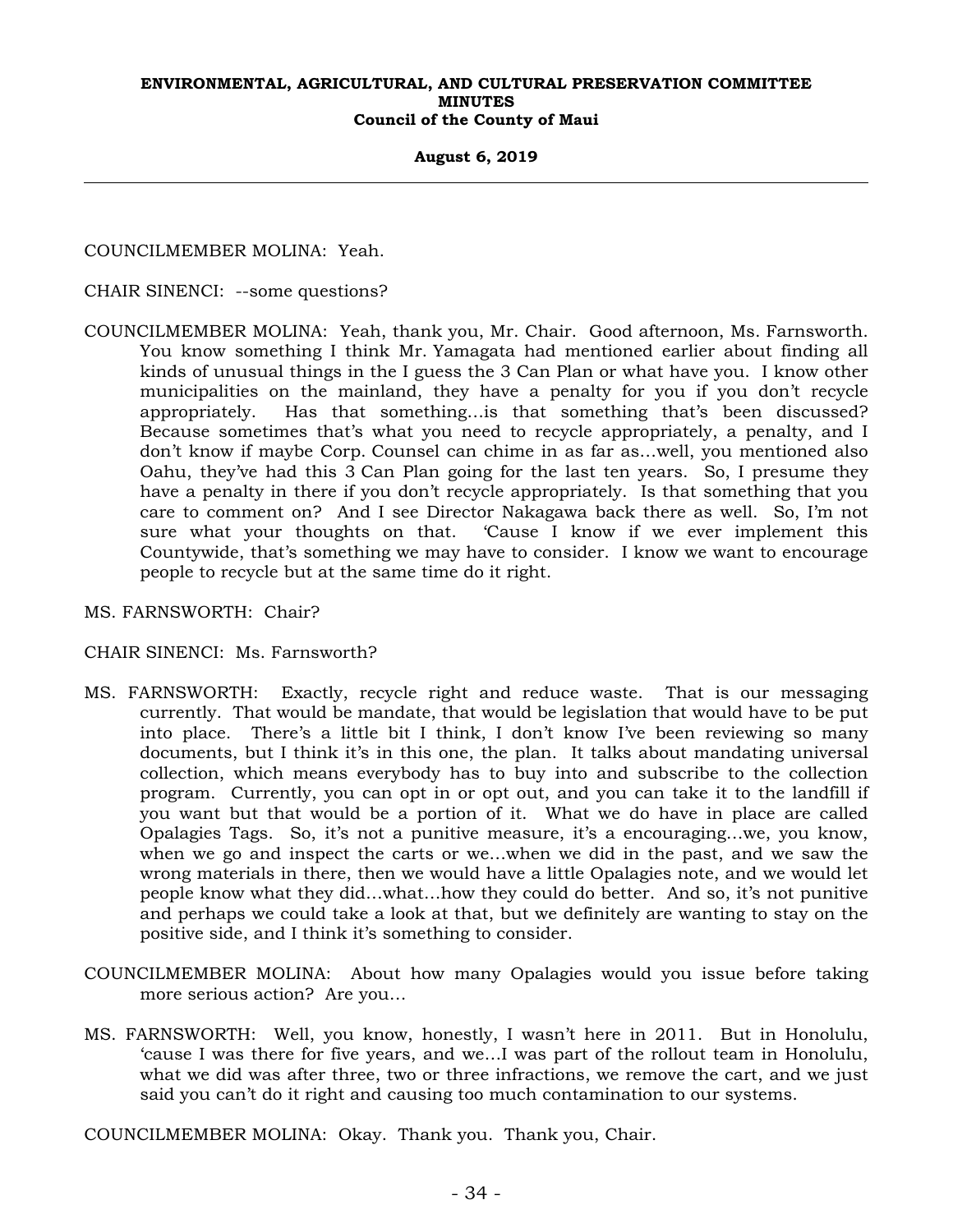#### **August 6, 2019**

CHAIR SINENCI: Okay. Thank you.

MR. YAMAGATA: Chair, excuse me.

- CHAIR SINENCI: Yes, Mr. Yamagata?
- MR. YAMAGATA: Recycling starts with, like Tamara said it, with children. And at our MRF, we encourage site visits. We sponsor these once a month schools to come down. We give them little hard hats and miniature safety glasses, and they review and look at what is sorted and what is thrown away. They see how we bale it. And the County even had Tour De Trash in the past where anybody is invited and it was free. We'd sponsor the tour and it will take about 20 minutes but they really get a feeling as to what is recyclable and where it goes, and we had a pretty good response and the questions were excellent from the community. And I think some of you here have already been to our facility and we invite anybody to come down. The Mayor was there about a week ago, yeah, David?
- MR. CHING: Yeah.
- MR. YAMAGATA: So, he is well aware of what the curbside product looks like coming into the facility. Thank you.

CHAIR SINENCI: Thank you.

COUNCILMEMBER MOLINA: Yeah, Mr. Chair, I just want…yeah, I want to thank Mr. Yamagata for that because education is the key with the younger generation. You know, for those of us who grew up in a pre, I don't want to say pre-contact Maui, but, you know, how much, you know, time way before, there was no education on recycling. It was just throw away your rubbish anything --

CHAIR SINENCI: Right.

COUNCILMEMBER MOLINA: --and everything. And about rubbish dumps, I remember going down to the Makawao dump. We actually had a dump in Makawao, you know --

CHAIR SINENCI: Yeah, but you could go --

COUNCILMEMBER MOLINA: --but times have since changed.

CHAIR SINENCI: --rummage through the dump --

COUNCILMEMBER MOLINA: Yeah.

CHAIR SINENCI: --right? So --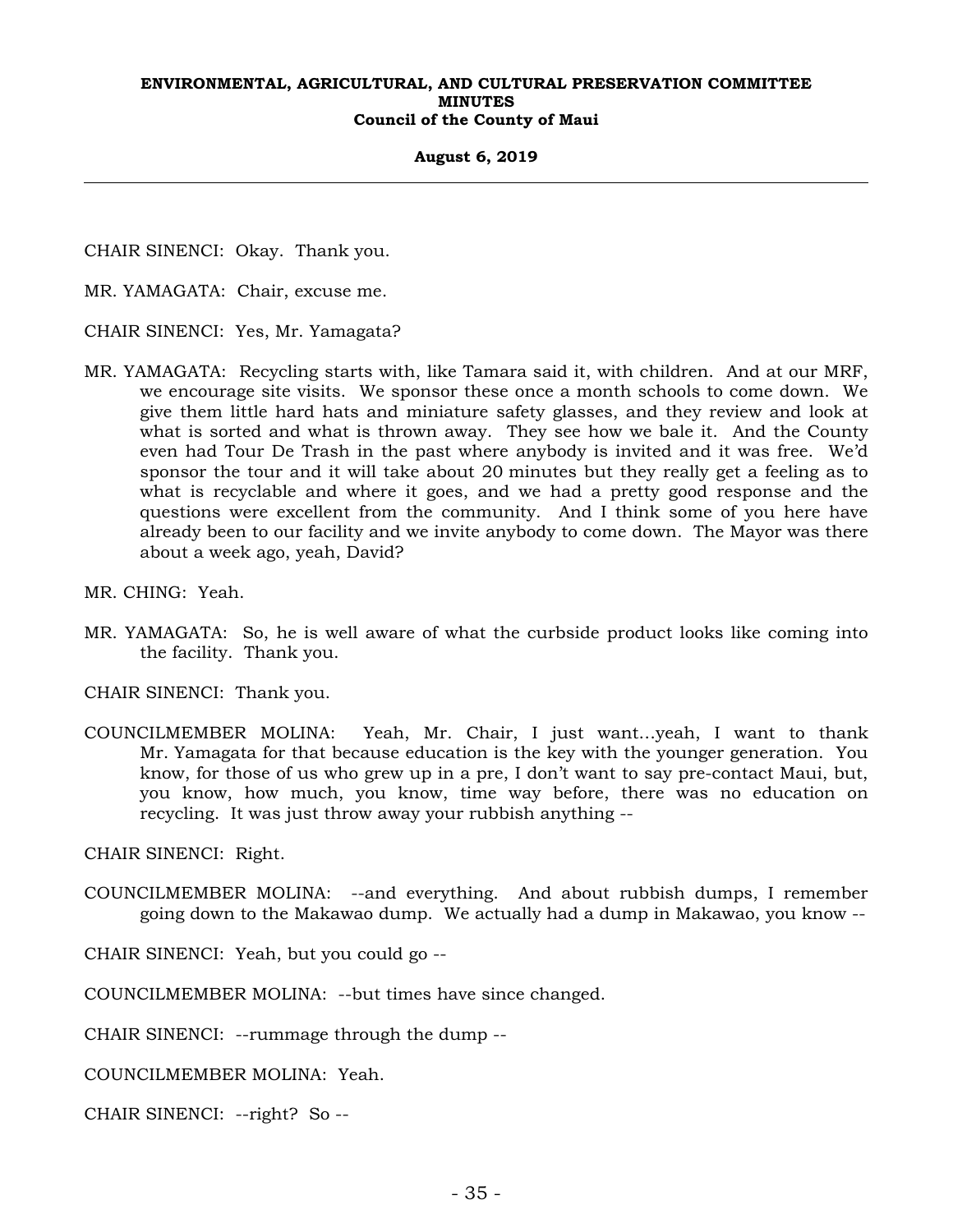#### **August 6, 2019**

COUNCILMEMBER MOLINA: Yeah.

CHAIR SINENCI: --I mean our parents' generation was probably the best recyclers. They never threw anything away.

COUNCILMEMBER MOLINA: Yeah.

CHAIR SINENCI: And if they did, if it was burnable, they just burnt it in the backyard --

COUNCILMEMBER MOLINA: Yeah, yeah.

CHAIR SINENCI: --or they would go rummage and reuse --

COUNCILMEMBER MOLINA: Yeah.

CHAIR SINENCI: --some of the things now. So…

COUNCILMEMBER MOLINA: Yeah. And driving by the gulches, you see people throw their washing machines and all kinds of…down the gulches.

CHAIR SINENCI: Right, it's definitely changed --

COUNCILMEMBER MOLINA: Yeah.

CHAIR SINENCI: --now.

COUNCILMEMBER MOLINA: Thank God. Thank you.

CHAIR SINENCI: Thank you. Chair King?

COUNCILMEMBER KING: Thank you, Chair. Yeah, I, you know, there's so much education that's been out there. If you don't know what it means to reduce, reuse and recycle, that's…you've been living in a tunnel. But it's motivation I think that's missing. It's how do we get people motivated 'cause everybody knows that's the right thing to do. Although I will maintain we're not recycling, we're just removing the problem, and I don't…I think there is a way to address it here on island. But I…what we need is we need to start…and I said this the last time they put out that RFP for the entire landfill is they need to start looking at sections of it and let individual entrepreneurs bid on sections of it because there are people who probably would have just bid on recycling the newspaper and the cardboard. That's what Tom Reed told me. He could recycle that. We can't…there are probably no local people who…there's probably no one locally that could do the entire thing and make money out of it, but there are people that can do sections of it. And I know because I was one of them. You know, we were recycling the cooking oil and making biodiesel right there until the last Mayor ran us out of the landfill. So, I think it's possible but I think we have to get creative and I think we have to work with the recycling community to get back into recycling on the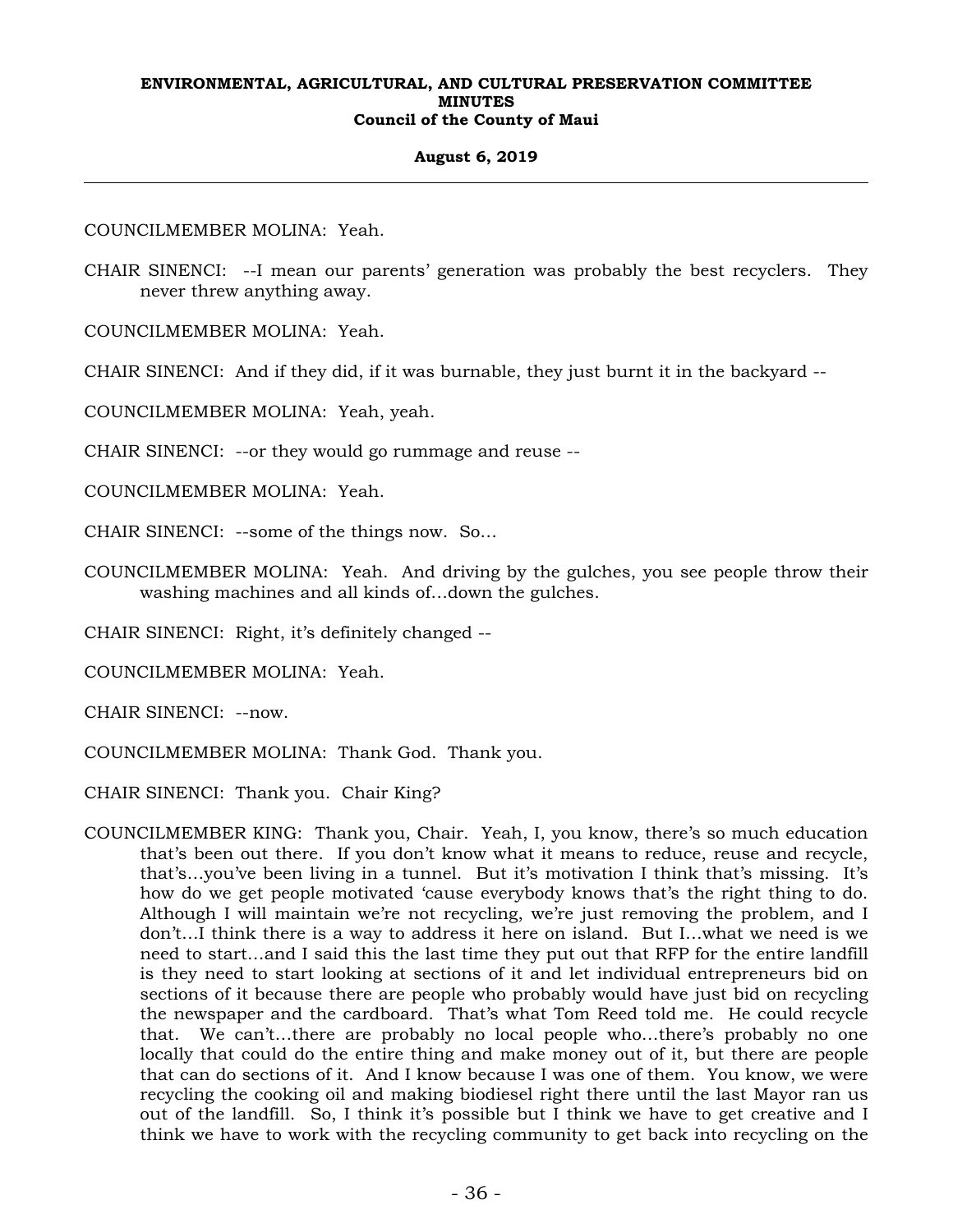**August 6, 2019** 

island. Because it doesn't work just to collect it all and ship it off island. We're just exacerbating the problem and it's costing us a lot of money. But I also wanted to…'cause I thought this was true, and then someone texted me after we started talking about those, you know, the two-by-fours that were made out of the plastic, those didn't get removed. What happened with those at Kealia Pond was they tried to use these…the pegs that were made out of the same stuff and they kept popping up. So, they had to go back in there and put screws in it. But the…it's not that the two-by-fours didn't work. They worked. They just had to have…they had to be used a different type of fastener, and they didn't find that out till they had put all those in, and then they had to close it down for a while. So, there's a way to get there. I don't know if there's a way to get there as slowly as we're going 'cause I think it might be an all-or-nothing thing. I think you have to go big or go home basically because that's how you reduce the amount of…the amount per ton. You can't…it costs too much per ton when you just go little bits and pieces. So, at some point, we're going to have to decide that we got to stop shipping all our stuff out, and we don't have any more holes in the ground to stick it in. And so, we're going to have to figure out how to deal with it here. But one of the ideas that I think I've seen in other communities is to not necessarily penalize people for not recycling but charging them for their garbage upfront. I mean there is…there are communities that charge you for plastic containers. I mean you…we've all seen those big Costco plastic pieces that are this big and there's one little lipstick in the middle of it, and you got this…all this plastic. Well, you know, those…they should be paying for that, and that pays for us to take care of it on the back end. It's kind of like the HI-5. We charge the bottling companies extra, then when we take the…when we collect those cans and…or the bottles and cans and recycle them, we have money to do it because we've charged them upfront. So, getting creative with ways…with looking at the waste upfront, and making people responsible for what they throw away I think it's really critical. 'Cause there's a lot of stuff that we don't need, and as long as someone else is willing to take it for free, we're just going to keep tossing it out. So, are we looking into any of those programs?

# MS. FARNSWORTH: Chair?

# CHAIR SINENCI: Ms. Farnsworth?

MS. FARNSWORTH: Yes, I totally agree with you. I think that reducing is, in particular, plastic packaging, is we really need to be focused on that. And that would include I think working to pilot with some of our stores here to kind of find ways that we can get them to have less packaging. The…sometimes, you know, these are multinational corporations who have across-the-board practices. So, that's one thing we can work on piloting with them. I think there's another really important aspect of this is extended producer responsibility, which means that we go to the manufacturers of the products and we ensure that they have some kind of take-back system as well, and they are incorporating a cyclical design process into their manufacturing practices. And I…yeah, so, we are definitely looking towards that because recycling in particular has become so challenging and so expensive, and it's becoming more and more difficult. And Asia just doesn't want our trash anymore and I don't blame them. So,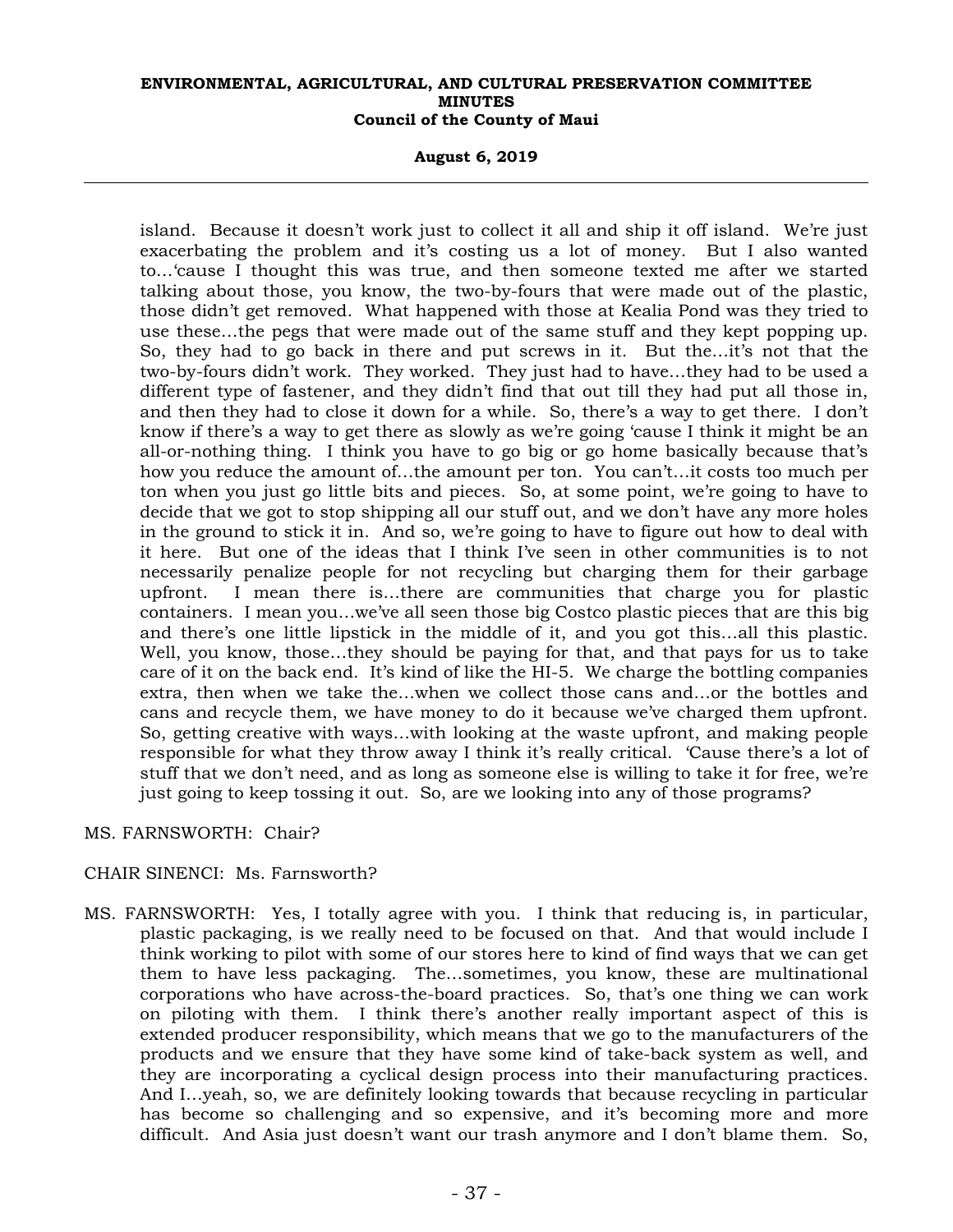#### **August 6, 2019**

we are really looking at reduction and all the different ways. We're currently focused on looking…helping and empowering our residents to reduce their waste through our BYO program and, you know, different…giving…introducing them to new ideas about them, about that, and then once we get kind of that more into place and more helping to shift focus towards waste reduction away from just relying on what they think is recycling, then we want to really to start taking a look at the retailers and the commercial sector. And all of that also I think there's mandates that we can put into place as well like for instance, the single-use plastic ban that is being taken a look at in this Committee, as well as other legislation that may come down the line.

- COUNCILMEMBER KING: Okay. Well, thank you for that. And I, you know, I just want to finish by commenting that this may be…recycling may be…I mean and I'm talking about true recycling on-island, it may be something that we need to look at subsidizing further down the line if it does cost us money. Because the value of doing that and making something useful out of our trash, our throwaways versus continually putting it in a hole on the ground or continually shipping it off island, it may be worth it if costs us. And when I look at things like the bus, that costs us a lot of money but it's worth it to us because it helps our community. And we have to start looking at recycling the same way that at some point we're not going to be able to afford not to do it 'cause we don't want to be part of that big island of trash in the middle of the Pacific that people are walking on. Thank you.
- CHAIR SINENCI: Thank you, Chair King. Member Kama?
- VICE-CHAIR KAMA: Thank you, Chair. As Chair King was speaking and as Ms. Farnsworth, this is what I was thinking about, so we have the silver tsunami, right, this is all of our seniors who are aging out. And I know that if you're over 60 years of age, you got to be taking at least 4 types of meds whether it's vitamins or something to keep your blood pressure down or something to keep your blood from clogging or…but at least 4, right? But if we had, and every month you're on these meds, that means every month, right, you're getting 4 new containers with pills, right, 4 new containers, meaning you multiply it times the thousands of seniors we have on this island, and they accumulate over 30 days, over 12 months, over 10 years. You know, that mountain just became a huge…it became more than a mountain. So, if we start right here by talking to some of the pharmacies to see what can be done about when somebody calls in a new…a prescription, or they're just going to refill, can they just take the bottle back and have it refilled? I mean it may be, yeah, I thought about that and said you got to be kidding, it's just one small pill, but it isn't 'cause it accumulates over time, and it should be worth looking into. So, everybody even our elders can participate in the recycling. It's not that hard. It's not that difficult. It's doable. We just got to be willing to say okay, I'm going to take my four bottles back to my pharmacy and tell just fill them up. And maybe they might take it and just give me four from somebody else, but the idea is that we're not throwing it in the thrash. That's all, Chair. Thank you.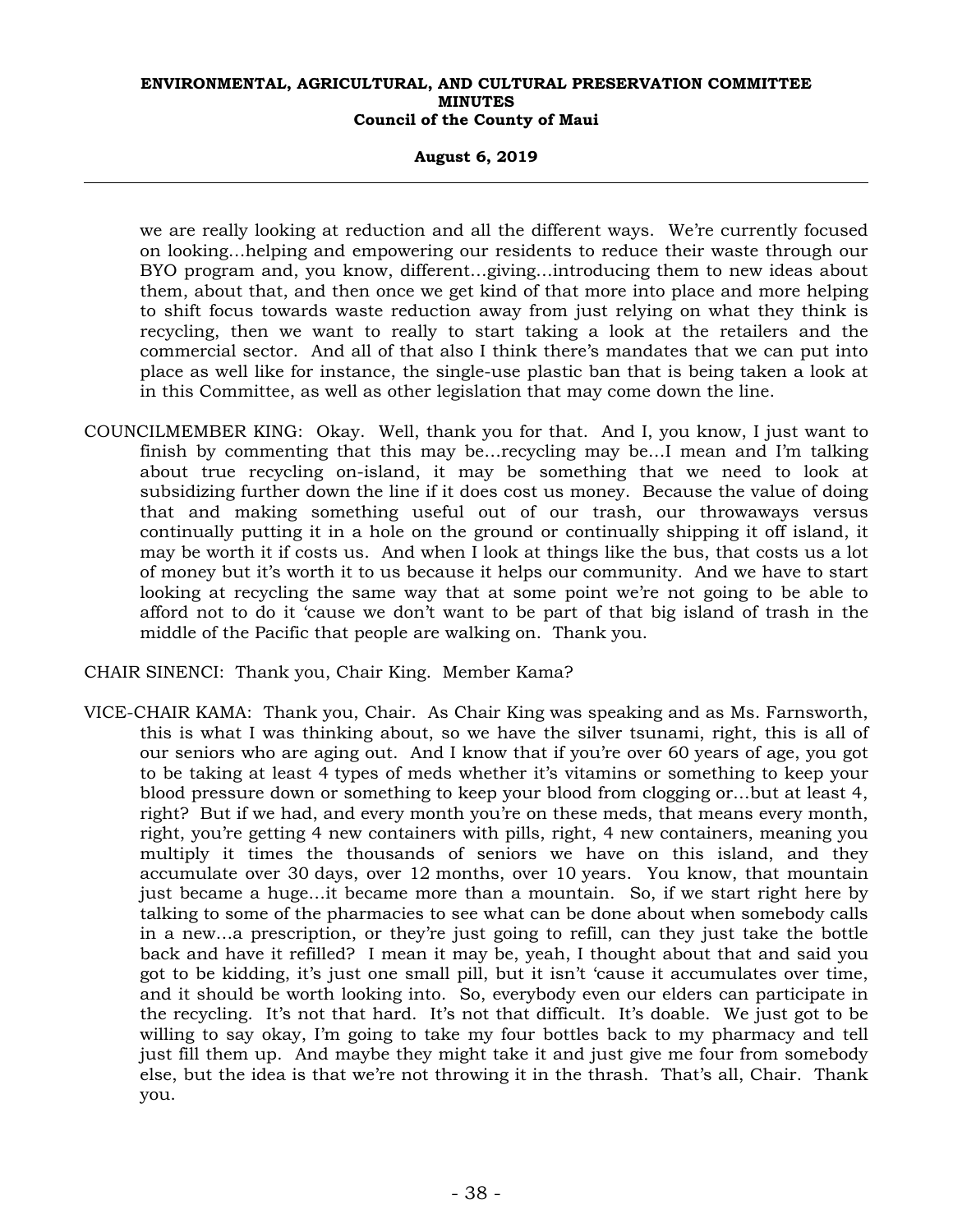#### **August 6, 2019**

CHAIR SINENCI: Thank you, Member Kama. Members, thank you. Thank you for that healthy discussion. I know everybody recycles. I know everybody has that plastic, that drawer in your kitchen with all the plastic bags and all your brown paper bags. So, we already do it. And thanks to Ms. Geis for being here because she represents the generation that we want to do this for. I appreciate your forward-thinking on recycling because while we still have this population numbers and in anticipation of population growth, we do need to establish ourselves when it comes to reuse and recycling. So, mahalo for that. And sorry I'm keeping you past our mid-meeting mark. So, we'll take a break, a recess, and come back at 3:30, and we'll swap out for our next.

COUNCILMEMBER KING: Chair, could I just ask one more question of Ms. Farnsworth?

CHAIR SINENCI: Go ahead, Chair.

- COUNCILMEMBER KING: Could you possibly bring us a figure for expanding the 3 Can Plan and starting with like expanding through Kihei to look at possibly funding this in the next Budget cycle and not waiting till 2022? 'Cause we got to get moving on some of this stuff. So, I would like to see what that accurate figure would be.
- MS. FARNSWORTH: We can do our best. We have a lot of planning that needs to occur over the next year to update the plan. We may need to speak to the union but we will do our best and we'll start working on a budget for sure.

COUNCILMEMBER KING: Okay. Thank you.

MS. FARNSWORTH: Director? Yeah.

CHAIR SINENCI: Thank you. So, if no objections, Members, I'm going to recess till 3:33.

UNIDENTIFIED SPEAKER: Today?

UNIDENTIFIED SPEAKER: Today?

CHAIR SINENCI: Today. *. . .(gavel). . .*

 **RECESS: 3:23 p.m.** 

#### **RECONVENE: 3:37 p.m.**

CHAIR SINENCI: *. . .(gavel). . .* Will the Environmental, Agriculture [*sic*], and Cultural Preservation Committee please come back to order. It's 3:37 in the p.m., August 6<sup>th</sup>. And, Members, before we continue our meeting, we…if there are no objections, we'd like to defer EACP-31.

COUNCILMEMBERS: No objections.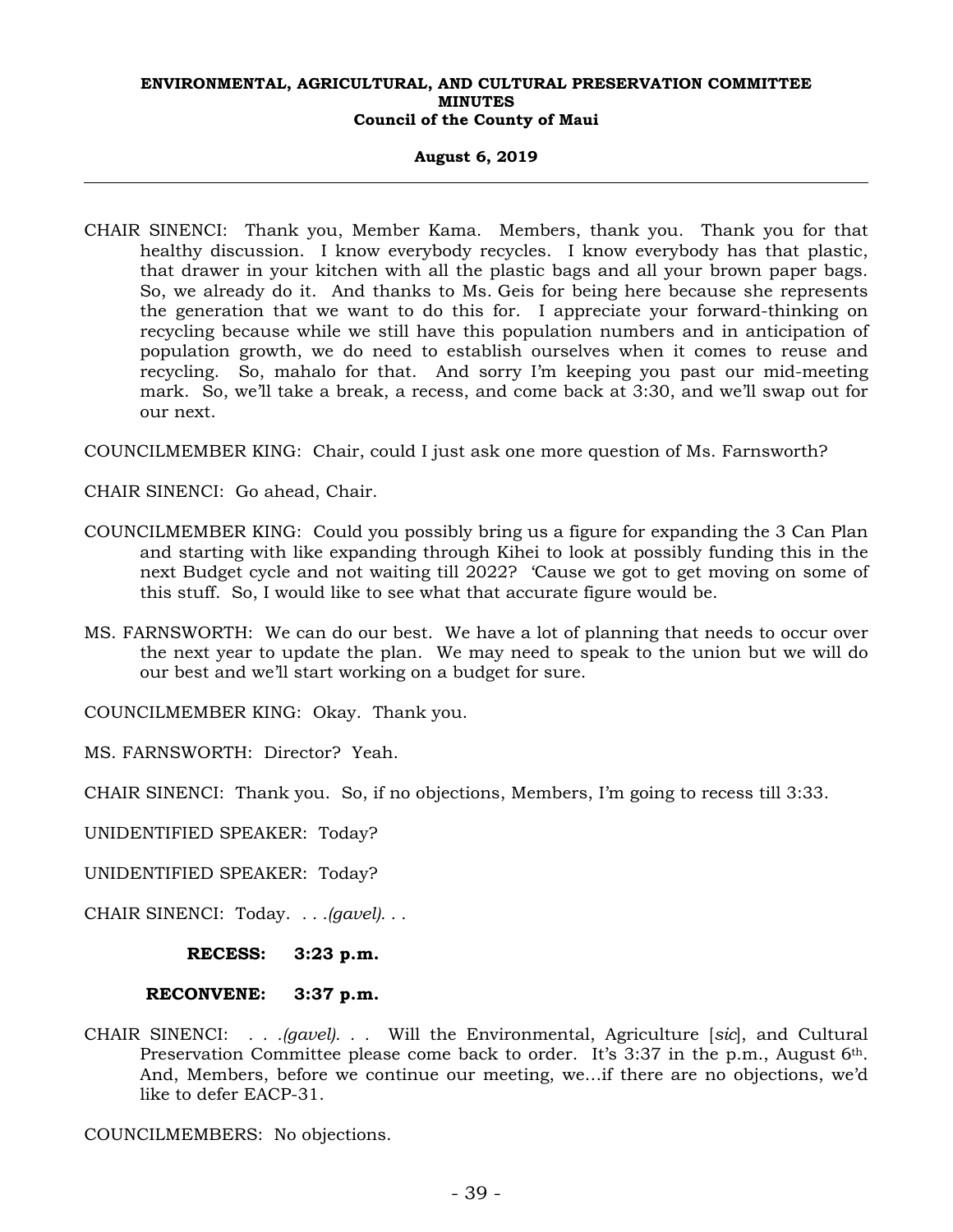**August 6, 2019** 

### **COUNCILMEMBERS VOICED NO OBJECTIONS.**

# **ACTION: DEFER pending further discussion.**

COUNCILMEMBER SUGIMURA: We want to continue the discussion.

CHAIR SINENCI: Yes, we may. Thank you.

### **EACP-8 STATUS UPDATE ON ANAERGIA SERVICES LLC PROJECTS (CC 18-128)**

- CHAIR SINENCI: So, for our next item, we have EACP-8, the Status…the…and Update on the Anaergia Services LLC Projects. And so, Members, in the spirit of addressing past issues, there seems to be a theme here in the last couple days, I placed this item on the Committee today as an educational update for Members. I thought it was important for us to understand the history of this contract and the scope of the problems that the contract may have…trying to address. There has also been considerable amount of time since the contract was signed, and I was hoping some information can be provided to you all about the future of the two projects. Today, we have with us Managing Director Sandy Baz, Richelle Thomson of the Deputy Corporation Counsel, as well as Director Eric Nakagawa. So, without further ado, Mr. Baz, would you like to provide some comments from the Administration please?
- MR. BAZ: Good afternoon, Chair and Members. A pleasure being with you this afternoon. We appreciate you bringing this item up for discussion. I will actually leave the historical information to our Deputy Corporation Counsel to provide, and then we'll be here to answer questions that you may see and as far as the Committee's concerns might go. So, I will hand this over to Richelle.

CHAIR SINENCI: Okay. Ms. Thomson?

MS. THOMSON: Thank you very much, Chair. And I'll try to not bore you with the complete timeline but I'll go over the high points and I'm happy to go over any of the details as you'd like. For context, this project, I'm going to talk first about the Central Maui Landfill. It's called the Maui Resource Recovery Facility contract with Anaergia. So, I'm going to talk about that a little bit first because it's the longest history. So, going way back, you've heard a little bit from the earlier item, the 3 Can Plan on the Integrated Solid Waste Management Plan. So, this is a mandate under State law that the County develop a Integrated Solid Waste Management Plan. But the goals of this plan are to divert 60 percent of Maui's waste from its landfills to improve infrastructure and to reduce dependence on landfills. I'm not going to go into any more of the details on the Integrated Solid Waste Management Plan. But at any rate, that was the basis for the Department of Environmental Management in 2011 and 2012, going out with a request for proposals to handle all of the waste streams that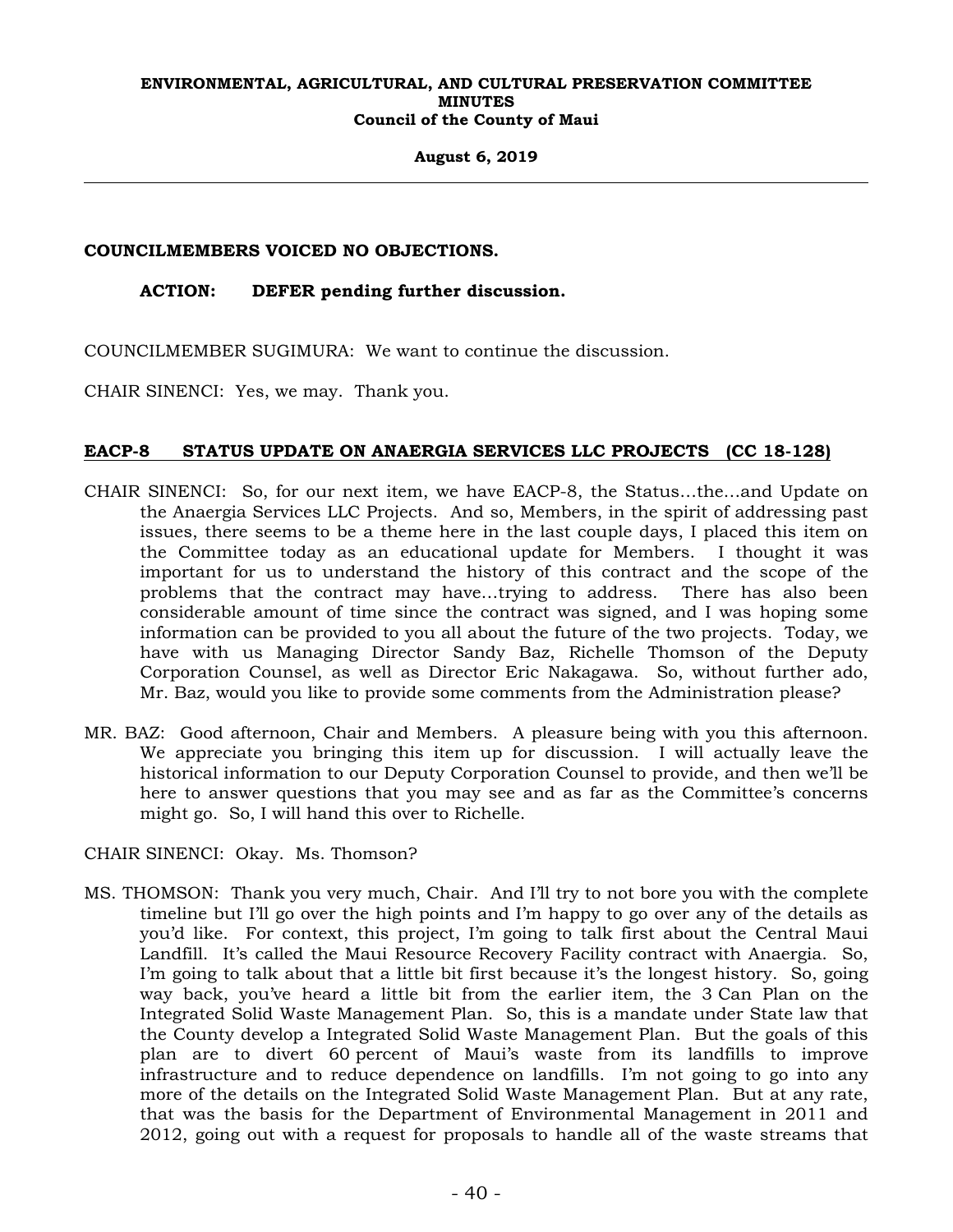**August 6, 2019** 

come into the Central Maui Landfill. So, that's…I means that's both solid waste, green waste, fats, oils, and grease, sewage sludge, construction and demolition waste is also added in there from time to time. So, using all of those waste streams for something beneficial. The request for proposals went through two different stages. So, first, the Department went out with a request for qualifications, which is basically a fact-finding mission. You go out and you say you have all these waste streams, we're looking to see if there may be projects out there that could fulfill, you know, the goals of diversion or generating energy or fuel or electricity. So, first, they went out with a fact-finding mission. They took the information from that, developed a request for proposals, published it. Approximately at least a dozen, they were groups of entities, so it usually wasn't a single company but groups of entities, bid on that, submitted proposals on that RFP in 2012. And so, I believe 20…between 2012 and 2013, Anaergia was chosen as the successful proposer. We then entered into about a good year worth of negotiations and ended up with a contract that we have right now, which was signed in 2014. So, that contract, and I can tell you some of the details of the contract if you're interested, but it has…and gone three amendments. And the third amendment extended the…extended certain milestones, which seemed to be the primary focus is, and where is this project, and when is it potentially ending, or what's the next cutoff date. So, the contractor has until June 30 of 2020 to execute a binding contract with Maui Electric Company for the sale of electricity or renewable gas. And if the contractor achieves that goal, the County would then negotiate in good faith reasonable milestones regarding the rest of the deliverables of the contract. So, that's where that contract is right now. If you want to know any of the details about the contract, just let me know.

CHAIR SINENCI: Is that it? Okay.

- MS. THOMSON: Is that okay?
- CHAIR SINENCI: Thank you. Director Nakagawa, do you want to provide comments before I open it up for questions?
- MR. NAKAGAWA: No, Chair. I think Richelle covered it all as far as history.

MR. BAZ: Oh.

- MR. NAKAGAWA: Oh, Sandy will, sorry.
- MR. BAZ: Chair, thank you. I'll add a little bit. During…when Mayor Victorino first came into office, this is one of the topics that was confronting him. And during his inauguration speech, he actually put Anaergia kind of on notice. He wanted action from them by the end of this calendar year. Notwithstanding the contract requirements, but he did put them basically on notice to one of action. And so, we have presented them that…with that information as well, the contractor themselves.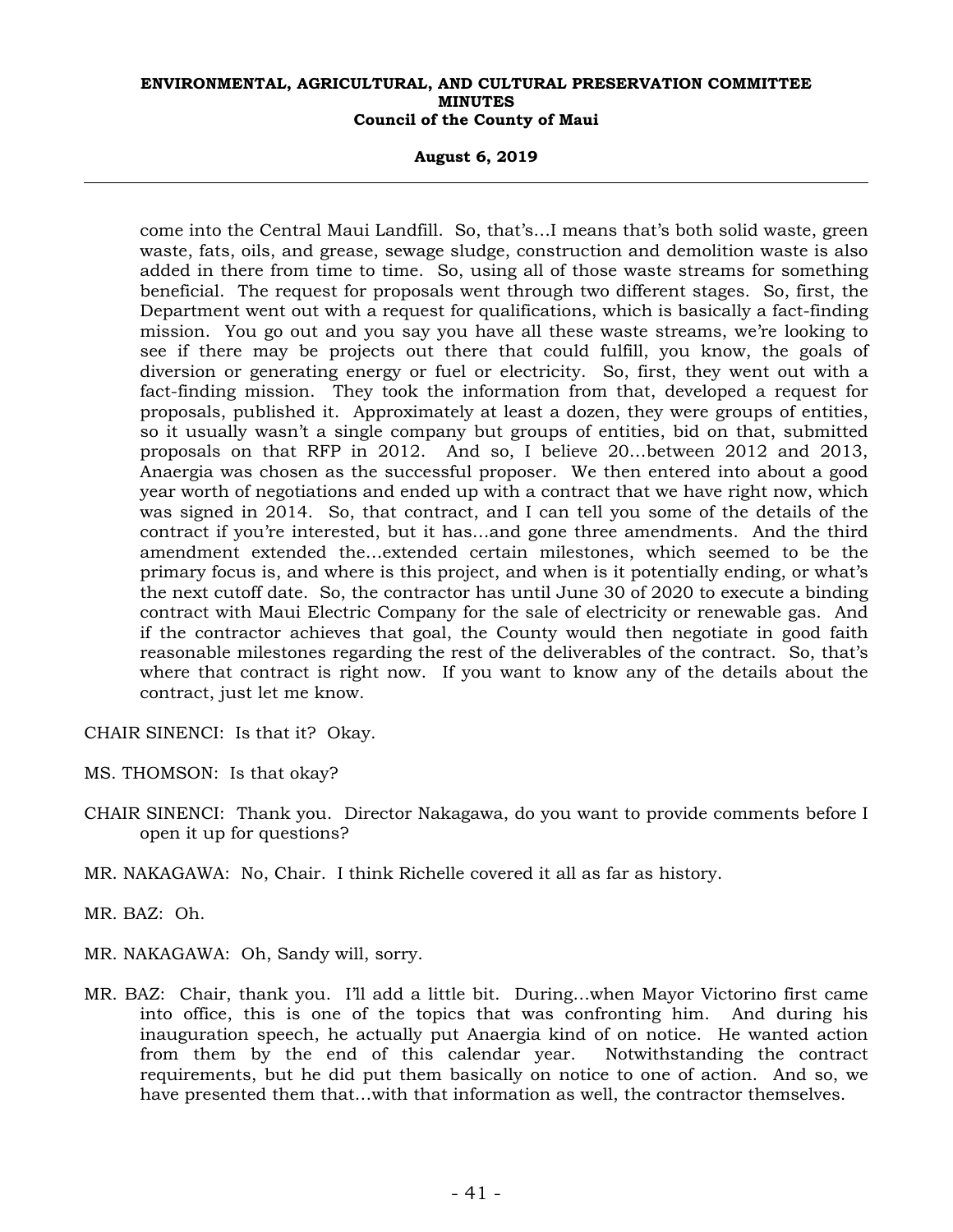#### **August 6, 2019**

- CHAIR SINENCI: Okay. Thank you, Director. I had a question. I'll open it up for questions. Has the Department of Environmental Management or the Mayor's Office had any discussions with MECO about the County's need for a waste-to-energy project, and what role would MECO be able to play? Have you had that discussion with them, Director?
- MR. NAKAGAWA: Yes, Director [*sic*]. So, when I first became Director, I did meet with Maui Electric. They are always looking for ways of having renewable energy. I mean that's the State's initiative, right? And so, by 2045, trying to reutilize this 100 percent renewable. And so, they are seeking these different ways. And I believe they recently, it's MECO or HECO, one of them just put out an RFP for a certain amount of megawatts proposal. So, I think they are open to different entities, if you will, providing renewable energy. I don't know all the specifics with that. I don't…I have…I haven't really got into the details with Maui Electric since that initial meeting in April. But I can always…they told me to just keep in touch and we can…I can meet with them.
- CHAIR SINENCI: Director, do you think they're more open to just wind or solar power or also for gas?
- MR. NAKAGAWA: Yes, Chair. So, my understanding is they're…they are…I just had a tour over there. They try to look at…they really want this firm power, I guess that's what they call firm power where the…it's something that provides power 24/7. So, they…I remember in the tour they explained to me when HC&S went out and they did provide 10 megawatts of firm power, that really not hindered them but it operationally, it made it a little more difficult when they lost that firm power. And so, I think in this new one, I believe they are looking for all the different types of powers. I don't know what the breakup is on and the percentages versus wind, solar, versus this other type of firm power. So, but it's public document. We can always go download it and get the specifics from that if you need.
- CHAIR SINENCI: So, one last question. Is there a plan B just in case Anaergia is unable to fulfill their contract with the County?
- MR. NAKAGAWA: Yes, definitely. We have…as Ms. Thomson was kind of touching on this Integrated Solid Waste Management Plan, I mean the whole goal once again my understanding of this Maui Resource Recovery Facility project was really to throw the burden and the risk on a private entity to let them flesh out what is possible, what is not, trying to meet the goals of this Integrated Solid Waste Management Plan. For whatever reason, the…my...what I've learned over the past couple months is really that it's always the offtake, whatever they produce whether it's electricity, whether it's recyclable market, whether it's the, some type of ash, all these different people keep…they come up and tell us about the different products that they can make out of this waste. That market is very volatile I guess so to speak. And so, something that might have been good five years ago, all of a sudden like today with, you know, with Anaergia, looks like they're, maybe that's what they're having problems with, might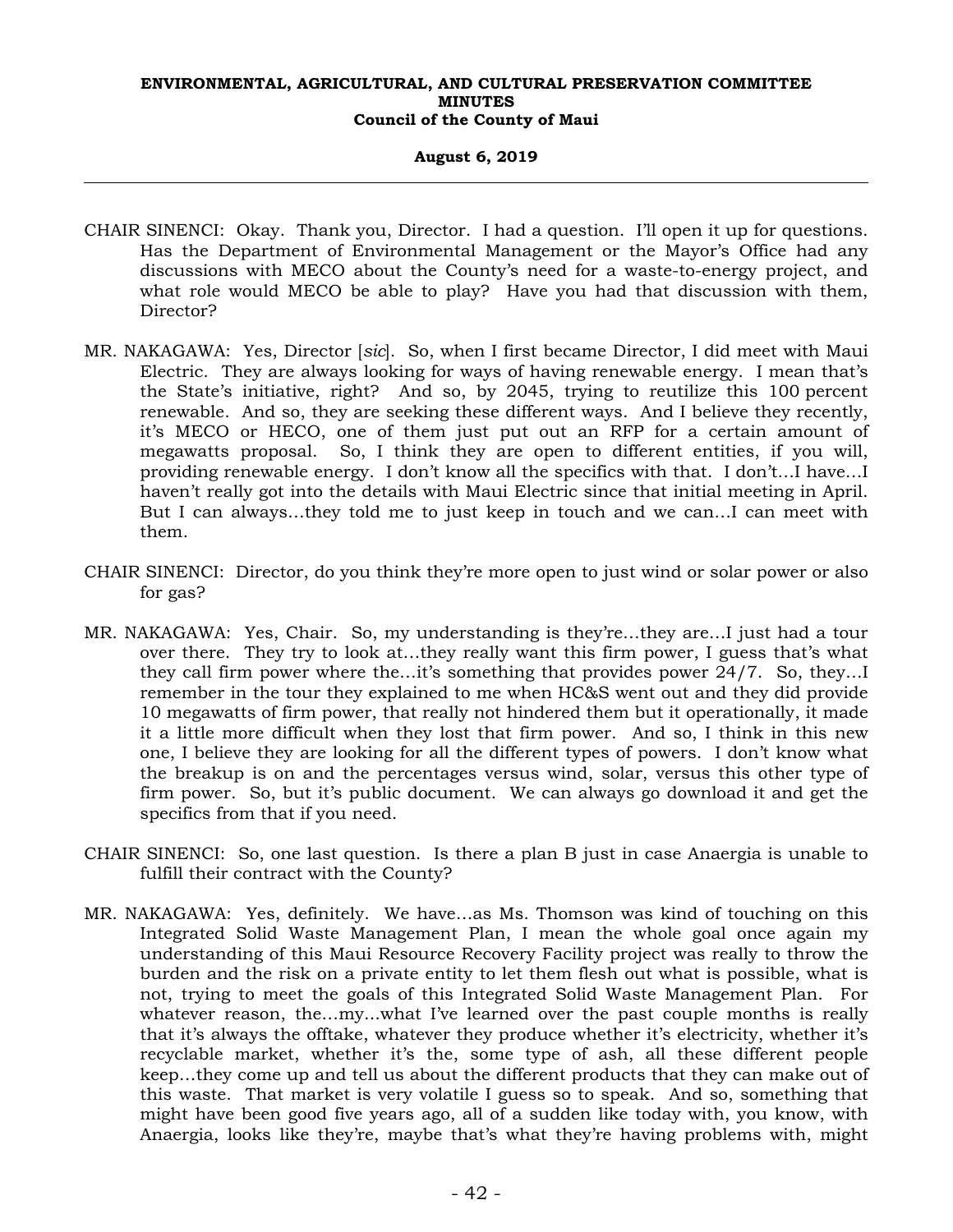**August 6, 2019** 

not be good today. Something that's good today might not be good five years from now. And so, the question…the bigger question that I want to…when…I want to look at in this Integrated Solid Waste Management Plan is really when we try to develop some type of waste-to-energy because that seems to be the future of creating waste into a resource. Is really what is that delta if you guys…so to speak. So, my understanding is you can create energy, electricity at 8 cents per kilowatt with this solar and wind. Other people who need to create it with maybe waste or some other type of product can create it at 22 cents. Well, what is that gap, and how much does…do we, as a community need to subsidize maybe to make up that gap. That way it puts everybody in a level playing field of if that cost \$5 million a year of subsidy and we pay \$8 million a year currently for recyclables, you save 3 million and you can create electricity. So, that's the kind of equal playing field that to me just kind of my couple of months of reviewing it is really...is our goal as a community because I think everywhere in the world is trying to create…utilize this waste as a resource. And when you utilize that resource that I've seen, it's really…it has…it's energy. Everybody is trying to get off of fossil fuels and the greenhouse gases. And so, when we pursue that and we figure out what that delta is and what the subsidy is, I think then we can come back to this body and say okay, this is a reasonable and a good idea or maybe it's going to be too expensive where it's \$20 million to make up that gap, and then all of a sudden maybe that waste-to-energy technology is just not here, not good enough yet, and we need to figure out okay, we continue it to diversion and not recyclable, or continue with recyclables. But until we get that fleshed out with the Integrated Waste…Solid Waste Management Plan update, I think we're kind of to me really kind of just picking here and there and kind of guessing at the game, right?

- CHAIR SINENCI: Thank you, Director. And just to let the Members know, we did reach out to the Anaergia representative on the island but he wasn't able to come today but he's open to coming to future meetings. I did have one other question. Has there been any money paid out for either Anaergia contracts? Do you know, Director or Ms. Thomson?
- MR. NAKAGAWA: Mr. Chair, zero County funds.
- CHAIR SINENCI: Okay. Thank you. Members…Council Chair King?
- COUNCILMEMBER KING: Thank you, Chair. I was kind of going to ask that question too, how much money has been spent. Because we might not…haven't paid out any funds but I think a lot of time and resources went into the however many years we've been dealing with this. And so, I wanted to ask the Managing Director or actually, I guess you're our Acting Mayor today, 'cause the Mayor is gone again, but the…what you just said about the Mayor committing to if there's no performance by the end of the year, what does that mean? What is that benchmark by the end of December 2019?
- MR. BAZ: So, thank you, Chair. And, Chair King, so, what the initiative is about really was to try to see some movement on it. And if he didn't see movement, then we would be starting to look at alternative methods and alternative vendors possibly as far as it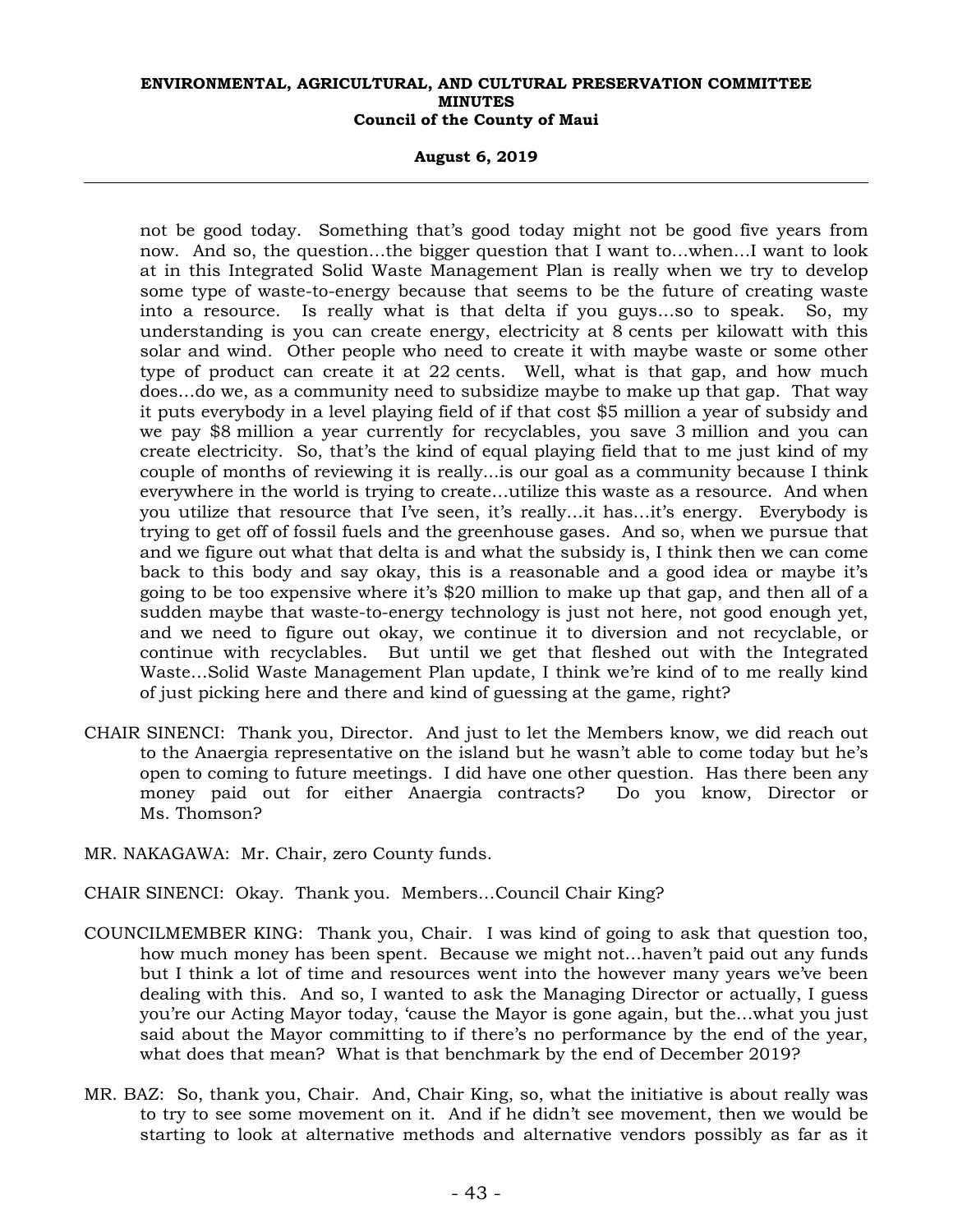#### **August 6, 2019**

goes. And that, as the Director of Environmental Management mentioned, you know, there are other options. We have been approached by other interested parties, and, you know, so, it's something that we would start to look at.

- COUNCILMEMBER KING: But what would be…what do you…what does he consider movement?
- MR. BAZ: A contract with MECO would be a good step.
- COUNCILMEMBER KING: Okay. So, if he doesn't see that contract with MECO by the end of this year, then he's going to cancel and move on?

MR. BAZ: Yeah --

COUNCILMEMBER KING: Something like that.

MR. BAZ: --I mean he didn't spell out specifically what would be the cutoff activity. But definitely, he would want to see some movement by the end of this year.

COUNCILMEMBER KING: Okay. I mean we've --

MR. BAZ: So far, there has…

COUNCILMEMBER KING: --been hearing that for four years. So, I'm not sure what that means. But if we had something definitive, that would be nice to hear. Because I think the danger that this constant extension on this supposed contract has…the harm that it has done to this community has been…that it's kept us from doing something else that could be real, that could have been addressing some of our energy needs and our recycling needs. And we've been, I think three extensions.

MR. BAZ: Well…

- COUNCILMEMBER KING: To your knowledge, I mean, and I know you came in, it was the previous Mayor that extended it three times, but to your knowledge was there any kind of a benchmark that was hit at, and maybe Ms. Thomson knows, at each of those extension dates?
- MR. BAZ: Chair, before she answers the question, Mayor does want to make sure that there is activity and that they do accomplish their goals. We are under an extension that the prior Administration entered into that we're legally bound to a certain extent. And so, you know, the Mayor would like to, you know, hold them accountable and will hold them accountable and will not extend this contract anymore unless --

COUNCILMEMBER KING: Okay. But…right, but we've --

MR. BAZ: --those…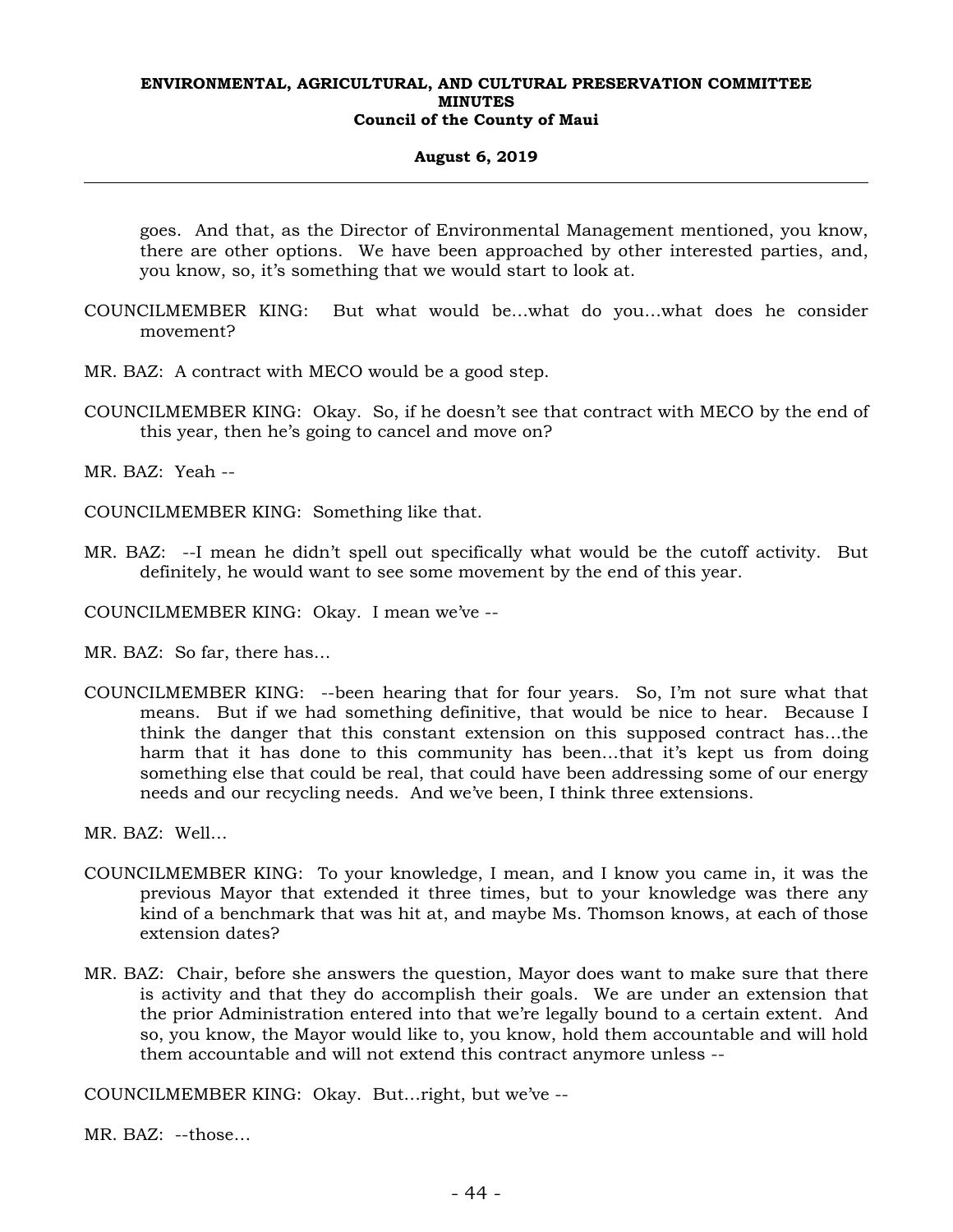#### **August 6, 2019**

- COUNCILMEMBER KING: --heard from several people and also from, you know, there's an e-mail from Michael Williams saying that, and we've heard from people who are lawyers that we do have the opportunity. We can cancel this contract. So, we don't have our hands bound and we have given them three extensions. The County has given them three chances to do, make something happen. So --
- MR. BAZ: Yeah --
- COUNCILMEMBER KING: --you know --
- MR. BAZ: --so…
- COUNCILMEMBER KING: --it just would be nice to hear that somebody's going to finally say enough.
- MR. BAZ: Yeah. Yeah, and we have had those discussions with Corporation Counsel about cancelling the contract as well. I wouldn't want to get into those discussions right at this point unless we go into executive session.
- COUNCILMEMBER KING: Okay. So, to date, we have two agreements with Anaergia, Mr. Baz? That second contract, the second…the MANA project, is that a…considered a County contract or agreement, the one that's been put on hold by the courts?
- MR. BAZ: I actually would defer to our Deputy --
- COUNCILMEMBER KING: Okay.
- MR. BAZ: --Corporation Counsel.
- MS. THOMSON: Chair?
- CHAIR SINENCI: Ms. Thomson?
- MS. THOMSON: So, switching gears, I'm going to talk a little bit about the Anaergia contract for the Kahului Wastewater Treatment Plant. So, that was an RFP issued by the prior DEM Director. And the contract was entered into I believe about two years ago.

COUNCILMEMBER KING: Our prior DEM Director?

MS. THOMSON: Correct.

- COUNCILMEMBER KING: Okay.
- MS. THOMSON: And the RFP was to provide fuel, and the preference was given to renewable fuels to provide electricity to power the needs of the wastewater treatment plant in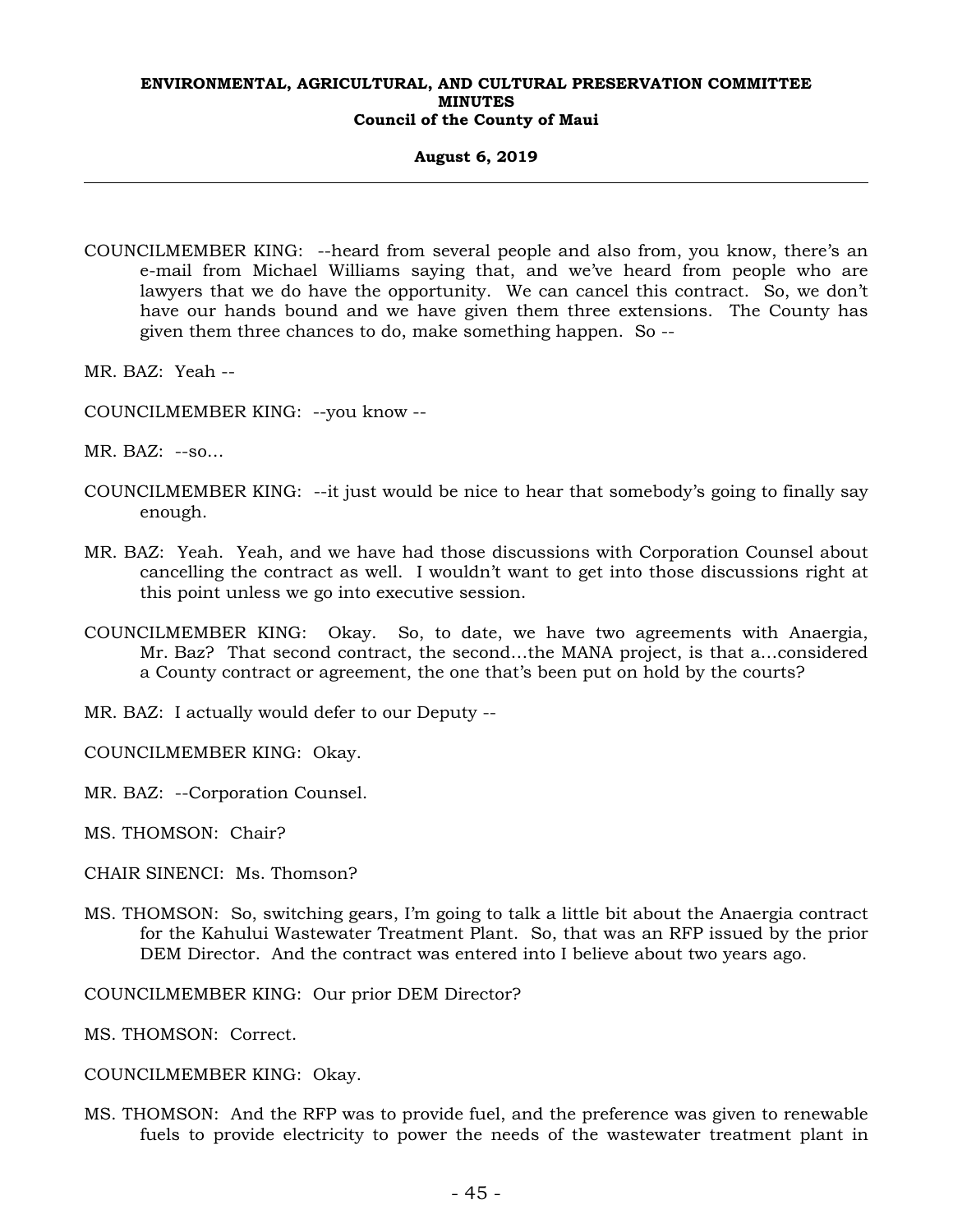#### **August 6, 2019**

Kahului. So, that was goal number one. Goal number two was to include in that generation of electricity, you produce heat, waste heat. And so, using that waste heat to dry the sewage sludge from all three wastewater treatment plants. And the goal of drying the sludge is to reduce the volume of the sludge, and then also as being done at EKO Compost, you make a class A fertilizer, which can be used on County facilities. So, that's kind of the short version of what the RFP was.

COUNCILMEMBER KING: Okay.

MS. THOMSON: Anaergia, there were other entities that I understand were interested in the project, but ultimately only Anaergia bid onto, bid into that RFP. And so, it was selected, negotiated the contract, which again took a very significant amount of time. These are not contracts that are boilerplate. They're --

COUNCILMEMBER KING: Right.

- MS. THOMSON: --very well-negotiated. At any rate, that contract was executed and the project began. First up in the project though was to have an Environmental Impact Statement done. That was challenged at the court, at the Circuit Court level, and Judge Cardoza ruled that the project for the purposes of the Environmental Impact Statement was a County project, not a private applicant project. So, that decision has been appealed.
- COUNCILMEMBER KING: But it was put out as a contract…it was put out as an RFP by the County, so it is a County contract. Is that correct? I mean they're contracting with the County.
- MS. THOMSON: It's a County contract, we're talking about two different things though. And so, the County put out a request for proposals but it did not specify what type of project. For example, if we're going to install new sewer lines, we know exactly what the project is going to be. We have a consultant draw the specs. The specs are put out to bid. Those are usually low-bid invitation for bid projects. Low bid, everything checks out, we enter into a contract. They accomplish the goals. If an Environmental Impact Statement is required for that project, that would clearly be a County-initiated project. But other types of projects where you have a wide open request for proposals, you don't really know what…you know what your goals are in a broad sense but you don't have a specific technology or a specific project that's going to meet those goals. So, going out to try to do an Environmental Impact Statement when you do not know what the project is going to be at the end of the day would be an impossible --

COUNCILMEMBER KING: Okay.

MS. THOMSON: --task.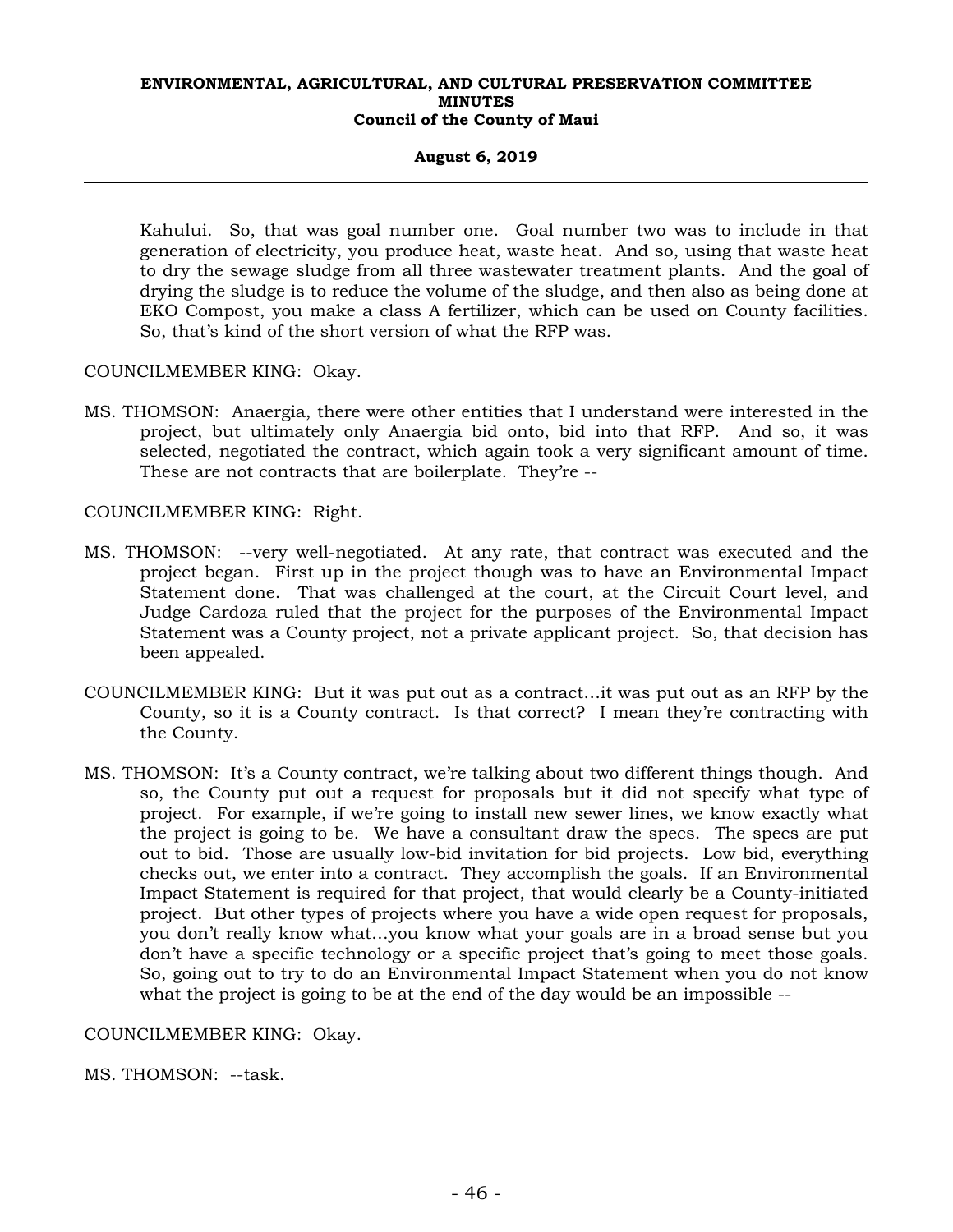#### **August 6, 2019**

COUNCILMEMBER KING: Okay. So, they…so, I guess the…what we're appealing is that the County, you're saying that the County doesn't need to do the EIS. But it doesn't mean that the contractor doesn't because they do know what their project is.

- MS. THOMSON: Right.
- COUNCILMEMBER KING: And I just want to clarify something you said earlier too. Because what they were doing with drying sewage sludge was not at all what EKO Compost is doing. The compost that EKO is making is totally different. It's how…had all the bacteria cooked out of it. And I did meet with the former DEM Director about this. I was horrified that they were talking about using dried sewage sludge on our parks and on our County facilities because I don't know anybody that would want to use that. And that's what I told him it's like first rain, you'd…it would smell like, you know, feces all over. I don't know why you…why they were even looking at that as a potential usage for County. 'Cause to me, if there was even any question about EKO's compost, which is totally bacteria-free and been tested, this other thing is not the same at all. So, I just want to clarify that 'cause I think they would be horrified if you thought...if they thought you were kind of equating those two operations and the two processes. But I do understand, I guess so the County is now appealing the case at the court for the MANA project? Is that where we're at now or is it the contractor that it's appealing?

CHAIR SINENCI: Ms. Thomson?

- MS. THOMSON: Thank you, Chair. I'm not assigned to that appeal. But my understanding is that both the County and Anaergia have appealed. And I don't want to get too much into detail on why the County has appealed but this decision has broader ramifications for the County than just for this one project, and that's the reason that the County has appealed.
- COUNCILMEMBER KING: Okay. So, that's another, I guess the other cost that we're incurring with these contracts is more in court cases. Thank you, Chair.
- CHAIR SINENCI: Members, thank you. Any other questions for Ms. Thomson? Member Molina?
- COUNCILMEMBER MOLINA: Yeah, Chair, not for Ms. Thomson, maybe for the Director if that's a…
- CHAIR SINENCI: Go ahead.
- COUNCILMEMBER MOLINA: For…if you deem it appropriate to ask at this time? My question was more related to the biogas issue, you know, and power generation of various County sites. Any updates with regards to that? I guess which is part of Anaergia proposal. And I'm referencing also the testimony from Mr. Parsons, I guess is one of the reasons for, you know, this…the issues. It says here raising 500 acres of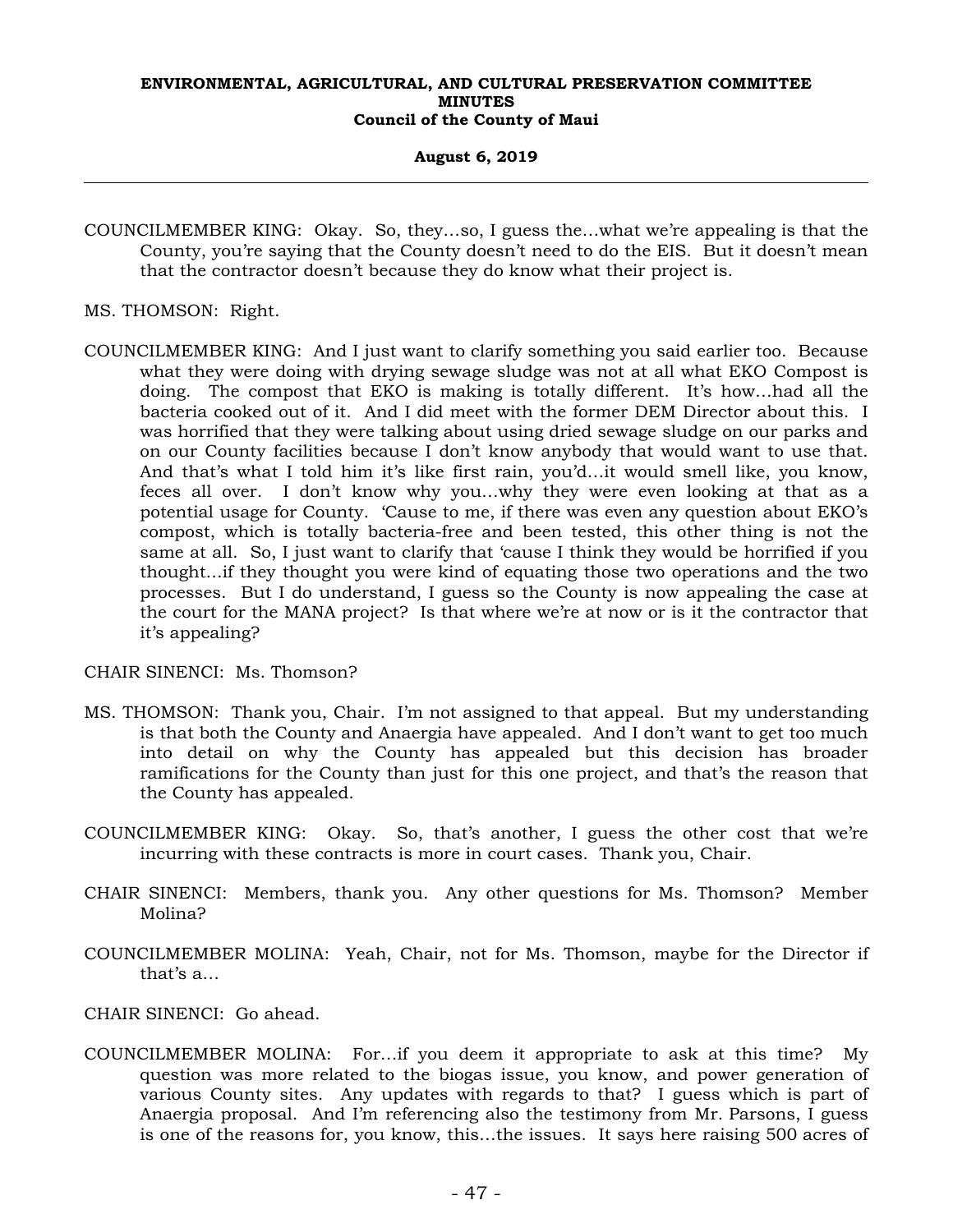#### **August 6, 2019**

sorghum to digest as a biofuel raises several issues, which might entail its own top ten list. And one obvious one is that State DOH has verified that there is no permitted process for disposal of digestate on ag lands, so it would entail additional treatment and costs. Any thoughts on that comment from Mr. Parsons?

- MR. NAKAGAWA: Chair? So, let me…
- CHAIR SINENCI: Go ahead.
- MR. NAKAGAWA: I'm trying to understand the question. So, you're asking about you just wanted some comments on --
- COUNCILMEMBER MOLINA: Yeah.
- MR. NAKAGAWA: --when they create, they're…after they digest, right, and they have their residual, right --

COUNCILMEMBER MOLINA: Right.

- MR. NAKAGAWA: --and how do they I guess get rid of that residual, right? Yeah, so, my understanding is that they were…this is what that…which was what they were going to do is allow that to…because it's nitrogen, it will fertilize their crops, right, and 'cause they're going to regrow another this bio…I mean this fuel source. That is something that I think they're…they need to work out. I think that's part of the comments maybe on their EIS that it wasn't really fleshed out. So, I think they're going to probably figure out what does DOH allow them to do and what they don't allow them to do, as far as what they can do with that residual. The…we don't have any anaerobic digesters in the County of Maui. I've seen couple on tours. So, I…my understanding with a lot of that, the residuals is they dry it and then landfill it after. And so, I'm not too sure what their plan will be for this one but it…any rate with their, whatever plan they come up with, it will have to be reviewed and approved by the Department of Health, yeah.
- COUNCILMEMBER MOLINA: Yeah, thank you for those comments, Director. And I guess the underlying theme is we're not sure. There's so many uncertainties, yeah, with this. And there was, I guess initially, when it was first proposed, this contract with Anaergia, there was all this, you know, high hopes and optimism, and it's turned into, you know, what we have here now. So, I have no more…nothing else to say at this point but appreciate the comments, Mr. Director. Thank you.
- CHAIR SINENCI: Thank you, Member Molina. Any other comments, questions? Member Paltin, then Member Sugimura. Oh, Member Sugimura first.
- COUNCILMEMBER SUGIMURA: So, thank you for presenting this and the update or the history. And so, after this year, what are we looking for? And I'm glad that the Mayor did make that strong statement so that at least the community knows that there is a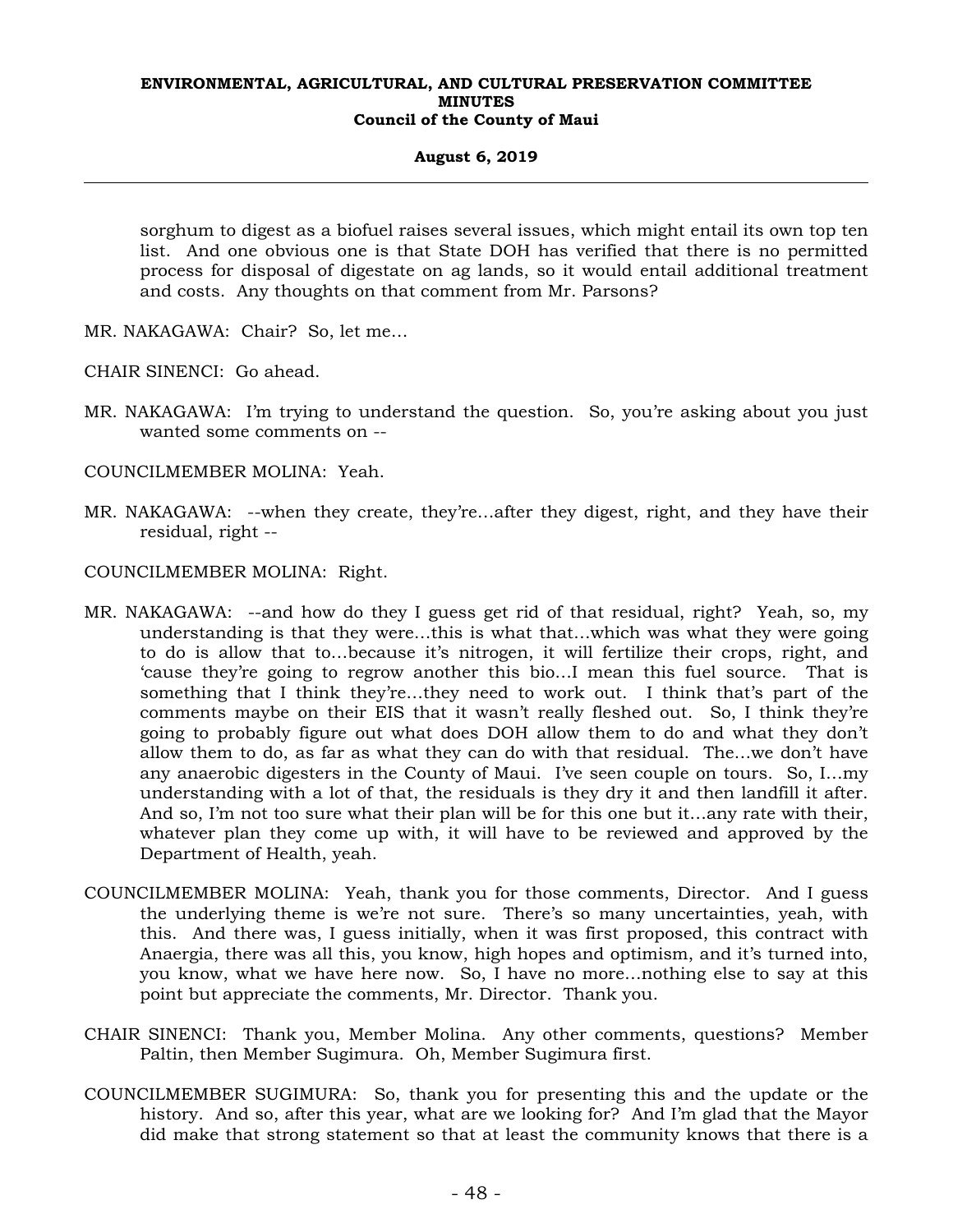#### **August 6, 2019**

possible finality to something that we've been hearing that's been kind of floating around from last Administration into this Administration. So, after this year, I'm sure there's legal things that, you know, Corp. Counsel needs to advise us on, and we have to, you know, walk that line, but can you say? Is it too early? If you could say what the…your, you know, what are we looking for in the future or plans for the future?

MR. NAKAGAWA: Wait, let me...maybe I should clarify. So, you're...I think what...are you asking like what are we looking to see by the end of the year from this contract?

COUNCILMEMBER SUGIMURA: And then what's past that?

MR. NAKAGAWA: And then what happens past that? Well, I think I mean for my say as far dealing with contracts and that kind of stuff, I think they have a deliverable. That deliverable is a binding contract with Maui Electric, plain and simple. So, what I think that we as a Department will look for, if they have that by the end of the year, after that, they will proceed on how, once they get that contract with Maui Electric, how do they deliver that type of whatever their promise in that contract with them, with Maui Electric. So, if they're saying that they're contracted to provide five megawatts of renewable power to Maui Electric, they will proceed in figuring out, okay, obviously if they bid on that, they got in a contract, they know how to…what kind of facility, they know how much they're going to invest in it, they're going to start constructing it, designing it, and that kind of stuff from a pure, I guess facts standpoint, right? Going forward if, to me, if they do not have that deliverable, the contract will end at the mid-June 2020. And in the meantime, we can already start to figure out, plan out, okay, what is the next RFP that we want to put forward. I think to me, I'm playing a little bit of Monday night quarterback here, but I think to me, it should be a division-level project. I mean to me, that kind of removes the whole uncertainty of the project, just like any other project that's done in our…and it will be fleshed out with our…through CIP and through…it comes through this Council. I mean that's kind of my take on it, and then that way everybody is kind of aware of what's going on in the future.

COUNCILMEMBER SUGIMURA: Thank you very much. Thank you.

CHAIR SINENCI: Thank you. Director, so, you'd be willing to partner with the airport on their renewable RFP? Is that what you're saying?

MR. NAKAGAWA: The --

CHAIR SINENCI: The County.

- MR. NAKAGAWA: --renewable…
- CHAIR SINENCI: I mean would you --

COUNCILMEMBER SUGIMURA: The MANA project.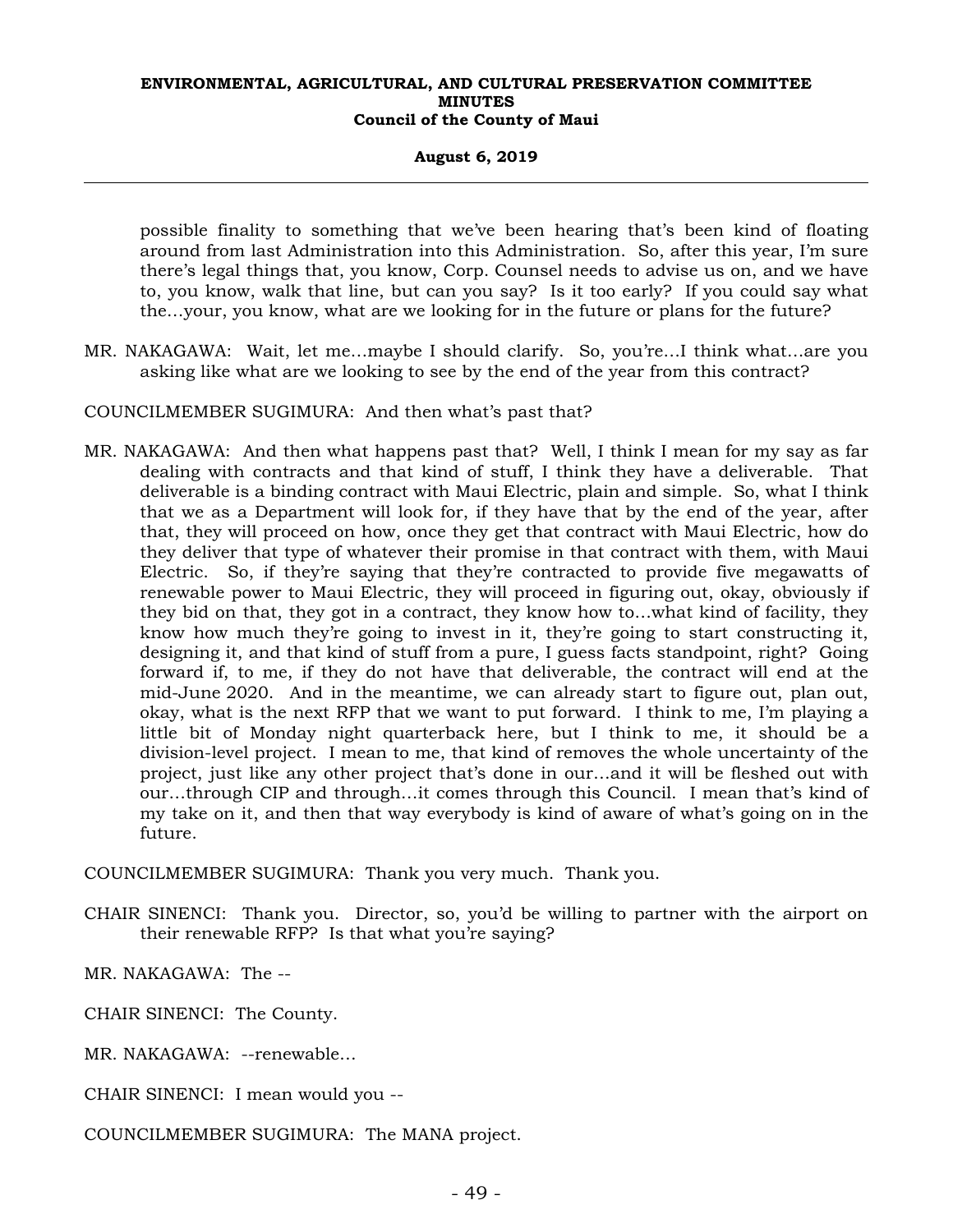#### **August 6, 2019**

CHAIR SINENCI: --look into partnering with the…if they have…with the airport on their renewable RFP? Is that what you're saying?

MR. NAKAGAWA: Well, I think…I'm not too…I'm not aware of what the airport is doing --

CHAIR SINENCI: Okay.

MR. NAKAGAWA: --but I assume they're kind of doing their own thing with --

CHAIR SINENCI: Right.

MR. NAKAGAWA: --RFP. That would be I guess up to the Mayor, and to figure out whether or not he wants to partner. But I think we are open if --

CHAIR SINENCI: Okay.

MR. NAKAGAWA: --you know, yeah.

CHAIR SINENCI: Thank you. Member Paltin, you had a question?

COUNCILMEMBER PALTIN: Thank you. Yeah, so, I guess, you know, the guy…had a guy, Tim Gunter and maybe Janai Kealoha came around, and they said that they were also applying for the MECO RFP that they put out. And I was wondering like, so now Anaergia is competing amongst everyone for this RFP that MECO put out. Is that the same one that we're talking they need to have movement on before the end of the year?

MR. NAKAGAWA: Chair?

CHAIR SINENCI: Director?

MR. NAKAGAWA: Yeah, so, I'm not too sure which Gunter and Kealoha, what they're bidding on. I assume once again is Maui Electric…Maui Electric, right, not HECO?

COUNCILMEMBER PALTIN: It's a waste --

MR. NAKAGAWA: Yeah.

COUNCILMEMBER PALTIN: --to energy --

MR. NAKAGAWA: So, Maui Electric --

COUNCILMEMBER PALTIN: --project.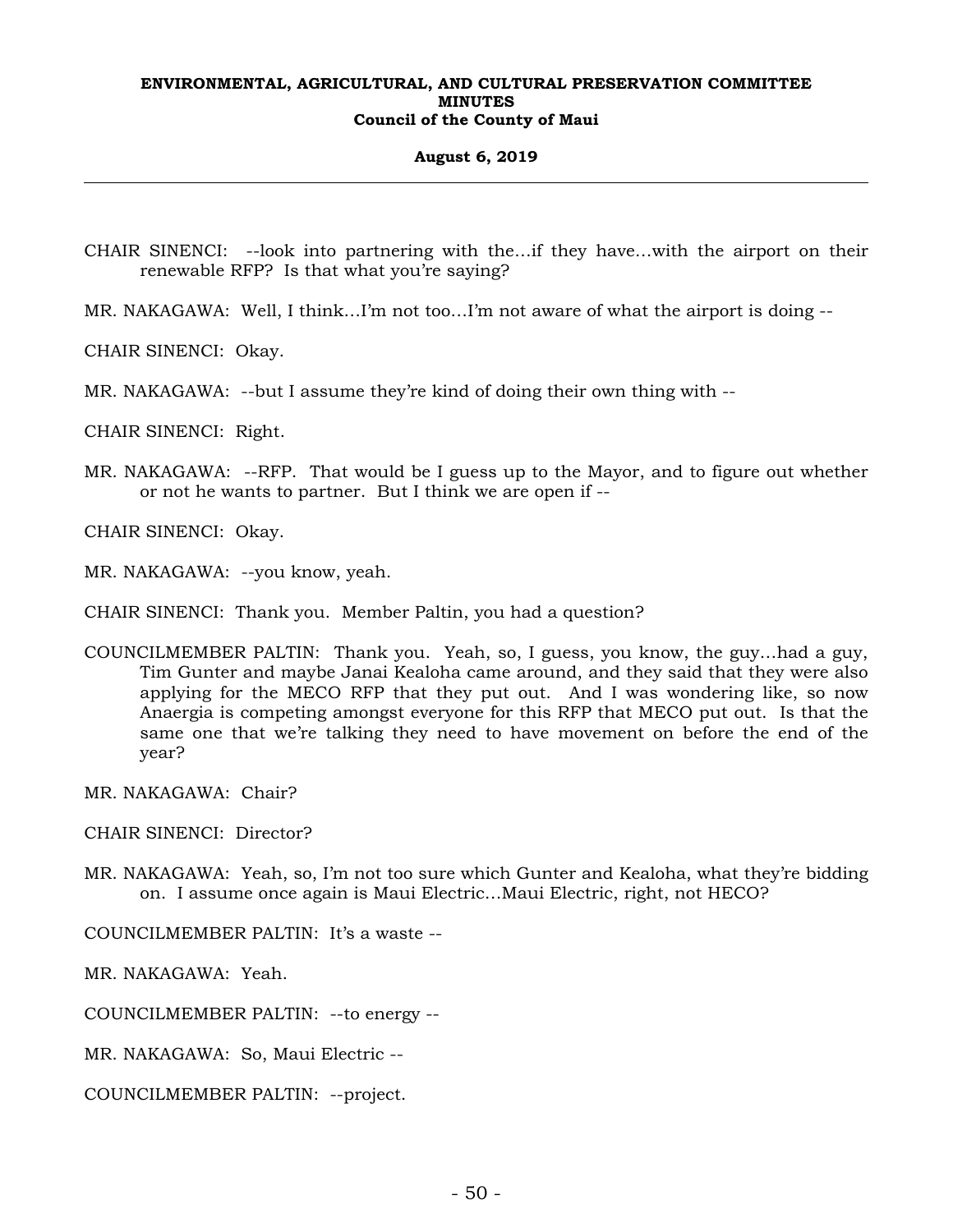#### **August 6, 2019**

MR. NAKAGAWA: --had come up with some type of RFP from private entities. And just kind of based on what you're saying, I would assume that's the only one right now. So, that everybody…so, it's just a normal RFP that the County does, the State does, opens it up, who's interested, what can you --

COUNCILMEMBER PALTIN: For MECO --

MR. NAKAGAWA: --provide?

COUNCILMEMBER PALTIN: --in this case?

- MR. NAKAGAWA: And this would be, yeah, MECO.
- COUNCILMEMBER PALTIN: So, then, it seems like it would be important for us as a County to know when the deadline is for the RFP, and if they can secure it by the end of the year if that's what we're considering as movement on the contract is or no?

CHAIR SINENCI: Director?

MR. NAKAGAWA: Yeah, Chair.

COUNCILMEMBER PALTIN: If that fits --

MR. NAKAGAWA: My understanding…

COUNCILMEMBER PALTIN: --into the timeline --

MR. NAKAGAWA: Right.

COUNCILMEMBER PALTIN: --that --

MR. NAKAGAWA: And you're --

COUNCILMEMBER PALTIN: --Victorino --

MR. NAKAGAWA: --correct.

COUNCILMEMBER PALTIN: --put.

MR. NAKAGAWA: I mean basically, that RFP came out I believe this month. And so, I can always inquire with MECO to see if that would meet our deadline. I mean to me, April, I mean August, September, October, I mean it should be able to…they should be able to award within five months. And so…but I can always ask Maui Electric when are they planning on awarding that.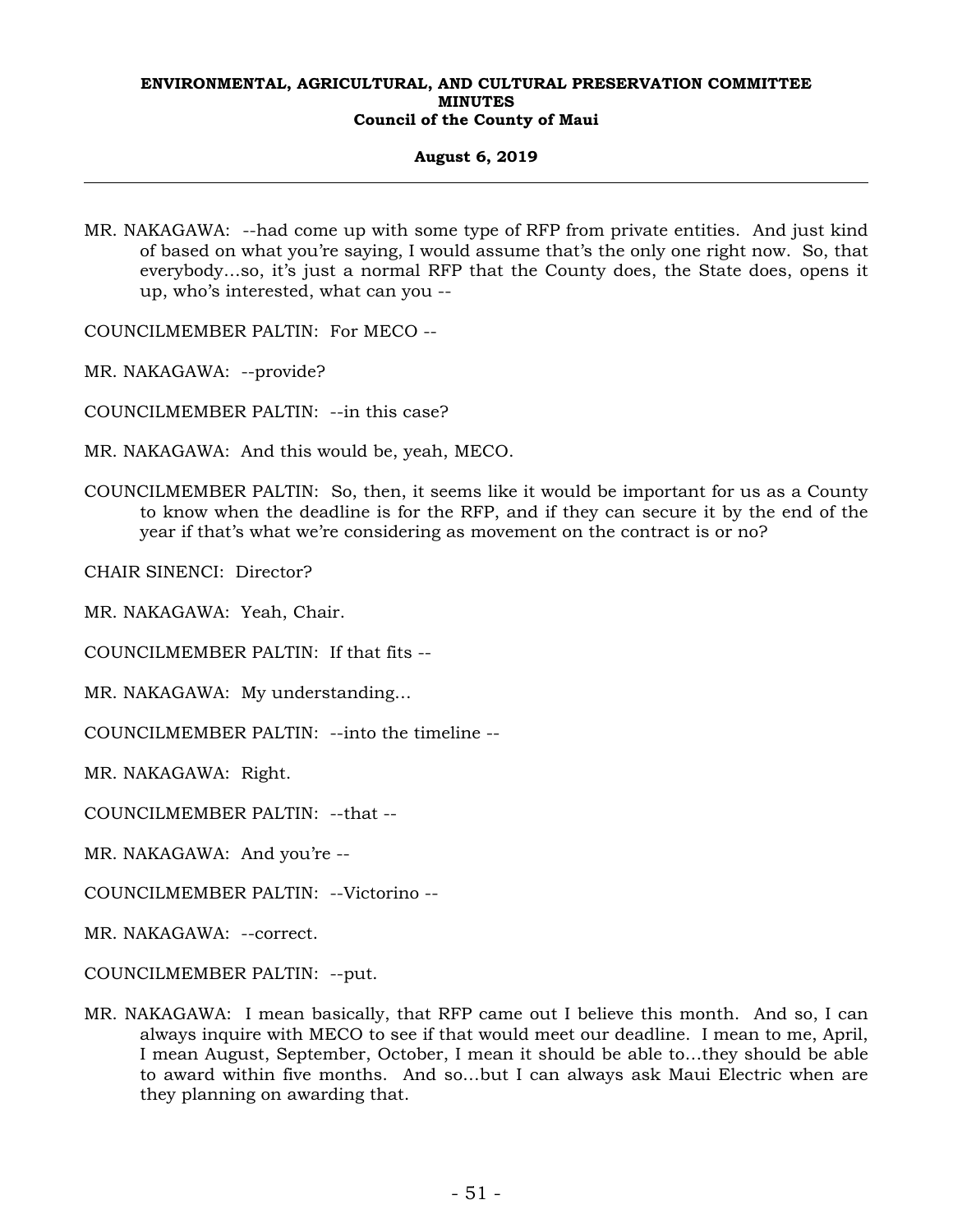#### **August 6, 2019**

- COUNCILMEMBER PALTIN: And then has anyone asked Anaergia if they have put together a proposal to bid on the RFP?
- MR. NAKAGAWA: Yes, Chair. So, yeah, they are working on that, looking at what that RFP entails and whether or not they're going to be able to propose something or not. I do know that Anaergia told me that they are looking at that.
- COUNCILMEMBER PALTIN: So, it seems like too if they don't secure the bid by December that the Mayor does know that we have a way out of this contract before June of 2020?
- CHAIR SINENCI: Director?
- MS. THOMSON: Chair, if you don't mind, I'll answer that.
- CHAIR SINENCI: Ms. Thomson?
- MS. THOMSON: If we want to get into a very much more in-depth discussion on if the County could cancel the contract earlier than the June 2020 date, we probably need to do that in an executive session because that could involve some information we don't want public.
- COUNCILMEMBER PALTIN: Okay. And then for the MANA one, what is the deadline for us to see movement on that?
- MS. THOMSON: Chair?
- CHAIR SINENCI: Ms. Thomson?
- MS. THOMSON: And so, the MANA contract also had both preliminary deadlines in terms of, you know, preconstruction deadlines, and then they also have deadlines to be operational within X amount of time. The lawsuit that was filed impacted those deadlines. So, I don't know how much time it's going to take to go through that legal process, but that was an unanticipated event. So…
- COUNCILMEMBER PALTIN: So, you put a stop clock on their deadline or is that what we have to do, or that's a courtesy?
- MS. THOMSON: It's kind of a mix of what we have to do and a courtesy. So, it's an unforeseen circumstance that, you know, could be grounds to extend certain deadlines in the contract.
- COUNCILMEMBER PALTIN: So in hindsight, should the contract or the RFP have been more specific so we don't run into this type of situation?

MR. NAKAGAWA: Yeah, so --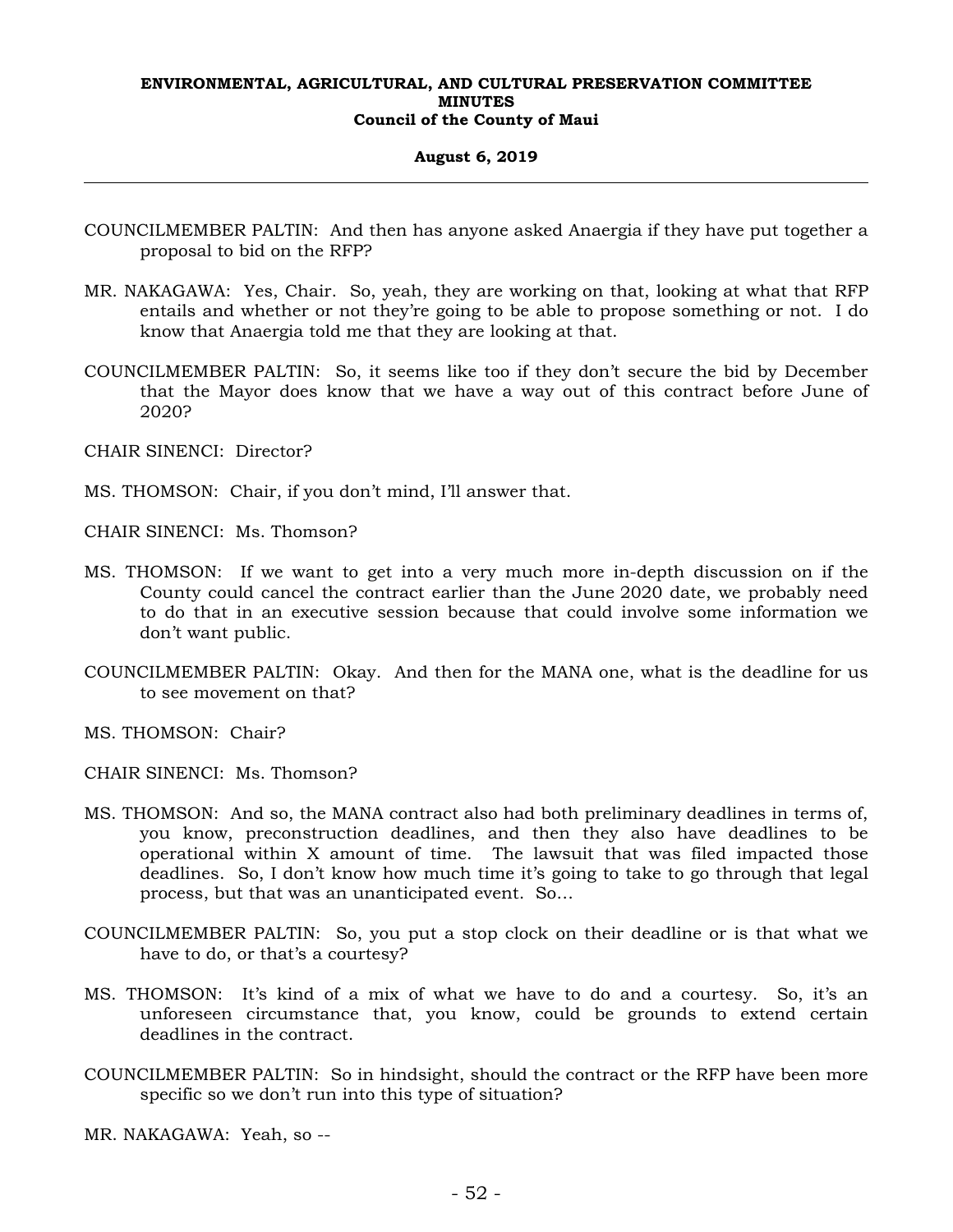### **August 6, 2019**

CHAIR SINENCI: Director?

- MR. NAKAGAWA: --I can answer that from more a broad or specific...I mean broader point of view. So, all of our contracts and as well as whether it's design or construction, we do…we…you never…you don't ever work in these type of if you're going to get a contested case during planning…through Planning Commission or whether you need a noise variance. Those are kind of things that typically are not because they take either from six months to…I mean contested case could be one year. And so, typically we always in those cases provide a contract extension, and whether it's a construction completion date or whether it's a design contract extension for types of project. So, the only reason why I say that is I don't think this type of contract would be any different than all of the other contracts that we always do normally.
- COUNCILMEMBER PALTIN: So, basically, no, it wouldn't have been…if it was specified, it still could have run into this type of problem?
- MR. NAKAGAWA: Right, because now all of a sudden if, I guess to put it into perspective, if I have a construction contract and you want to always anticipate all these type of delays, instead of me having a normal 9-month to 12-month contract, now I'm having a 24-month contract. But that just delays my deliverable of when I want it to be built, yeah. So, you don't ever add that in. Only if it comes up, then we kind of add that type of extensions then.
- COUNCILMEMBER PALTIN: And is there a option if they're in court and we're waiting for us to work it out between ourselves that like okay, let's just drop it because it's like taking long time and we want to pursue other things? Is it like you can mutually come to that agreement without lawyers or no?

MS. THOMSON: Yes.

CHAIR SINENCI: Ms. Thomson?

MS. THOMSON: So, in general, you can typically terminate contracts by negotiation is what you're speaking about. I wanted to add something though to your…the last question. And I think what you might have been getting at is the specifics of the project. So, if it were a County-initiated project and we knew exactly what we wanted to be built down there, then we would have had, you know, very tight specifications, and we probably would have gone out with a invitation for bids, you know. So, this project was a little bit, not a little bit, a lot different in that we didn't know exactly what the project was going to look like. So, that's why we, you know, it wasn't a County-initiated project in terms of the way it was seen from the --

COUNCILMEMBER PALTIN: Have we --

MS. THOMSON: --Department level.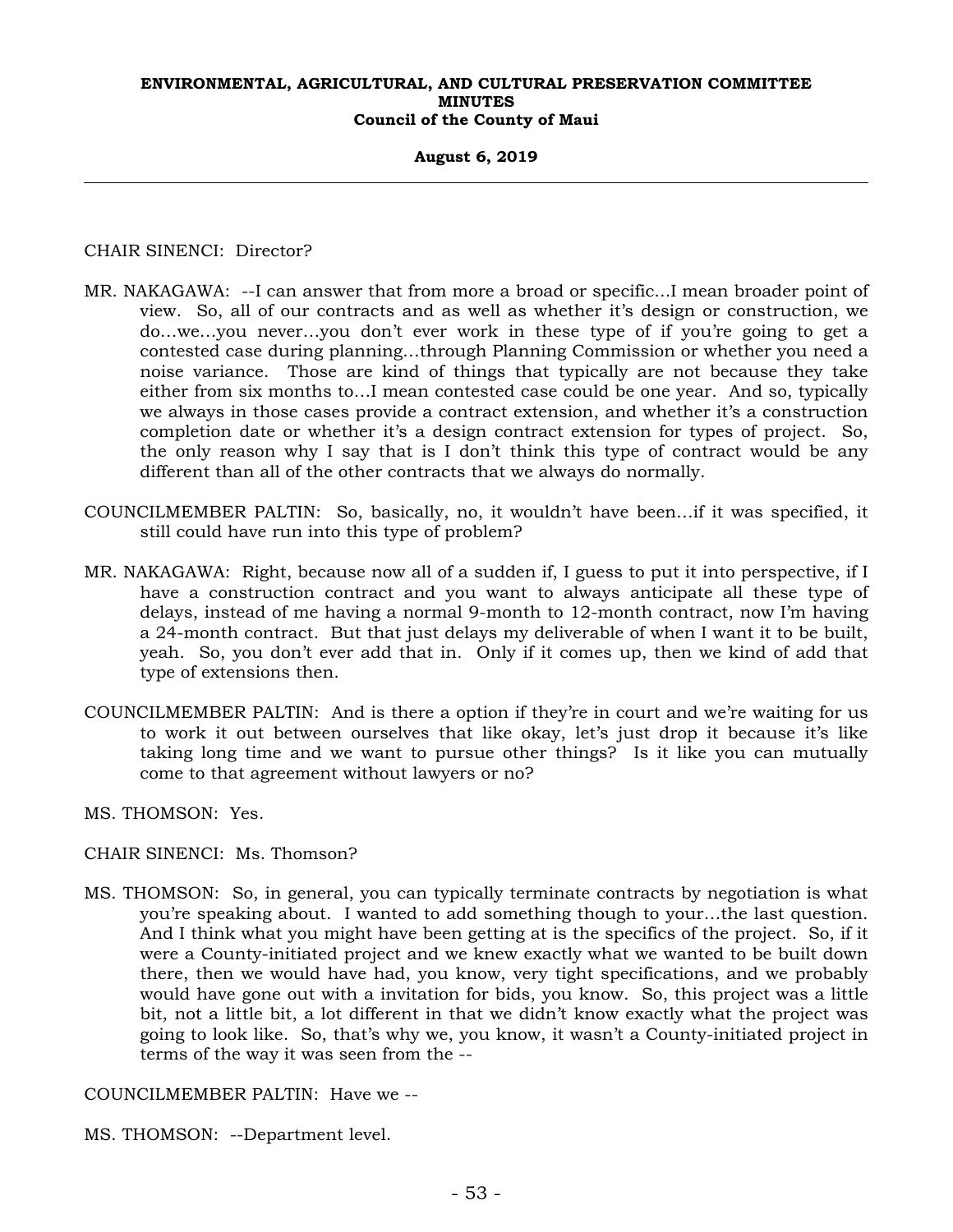#### **August 6, 2019**

COUNCILMEMBER PALTIN: --done that before or…

- MS. THOMSON: Yes. Not often. You know, usually it's your traditional CIP projects where we know exactly what we're doing in terms of a County project, you know, not something that's more where we're looking for alternative types of projects to satisfy a goal.
- COUNCILMEMBER PALTIN: So, as long as they're in court, the thing is in court, there is no deadline? It's just as long as the court case plays out plus however much time it was on the stop clock?

CHAIR SINENCI: Ms. Thomson?

- MS. THOMSON: No, the contract still would need to be amended to reflect, you know, those circumstances that came up. So, with…usually a request would come in, you know, to modify the contract, you know, based on, you know, an estimated time to resolve whatever the issues are.
- COUNCILMEMBER PALTIN: So, they're in court, and then you would amend the contract and say, okay, because you're in court, we're going to give you one more year kind of thing. And then regardless if the case is pau in one year or not, that's how much time they have?
- MS. THOMSON: I think it's getting a little bit too speculative. But in general, yeah, if the County considers whatever the circumstance like Eric was saying, maybe a contested case or, you know, a complaint filed in court, if the County feels it's…it warrants an extension, you know, then you would try to make the extension relevant to the timeframe of resolving the issue.

COUNCILMEMBER PALTIN: Okay. I think that's all I got right now.

CHAIR SINENCI: Okay. Member Molina, you had a question?

COUNCILMEMBER MOLINA: Yeah, just one. If you have that…this information right now, how much has County funds been spent on this whole contractual issue? I believe the previous Council did an audit as well. Any ballpark figure how much we've spent on this whole matter dealing with Anaergia? Anaergia I should say.

CHAIR SINENCI: Director, do you have that…

MR. NAKAGAWA: Yeah, so once again, I can only go based on IFAS contract. I mean it's a tracking of County funds. And then, there's zero funds spent on both agreements, contracts. So…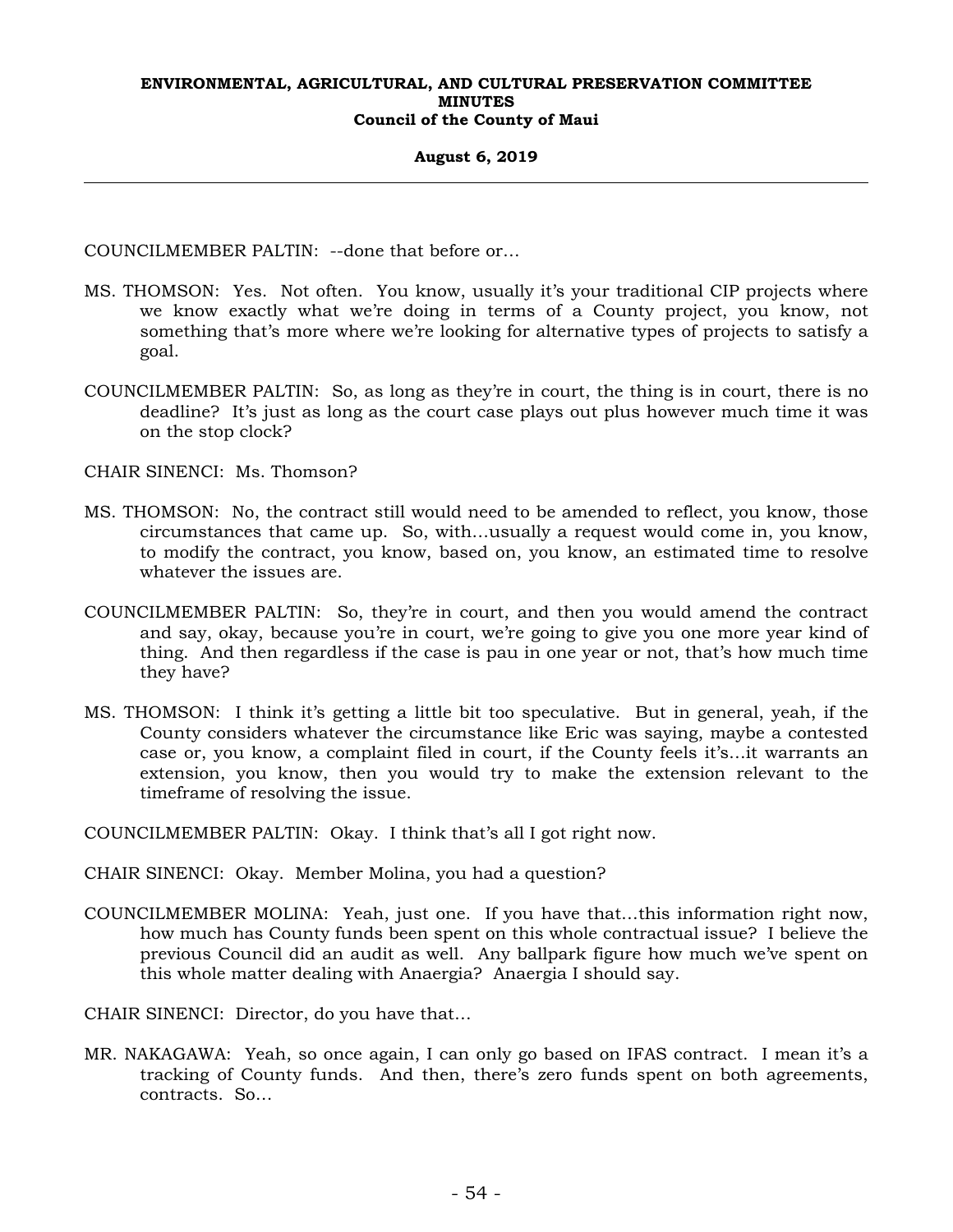#### **August 6, 2019**

- COUNCILMEMBER MOLINA: Yeah. And if I may put you on the spot with one more question, Mr. Director, and I know you're well-versed in wastewater matters and whatnot, if things don't work out with Anaergia, I don't know if it's too early to speculate, do you see other options, viable options out there, or have you kind of…you basically have a plan B for us if things don't work out with this company, and any different direction or options you think that will be viable for this County to consider from your perspective?
- MR. NAKAGAWA: Chair?

# CHAIR SINENCI: Director?

- MR. NAKAGAWA: Yeah, from my perspective, I've researched like I said for the past couple months on just more or less trying to get an understanding of how waste-to-energy works and that kind of stuff. And there are definitely approved technologies and they do at other places. I do think there's a lot of red tape though involved with that. Do I think it's, I mean beneficial or I don't know what the word may be, technology is quite there? I don't quite just 'cause I'm real high-level, I don't…haven't gone into the details. I mean I don't think so but definitely they have thousands and thousands of different anaerobic digestions. I mean even just wastewater alone where they create methane gas and they have cogeneration and they create energy. So, I think there…that it's definitely a possibility. The question for us is really, I guess we…I always kind of come step back and look at it right. I mean this is for us once again, it comes down to a, how do we change our trash into a resource. And I think from all my research is really the future is some type of waste-to-energy. And then the next step is really zero waste, right? I mean 'cause we're talking about landfills, trying to do environmentally what's sound and reducing what we bury. So, it's zero trash. And that…that's just the next step that is the kind of future on what we're trying to strive for in the future from…but that comes with a lot of education as we all know from the 3 Can Plan. I mean it's zero waste right? I mean that's the next ultimate step I think.
- COUNCILMEMBER MOLINA: Okay. Well, thank you. I appreciate your perspective, Mr. Director. Thank you, Chairman.
- CHAIR SINENCI: Thank you, Member Molina. Chair King, you had --
- COUNCILMEMBER KING: Yeah, just --
- CHAIR SINENCI: --a comment?
- COUNCILMEMBER KING: --wanted to bring up that we did have that audit that was done. I'm not sure if anybody here remembers if that was the…and maybe, Ms. Thomson, was that done by outside…by RFP or did that…was that done by our County Auditor?

MS. THOMSON: It was done by an outside auditor.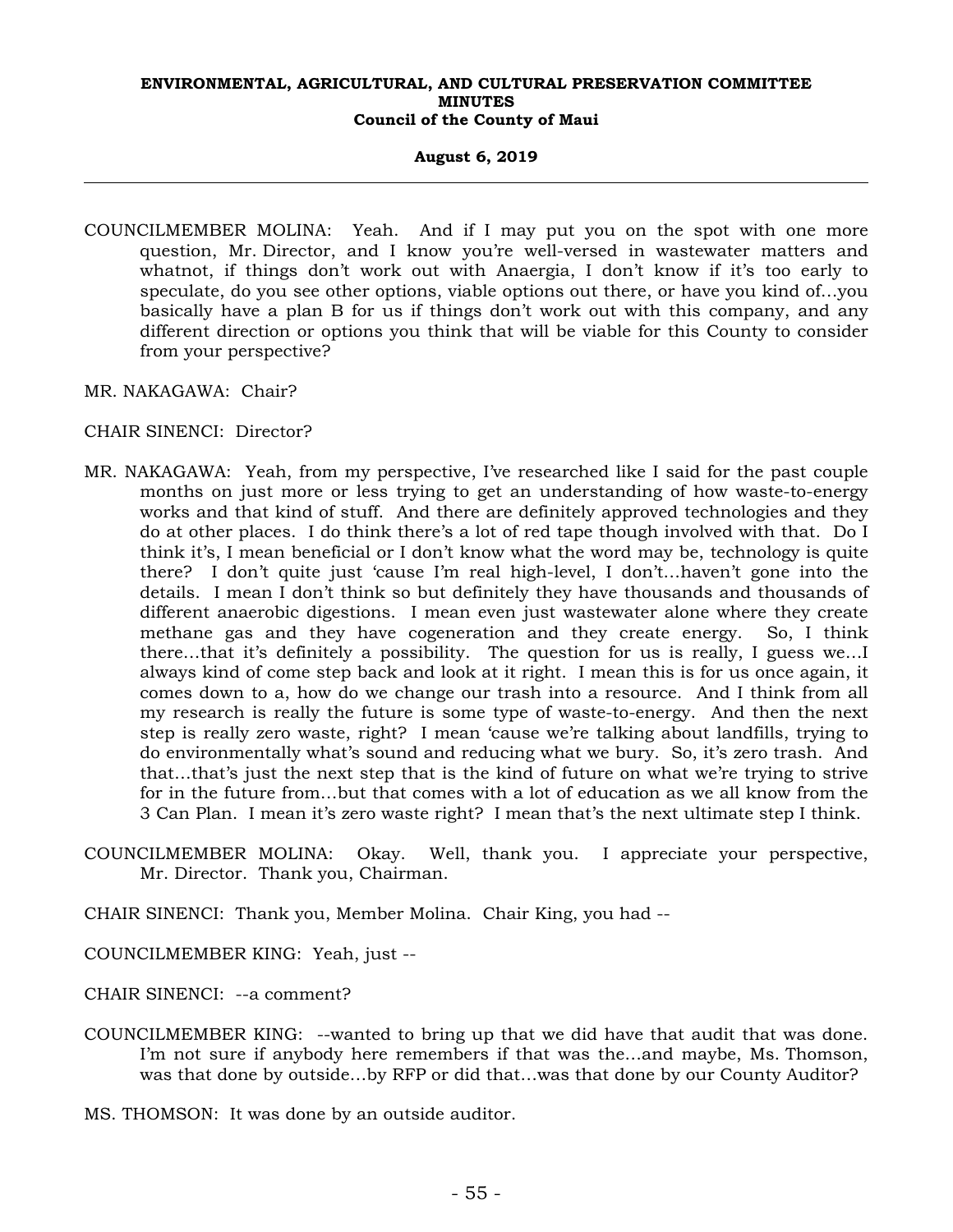#### **August 6, 2019**

COUNCILMEMBER KING: Okay. So, we did spend money on that and as well as the court case, as well as other resources that we've had to negotiate. So, you know, I think if we wanted to know exactly how much was spent that we'd have to do another audit on that, and I don't really want to throw money after that. But I do think it might be a good idea to review the audit because I think that the Council has under our purview, if we wanted to, just to defund this whole thing and make the contract go away. I don't know if we want to do that. But if we're looking at it from that point of view and we don't see any movement happening one way or another…I don't believe that that audit ever came under detailed scrutiny by this Council. I remember when it came out and it was brought up and it was filed, and I don't believe I've ever saw an actual scrutiny of that audit. And I think that's why this item is still on your master agenda list from former Councilmember Cochran because she did mean to have a meeting where we would actually review that audit of the original Anaergia contract.

CHAIR SINENCI: Okay. So, we can look at that at a future meeting.

COUNCILMEMBER KING: Okay. Thank you.

CHAIR SINENCI: Thank you, Chair. Member Kama, did you have any comments?

VICE-CHAIR KAMA: No, I was just in my head, thinking that it almost seems like although I've just gotten on Council that I've been hearing about this situation and just kind of like it's on and on and on, and I just wish we could just erase it and start all over with somebody else. I don't know if we can do that.

CHAIR SINENCI: I don't know --

VICE-CHAIR KAMA: So, is that --

CHAIR SINENCI: --if there's a…

VICE-CHAIR KAMA: --possible?

CHAIR SINENCI: If there's a magic eraser?

- VICE-CHAIR KAMA: Of course, it's called Maui County Council.
- CHAIR SINENCI: Thank you, Member Kama. Director, you guys have any closing comments? Ms. Thomson?
- MR. NAKAGAWA: I…I'll scrutinize this from afar 'cause really I didn't start it and I didn't extend anything. So...but I will...I mean...so I'll start with the good, I will commend the Director, the initial Director. 'Cause if you look at it as a whole and, 'cause I'm an engineer, just looking at it as a whole, you had this Integrated Solid Waste Management Plan that wanted to spend or increase our capital improvement budget from 25 million to 106 million in order to get 60 percent diversion, 3 Can Plan, MRFs,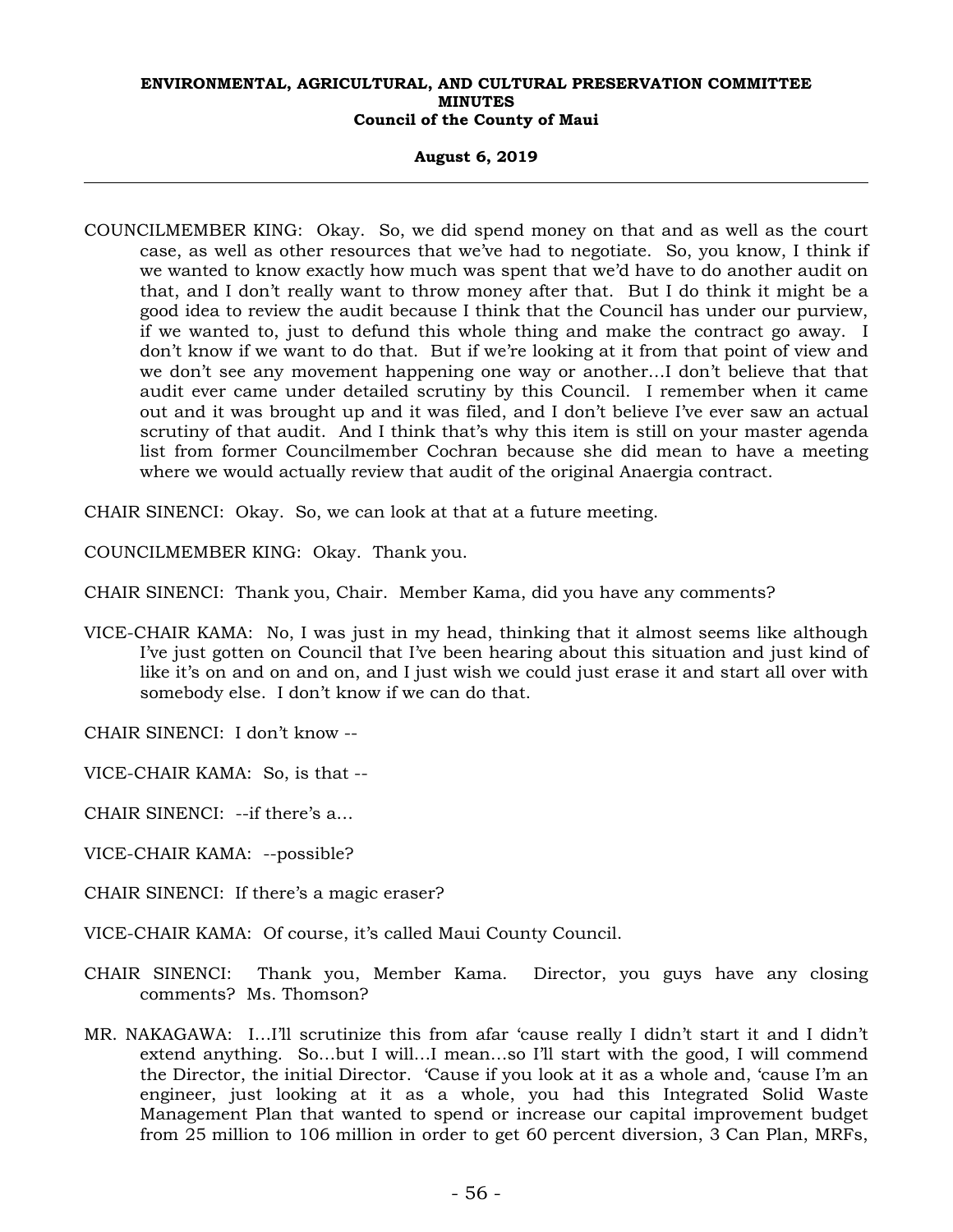**August 6, 2019** 

construction C&D MRFs, and that's all laid out in this thing. I mean that's just facts. That's kind of what I gathered. And so, what in…I mean trying to raise \$75 million in one fiscal year, I…there's no way this Council, I don't care if it was this one or the one behind, would have approved that. So, what he initially did was really throw all of that to some private entity and here, you guys think you can do it, you take the risk, you spend your money and see if you can do it. And who better can do it than private entities, right? I mean they can do a lot of things a lot faster. And the scrutinizing of it is for me is really kind of what Ms. Kama is saying though is really the…on the flipside of the coin is that we wasted a lot of time. I mean I don't know if it's wasted but we didn't really advance in that. I mean so, we're kind of still waiting for this product, right? And so, those are the two flip I think if you look at it from afar in a non-bias kind of point of view is really it was a great idea. It probably maybe was too ambitious and what they thought they could have as marketable offtakes and off-products didn't come to fruition. Unfortunately, the deadline is six…is almost ten months away and we just got to wait. So, that is the bummer part of it is just that we're, we cannot contract other type of ways to other people. So, we're kind of in the sit-and-wait, but that doesn't prevent us from like I said the Mayor wants to put this ending date. So, we are still looking at who it is talking to the different people. So, we're still researching. And when that comes, we can always have something ready in writing. And as soon as that contract is done, we can put it out to bid already. And so, I think that's as a whole just kind of looking from afar and looking back is where we're at, yeah.

CHAIR SINENCI: Thank you, Director, for your --

MR. NAKAGAWA: Thank you, Chair.

- CHAIR SINENCI: --comments. Member Paltin, you had a question?
- COUNCILMEMBER PALTIN: Yeah, I just was wondering if you ever find out the deadline on the RFP and the deadline for MECO to make a decision, if you could forward that information to maybe Mr. Sinenci's Committee and he can share it with us, or you can just send --

MR. NAKAGAWA: Sure…

COUNCILMEMBER PALTIN: --it to me, either way.

CHAIR SINENCI: Yeah.

MR. NAKAGAWA: Yeah, sure, Chair. I mean that's public information, so.

COUNCILMEMBER PALTIN: Thanks.

CHAIR SINENCI: All right. Thank you, Director. Thank you, Members. And as Council Chair King had stated, our Committee is in receipt of this item from past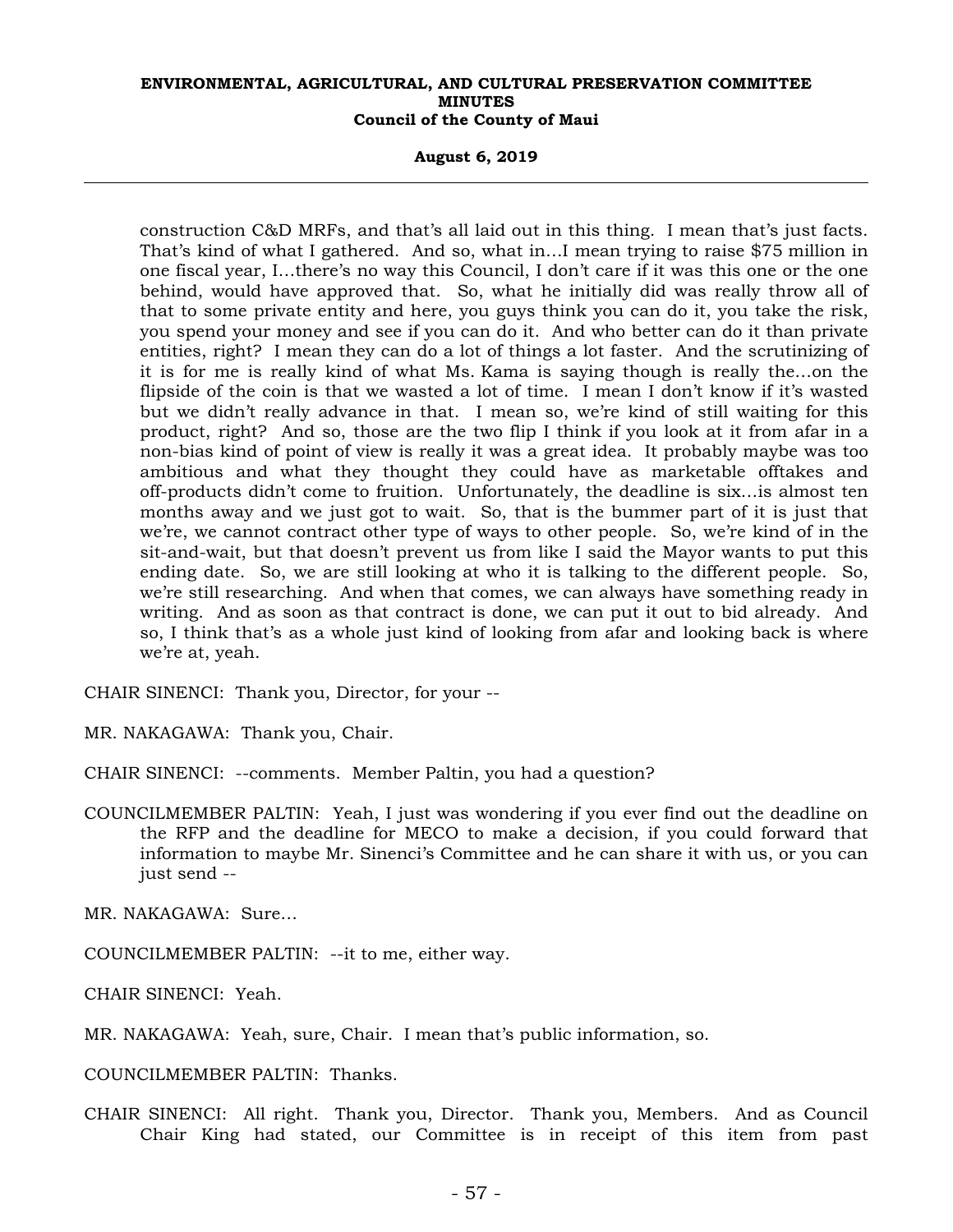August 6, 2019

Councilmember Cochran's JEM item 63. And so, we wanted to bring that up. According to the, <sup>I</sup> guess the Anaergia contract Article III, under Section 3.02, Progress Reports, that MRRF shall report in writing to the County on at least a monthly basis with the effective date through the commercial operation date on MRRF's progress toward completion of each project milestone, pursuant to Article IX. So, we wanted to revisit it and just get an update. And like Chair King said, we might look at a further date to possibly look at the audit, the County audit. But we did want to bring it up with the 3 Can Plan because, you know, we're looking towards more recycle and reuse. And as this Committee, we wanted to look at those areas where we can be shifting towards, or those programs where we can shift our waste for energy use. So, <sup>I</sup> appreciate everybody's manao input today and your participation in today's meeting. So, Members, if there are no objections, the Chair would like to defer this item.

COUNCILMEMBERS: No objections.

COUNCILMEMBERS VOICED NO OBJECTIONS (Excused: ALL).

#### ACTION: DEFER pending further discussion.

CHAIR SINENCI: Thank you. So, this concludes today's Environmental, Agricultural, and Cultural Preservation Committee meeting. Department representatives, and resource persons. This August  $6<sup>th</sup>$  meeting of the EACP Committee is now adjourned. Mahalo. . . . *(gavel).* . .

ADJOURN: 4:28 p.m.

APPROVED:

SHANE M. SINENCI, Chair Environmental, Agricultural, and Cultural Preservation Committee

eacp:min:190806:acqp Transcribed by: Ann Carmel Q. Pugh